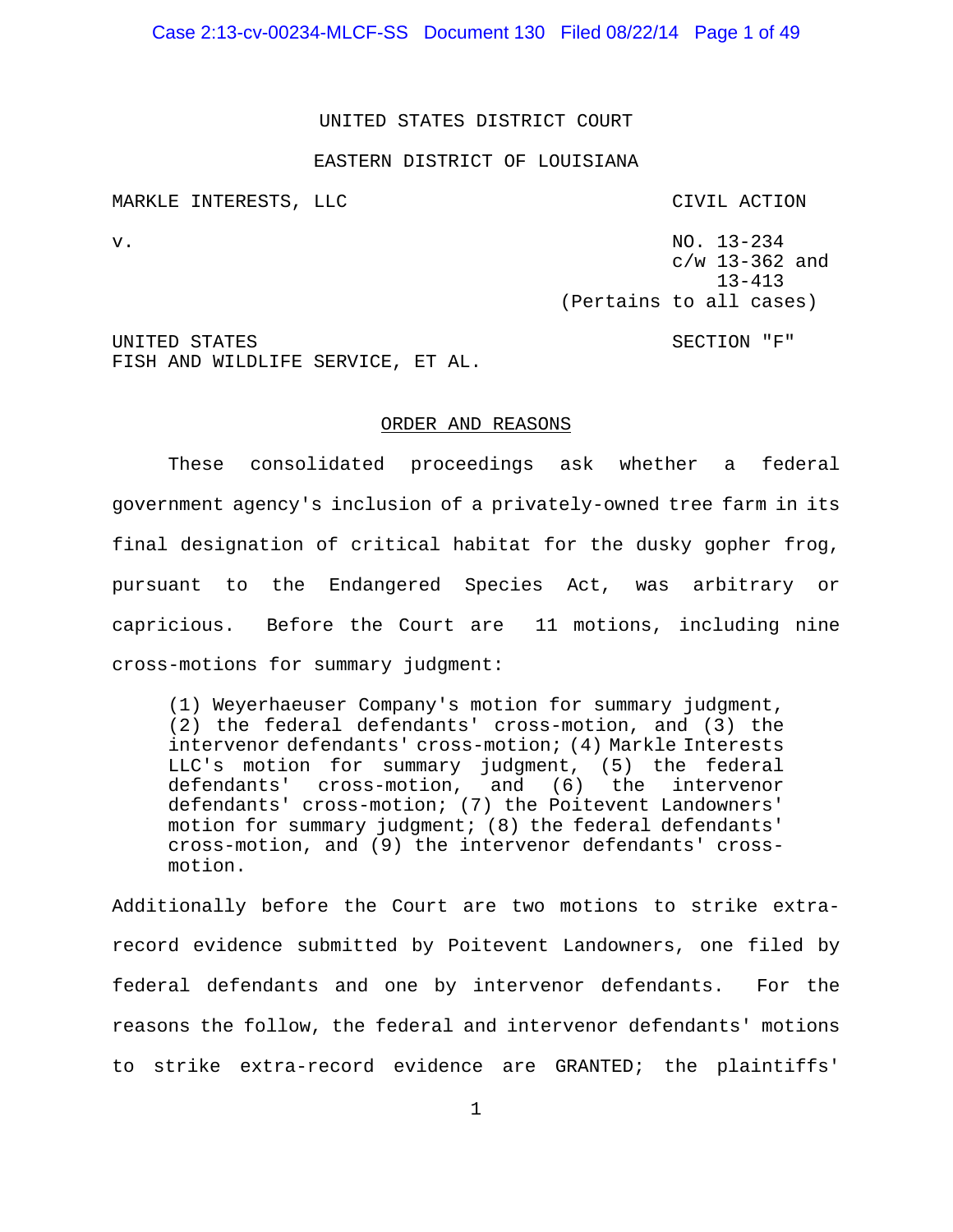## Case 2:13-cv-00234-MLCF-SS Document 130 Filed 08/22/14 Page 2 of 49

motions for summary judgment are GRANTED in part (insofar as they have standing) and DENIED in part; and, finally, the defendants' motions are DENIED in part (insofar as defendants challenge plaintiffs' standing) and GRANTED in part.

#### **Background**

Plaintiffs in these consolidated cases -- landowners and a lessee of a tree farm in Louisiana -- challenge the United States Fish and Wildlife Service's (FWS) final rule designating 1,544 acres of a privately-owned timber farm in St. Tammany Parish as critical habitat that is essential for the conservation of the dusky gopher frog, an endangered species.

Only about 100 adult dusky gopher frogs remain in the wild. The frog, listed as endangered in 2001, is now located only in Mississippi; it does not presently occupy the plaintiffs' tree farm and was last sighted there in the 1960s. Nevertheless, FWS included certain acreage of the plaintiffs' tree farm in its rule designating critical habitat for the frog, finding this land essential to conserving the dusky gopher frog. A determination plaintiffs insist is arbitrary. To better understand the factual and procedural background of this challenge to federal agency action, it is helpful first to consider the context of the administrative framework germane to the present controversy.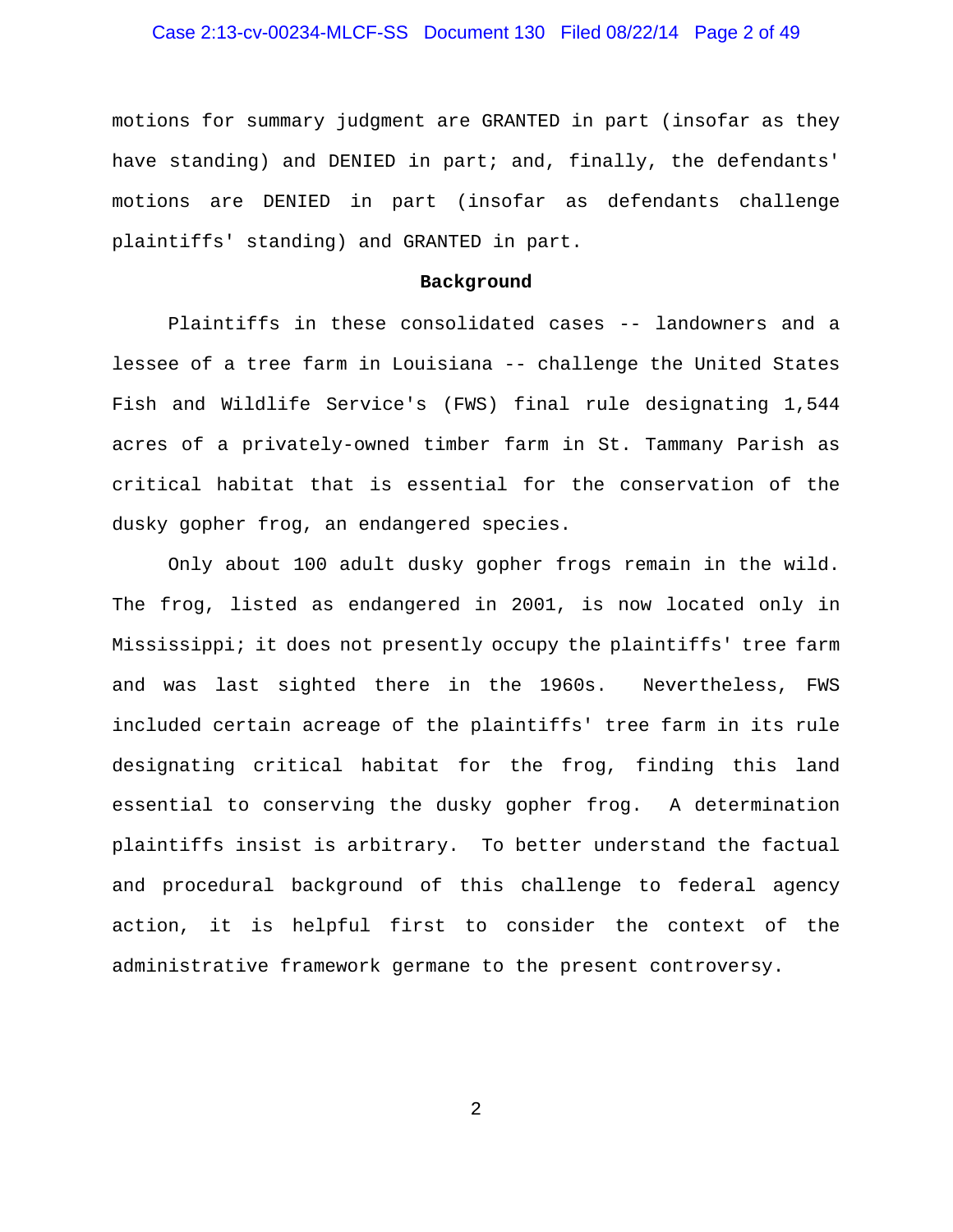## *The Endangered Species Act*

Due to the alarming trend toward species extinction "as a consequence of economic growth and development untempered by adequate concern and conservation," Congress enacted the Endangered Species Act, 16 U.S.C. § 1531, et. seq., (ESA) to conserve endangered and threatened species and the ecosystems on which they depend. 16 U.S.C. § 1531(a), (b). By defining "conservation" as "the use of all methods and procedures which are necessary to bring any endangered or threatened species to the point at which the measures provided [by the ESA] are no longer necessary," (16 U.S.C. § 1532(3)), the Act illuminates that its objective is not only "to enable listed species ... to survive, but [also] to recover from their endangered or threatened status." Sierra Club v. FWS, 245 F.3d 434, 438 ( $5<sup>th</sup>$  Cir. 2001); Tenn. Valley Authority v. Hill, 437 U.S. 153, 184 (1978)("The plain intent of Congress in enacting this statute was to halt and reverse the trend toward species extinction, whatever the cost.").

The U.S. Secretary of the Department of Interior is charged with administering the Act; the Secretary delegates authority to the U.S. Fish and Wildlife Service.<sup>1</sup> To achieve the Act's survival and recovery objectives, FWS is obligated to utilize enumerated

<sup>1</sup> Technically, administration responsibilities are divided between the Department of Interior and the Department of Commerce. 16 U.S.C. § 1533(a)(2). The Secretaries of these agencies then delegated their authority to the FWS or National Marine Fisheries Service.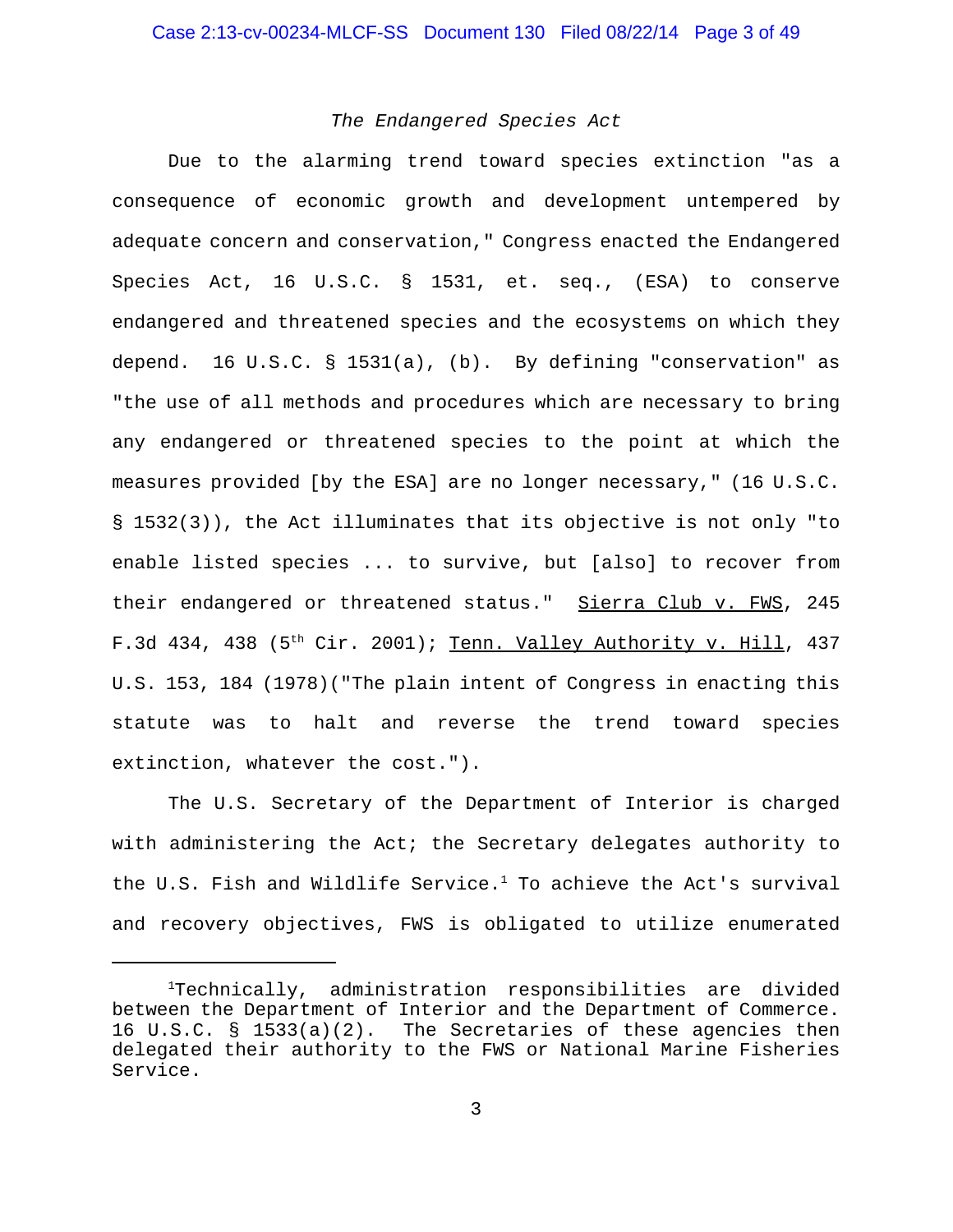## Case 2:13-cv-00234-MLCF-SS Document 130 Filed 08/22/14 Page 4 of 49

criteria to promulgate regulations that list species that are "threatened" or "endangered". 16 U.S.C. § 1533 (stating, in mandatory terms, the requirement to determine threatened or endangered species status: "The Secretary *shall* determine...."). A species is listed as "endangered" if it is "in danger of extinction throughout all or a significant portion of its range." 16 U.S.C. § 1532(6). Listing triggers statutory protections for the species. See, e.g., 16 U.S.C. §, 1538(a) (setting forth prohibited acts, such as "taking" (§ 1532(19)) listed animals).

Listing also triggers FWS's statutory duty to designate critical habitat; such designation being another tool in FWS's arsenal to accomplish the Act's species survival and recovery objectives. See 16 U.S.C. § 1533(a)(3)(A)("The Secretary, by regulation promulgated in accordance with subsection (b) of this section and to the maximum extent prudent and determinable ... (i) shall concurrently with making a [listing] determination ... designate any habitat of such species...."). Like its listing duty, FWS's habitat designation duty is mandatory;<sup>2</sup> the designation

 $^2$ <u>Sierra Club v. FWS</u>, 245 F.3d 434, 438 (5<sup>th</sup> Cir. 2001)("Once a species has been listed as endangered or threatened, the ESA states that the Secretary 'shall' designate a critical habitat 'to the maximum extent prudent or determinable.' The ESA leaves to the Secretary the task of defining 'prudent' and 'determinable.'").

It is incumbent on the Secretary -- "to the maximum extent prudent and determinable" -- to designate critical habitat concurrently with listing a species as endangered, 16 U.S.C. §  $1533(a)(3)(A)(i)$ , but the Secretary's failure to make a concurrent designation, for whatever reason, does not preclude later designation. See 16 U.S.C. § 1532(a)(3)(B)("Critical habitat may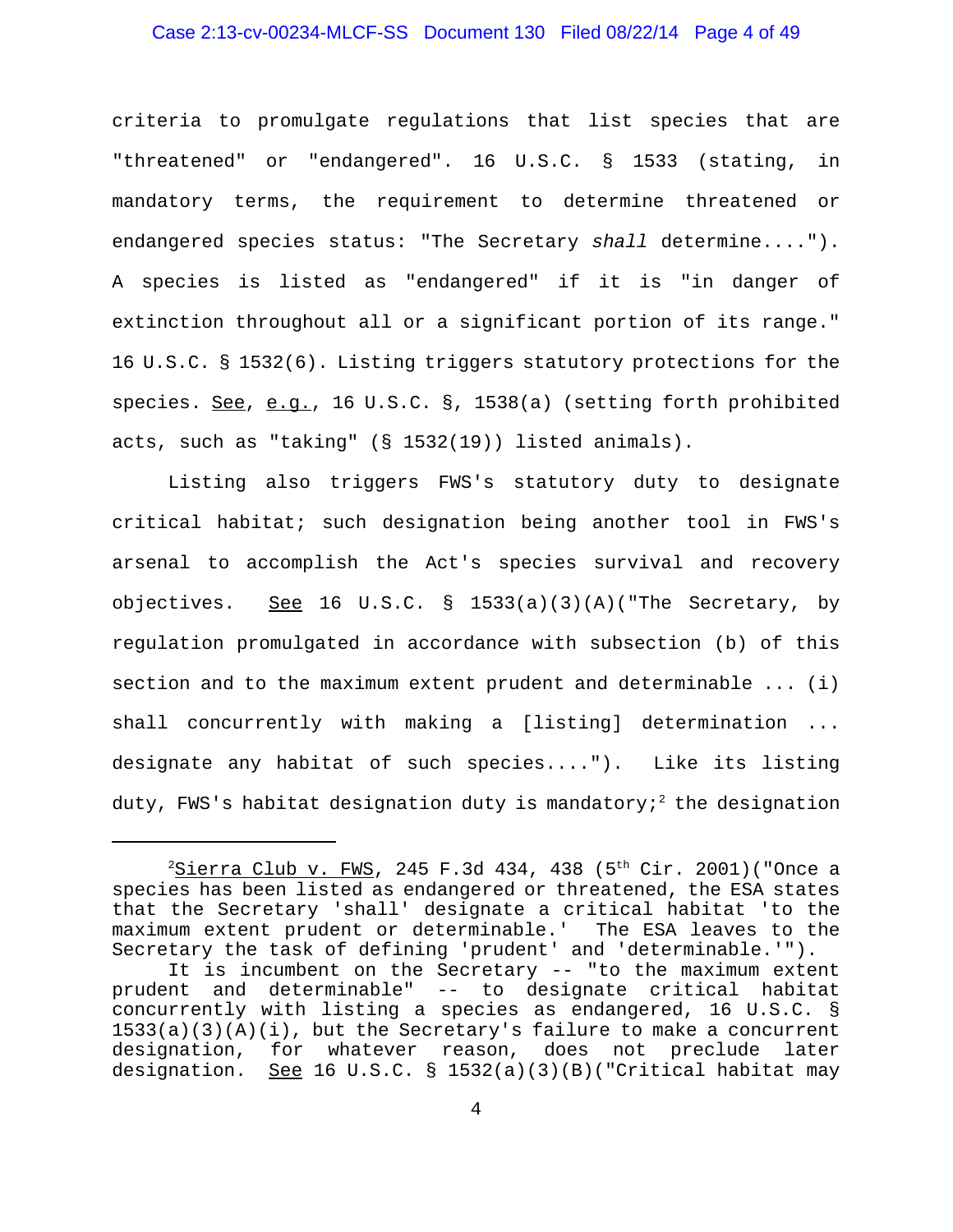## Case 2:13-cv-00234-MLCF-SS Document 130 Filed 08/22/14 Page 5 of 49

must be based on "the best scientific data available ... after taking into consideration the economic impact, the impact on national security, and any other relevant impact." 16 U.S.C. § 1533(b)(2). After weighing the impacts of designation, FWS may, however, exclude an area from critical habitat unless it "determines ... that the failure to designate such area as critical habitat will result in the extinction of the species concerned." Id.

Notably, in defining "critical habitat" for an endangered species, the ESA differentiates between habitat that is "occupied" and habitat that is "unoccupied" at the time of listing:

(5)(A) The term "critical habitat" for a threatened or endangered species means–

(i) the specific areas within the geographical area occupied by the species, at the time it is listed in accordance with the provisions of section 1533 of this title, on which are found those physical or biological features (I) essential to the conservation of the species and (II) which may require special management considerations or protection; and

(ii) specific areas outside the geographical area occupied by the species at the time it is listed in accordance with the provisions of section 1533 of this title, upon a determination by the Secretary that such areas are essential for the conservation of the species.

be established for those species now listed as threatened or endangered species for which no critical habitat has heretofore been established...."); <u>see also</u> 16 U.S.C. § 1533(b)(6)(C)(ii)(if "critical habitat of [listed] species is not ... determinable [at the time of listing], the Secretary ... may extend the one-year period specified in paragraph (A) by not more than one additional year....") and 50 C.F.R. § 424.17(b)(2).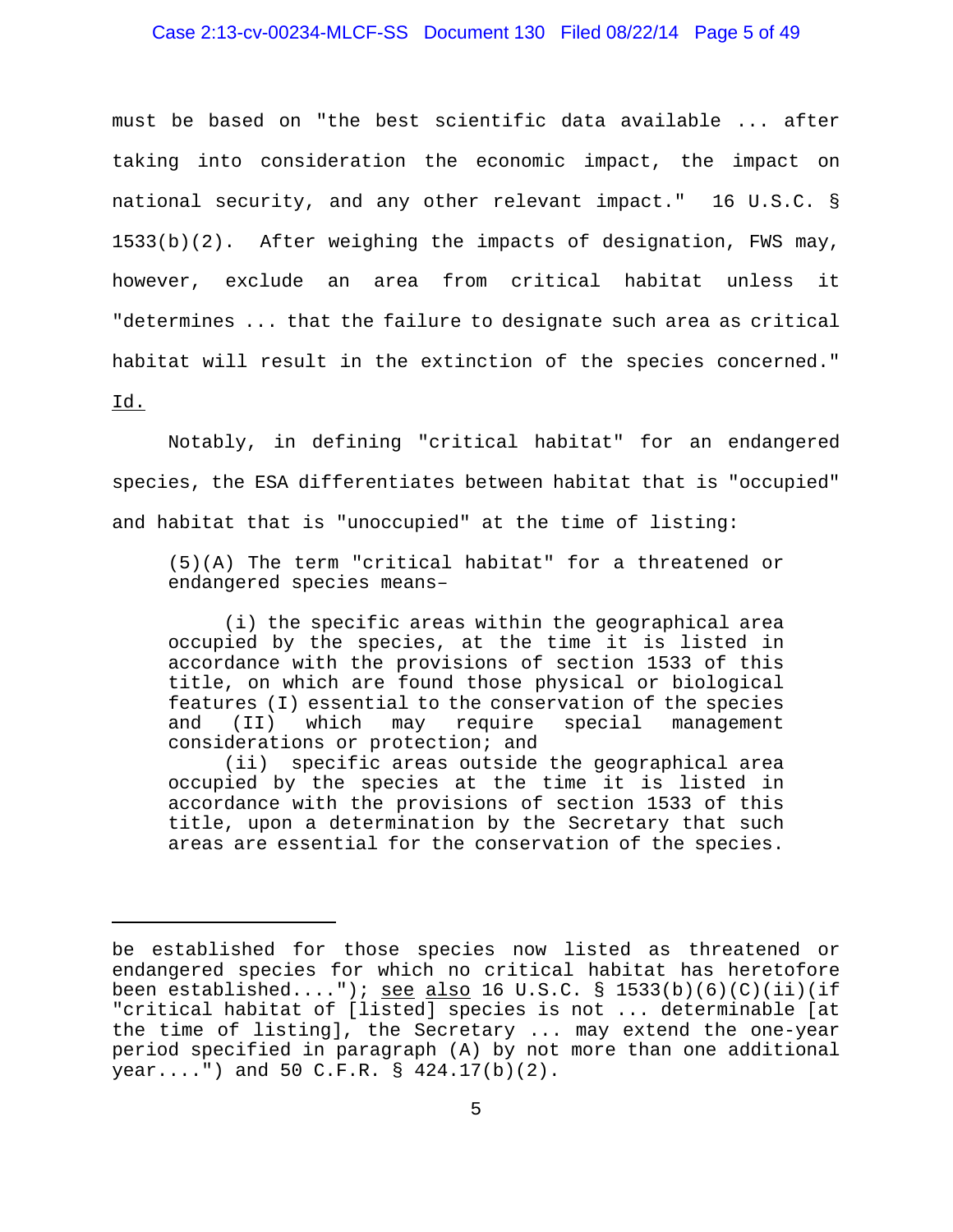## Case 2:13-cv-00234-MLCF-SS Document 130 Filed 08/22/14 Page 6 of 49

16 U.S.C. § 1532(5)(A). Thus, in so differentiating, by its express terms, the Act contemplates the designation of both "occupied" and "unoccupied" critical habitat. FWS may designate as critical *occupied* habitat that contains certain physical or biological features called "primary constituent elements", or "PCEs".<sup>3</sup> 50 C.F.R. § 424.12(b). FWS may designate as critical *unoccupied* habitat so long as it determines it is "essential for the conservation of the species" and "only when a designation limited to its present range would be inadequate to ensure the conservation of the species."  $50 \text{ C.F.R.}$  § 424.12(e).

Once designated, critical habitat is protected from harm if and when the ESA's federal agency consultation mechanism is triggered: federal agencies must consult with FWS on any actions "authorized, funded, or carried out by" the agency to ensure that their actions do "not result in the destruction or adverse modification of habitat...."  $16$  U.S.C. §  $1536(a)(2) .$  $^4$  If FWS or

<sup>&</sup>lt;sup>3</sup>PCEs are those "physical and biological features that, when laid out in the appropriate quantity and spatial arrangement to provide for a species' life-history processes, are essential to the conservation of the species." 77 Fed. Reg. 35118, 35131 (2012).

<sup>4</sup> Destruction or modification of critical habitat is defined, by regulation, as "a direct or indirect alteration that appreciably diminishes the value of critical habitat for both the survival and recovery of a listed species." 50 C.F.R. § 402.02. However, the U.S. Court of Appeal for the Fifth Circuit struck down, as facially invalid, this regulatory definition of the destruction/adverse modification standard. Sierra Club, 245 F.3d at 442-43 (observing that the ESA distinguishes between "conservation" and "survival" and "[r]equiring consultation only where an action affects the value of critical habitat to both the recovery *and* survival of a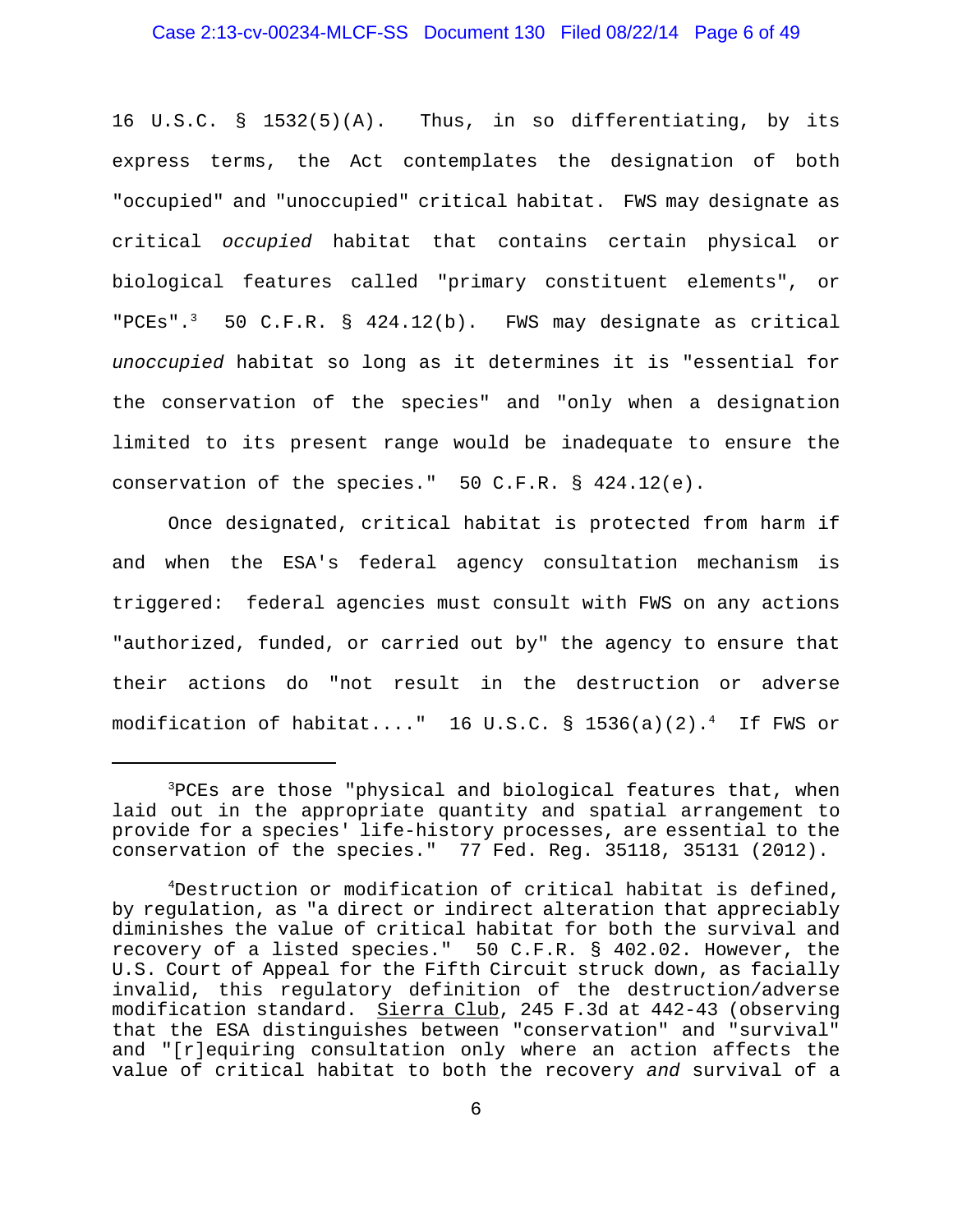## Case 2:13-cv-00234-MLCF-SS Document 130 Filed 08/22/14 Page 7 of 49

the consulting federal agency determines that a contemplated action "may affect ... critical habitat", the agency and FWS must engage in "formal" consultation. 50 C.F.R. § 402.14(a). If FWS finds that a contemplated agency action, such as the issuance of a permit, is likely to adversely modify critical habitat, FWS must suggest reasonable and prudent alternatives that the consulting agency could take to avoid adverse modification. 50 C.F.R. § 402.14(h)(3). "Reasonable and prudent alternatives" must be "economically and technologically feasible." 50 C.F.R. § 402.02. Thus, if a private party's action has no federal nexus (if it is not authorized, funded, or carried out by a federal agency), no affirmative obligations are triggered by the critical habitat designation. In other words, absent a federal nexus, FWS cannot compel a private landowner to make changes to restore his designated property into optimal habitat.

## *The Dusky Gopher Frog*

The dusky gopher frog (*Rana Sevosa*) is a darkly-colored, moderately-sized frog with warts covering its back and dusky spots on its belly. It is a terrestrial amphibian endemic to the longleaf pine ecosystem. The frogs "spend most of their lives underground5 in forested habitat consisting of fire-maintained,

species imposes a higher threshold than the statutory language permits.")(emphasis in original).

<sup>5</sup> "Underground retreats include gopher tortoise burrows, small mammal burrows, stump holes, and root mounds of fallen trees." 77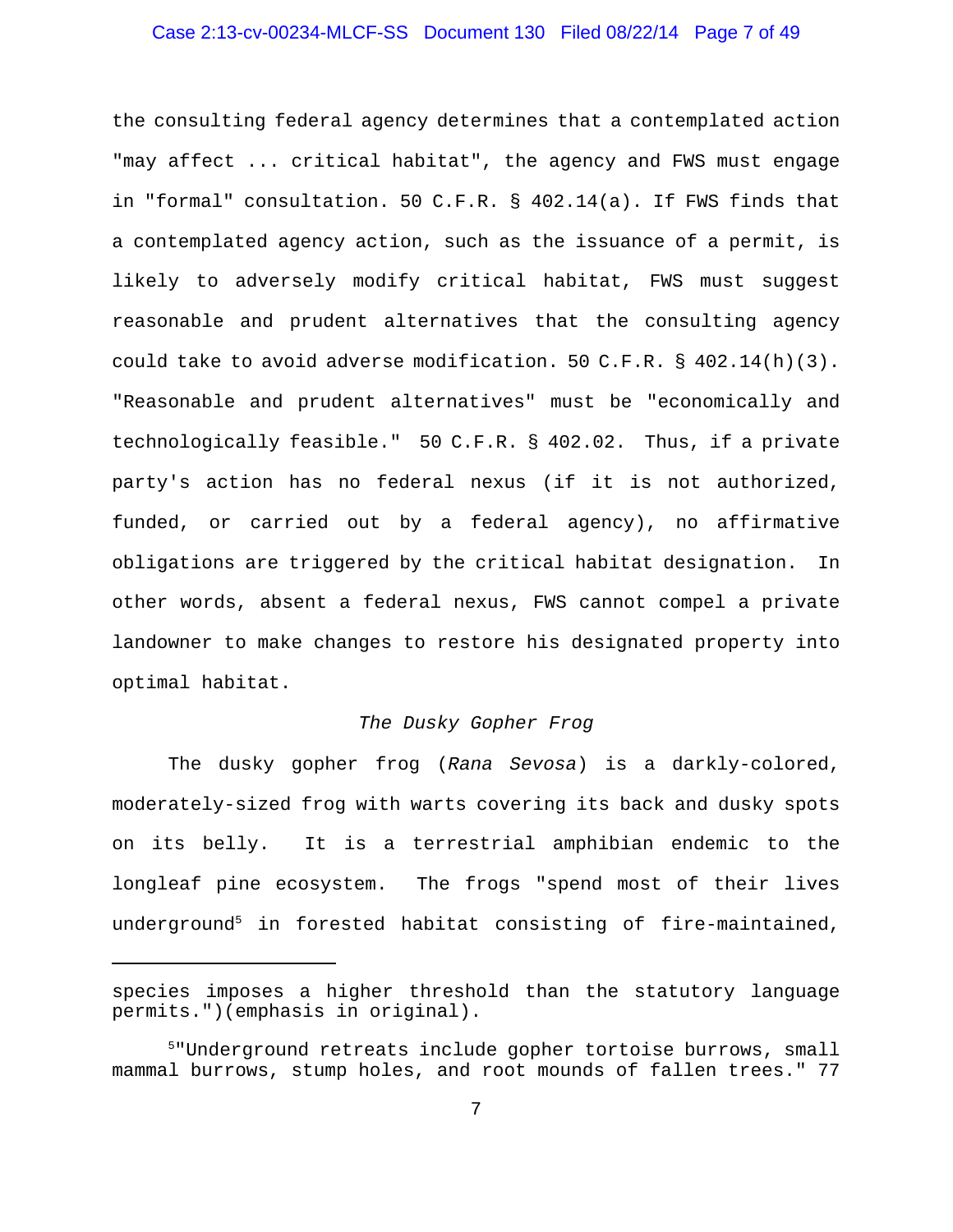## Case 2:13-cv-00234-MLCF-SS Document 130 Filed 08/22/14 Page 8 of 49

open-canopied, pine woodlands historically dominated by longleaf pine." 77 Fed. Reg. at 35129 - 35131. They travel to small, isolated ephemeral ponds<sup>6</sup> to breed, then return to their subterranean forested environment, followed by their offspring that survive to metamorphose into frogs. Amphibians like the dusky gopher frog need to maintain moist skin for respiration and osmoregulation. To this end, the areas connecting their wetland and terrestrial habitats must be protected to provide cover and moisture during migration.7

The risk for its extinction is high. Only about 100 adult dusky gopher frogs are left in the wild. They are located in three sites in Harrison and Jackson Counties in southern Mississippi; only one of these sites regularly shows reproduction. The frog is primarily threatened by habitat loss and disease. Due to its small numbers, it is also highly susceptible to genetic isolation, inbreeding, and random demographic or human related events.

Fed. Reg. at 35130.

 $6$ Ephemeral ponds are isolated wetlands that dry periodically and flood seasonally; because they are short-lived, predatory fish are lacking.

 $7$ "Optimal habitat is created when management includes frequent fires, which support a diverse ground cover of herbaceous plants, both in the uplands and in the breeding ponds." Id. at 35129. Frequent fires are also critical to maintaining the prey base for the carnivorous juvenile and adult dusky gopher frogs. Id. at 35130.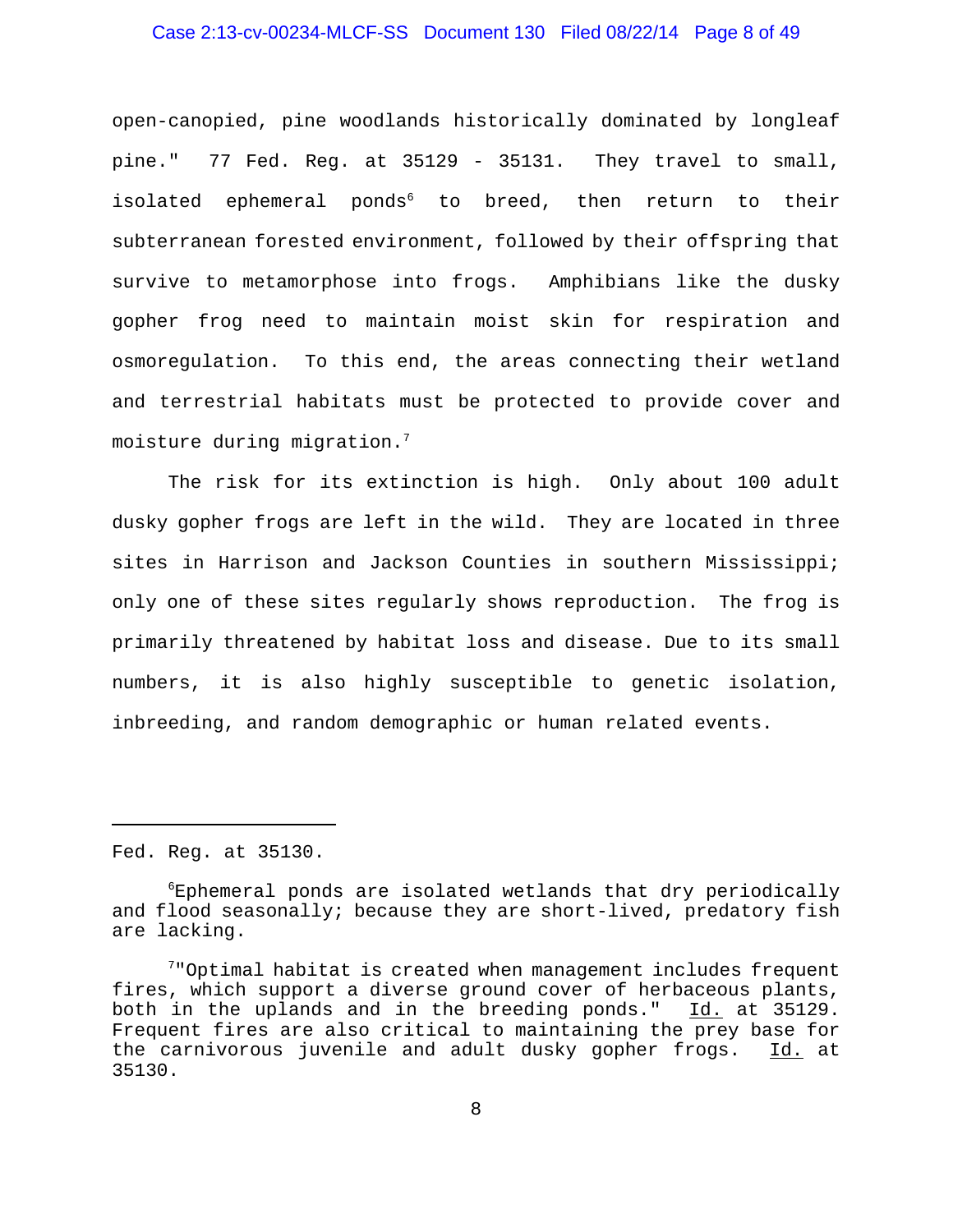## *Listing and Proposed Critical Habitat Designation*

In December 2001, in response to litigation commenced by the Center for Biological Diversity, FWS listed the dusky gopher frog<sup>8</sup> as an endangered species. FWS determined that the frog was endangered due to its low population size combined with ongoing threats such as habitat destruction, degradation resulting from urbanization, and associated vulnerability to environmental stressors such as drought. No critical habitat was designated at that time. Nearly six years later, litigation again prompted FWS to action: in resolving, through settlement, the litigation to compel designation, in 2011 FWS published a proposed rule to designate critical habitat; the proposed rule included unoccupied and occupied areas in Mississippi only.<sup>9</sup>

An independent peer review of the proposed rule followed. Every peer reviewer<sup>10</sup> concluded that the amount of habitat already proposed, which included occupied and unoccupied areas in

 ${}^{8}$ At that time, and until 2012, the dusky gopher frog was known as the Mississippi gopher frog.

 $^9$ FWS determined that the frog's optimal habitat includes three primary constituent elements (PCEs): (1) small, isolated, ephemeral ponds for breeding; (2) upland pine forested habitat that has an open canopy; and (3) upland connectivity habitat. FWS determined that this habitat contains the "physical and biological features necessary to accommodate breeding, growth, and other normal behaviors of the [frog] and to promote genetic flow within the species."

 $10$ These six individuals had scientific expertise and were familiar with the species and the geographical region, as well as conservation biology principles.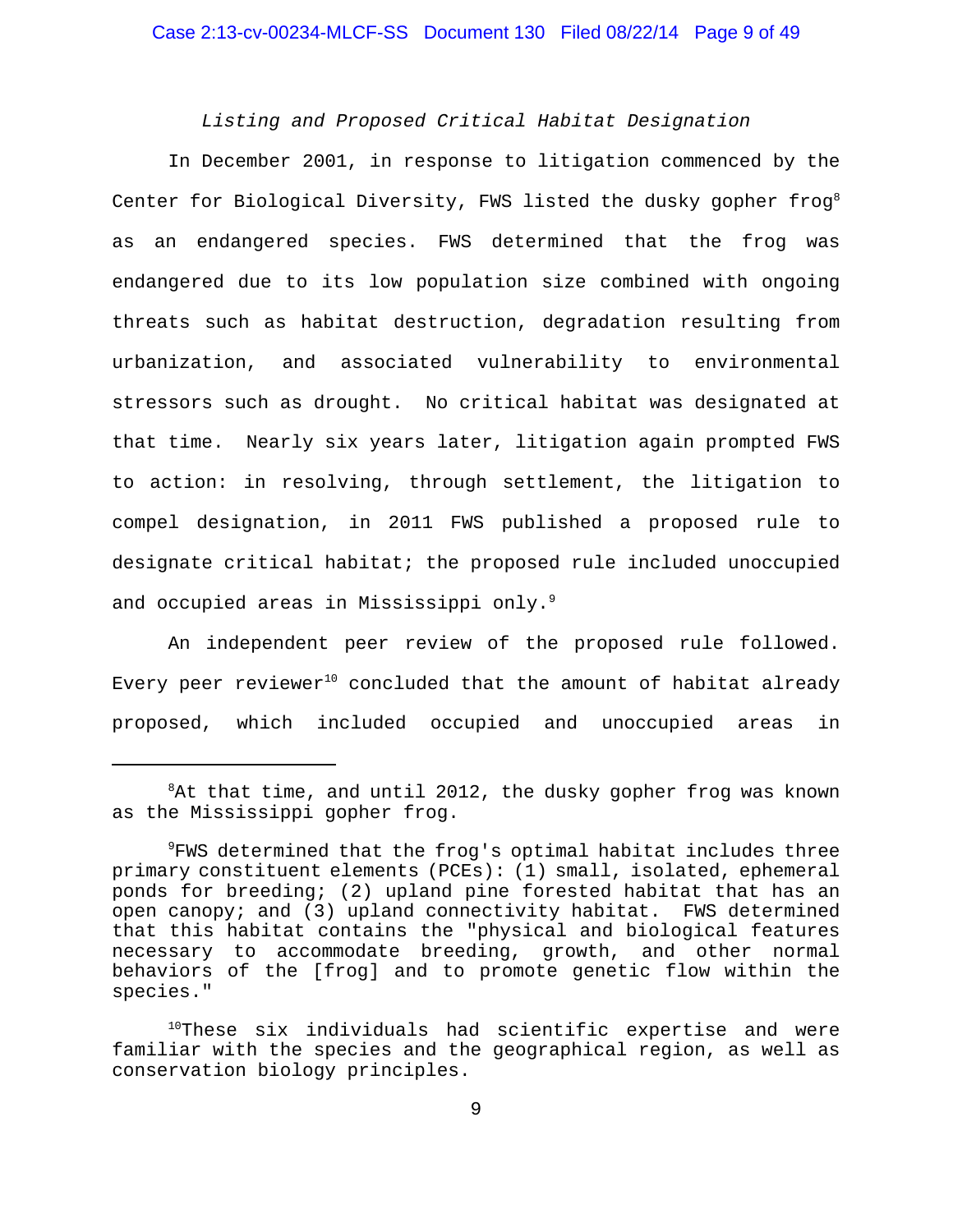## Case 2:13-cv-00234-MLCF-SS Document 130 Filed 08/22/14 Page 10 of 49

Mississippi, was insufficient for conservation of the species. Several peer reviewers suggested that FWS consider other locations within the frog's historical range. One peer reviewer in particular suggested the area of dispute here, identified as Unit 1 by the final rule: although the dusky gopher frog does not presently occupy this land and had not been seen on the land since the 1960s, Unit 1 contained at least two historical breeding sites for the frog. Based on the comments, FWS re-analyzed the "current and historic data for the species, including data from Alabama and Louisiana." FWS identified additional critical habitat in Mississippi and Louisiana, $11$  and included those areas within the revised proposed rule published for comment on September 27, 2011.

Before finalizing the rule, FWS considered the potential economic impacts of the designation. The final economic analysis (EA) quantified impacts that may occur in the 20 years following designation, analyzing such economic impacts of designating Unit 1 based on the following three hypothetical scenarios: (1) development occurring in Unit 1 would avoid impacts to jurisdictional wetlands and, thus, would not trigger ESA Section 7 consultation requirements; (2) development occurring in Unit 1 would require a permit from the Army Corps of Engineers due to potential impacts to jurisdictional wetlands, which would trigger ESA Section 7 consultation between the Corps and FWS, and FWS would

 $11$ FWS was not able to identify critical habitat in Alabama.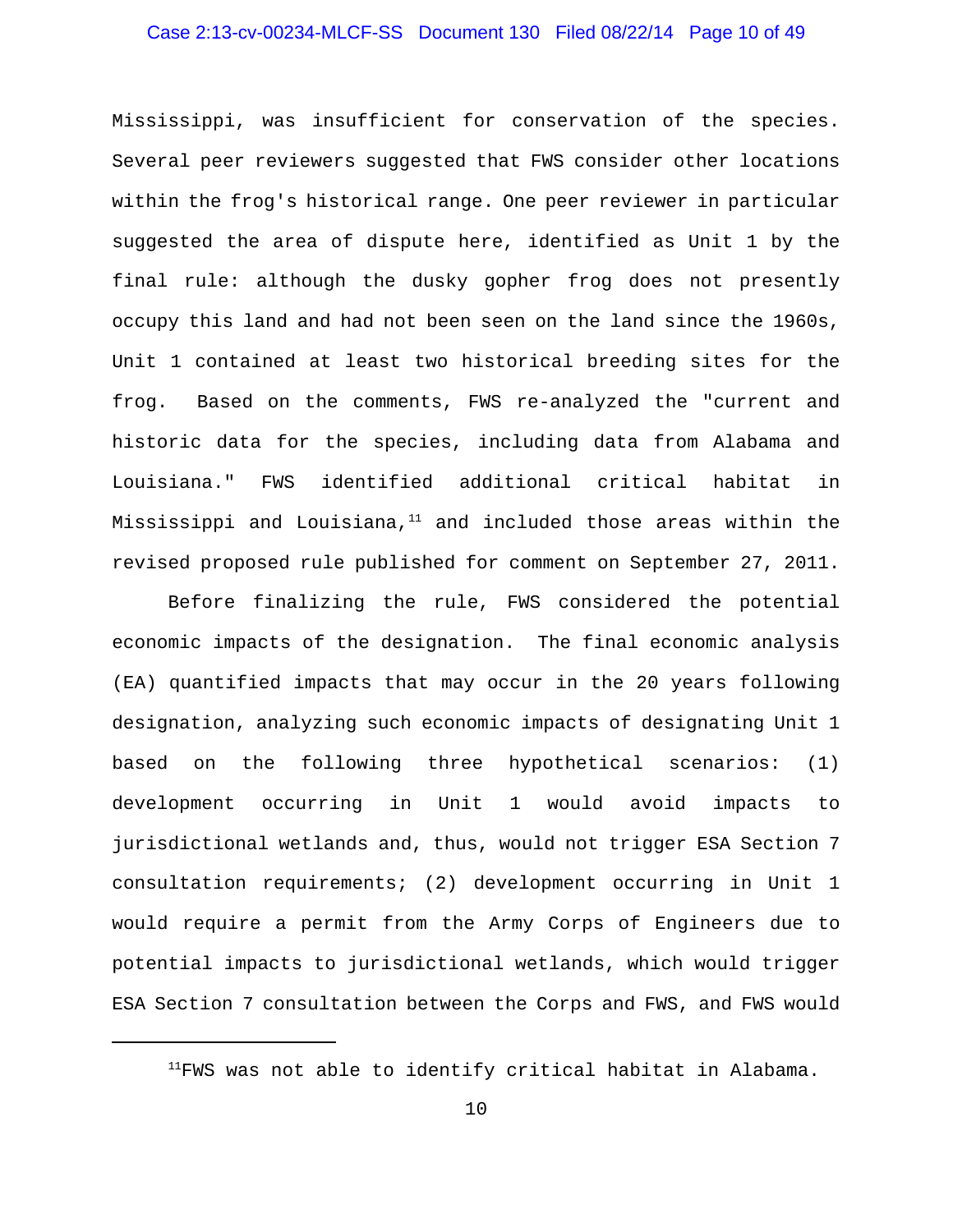## Case 2:13-cv-00234-MLCF-SS Document 130 Filed 08/22/14 Page 11 of 49

work with landowners to keep 40% of the unit for development and 60% managed for the frog's conservation ("present value incremental impacts of critical habitat designation due to the lost option for developing 60 percent of Unit 1 lands are \$20.4 million"); and (3) development occurring would require a federal permit, triggering ESA Section 7 consultation, and FWS determines that no development can occur in the unit ("present value impacts of the lost option for development in 100 percent of the unit are  $$33.9$  million").<sup>12</sup> Because the EA "did not identify any disproportionate costs that are likely to result from the designation[,] the Secretary [did] not exercis[e] his discretion to exclude any areas from this designation of critical habitat for the dusky gopher frog based on economic impacts."

*The 6/12/12 Final Rule Designating Critical Habitat*

On June 12, 2012 FWS issued its final rule designating critical habitat for the dusky gopher frog. 77 Fed. Reg. 25118 (June 12, 2012). The habitat designation covers 6,477 acres in two states, Mississippi and Louisiana, including approximately 1,544 acres of forested land in St. Tammany Parish, Louisiana, known as Critical Habitat Unit 1. FWS determined that the ephemeral wetlands in Unit 1 contain all of the physical or biological features that make up PCE 1. Unit 1 was included in the designation

 $12$ In preparing the final version of the EA, FWS considered Unit 1's landowners' comments, as well as the landowners' submissions regarding the value of Unit 1 land.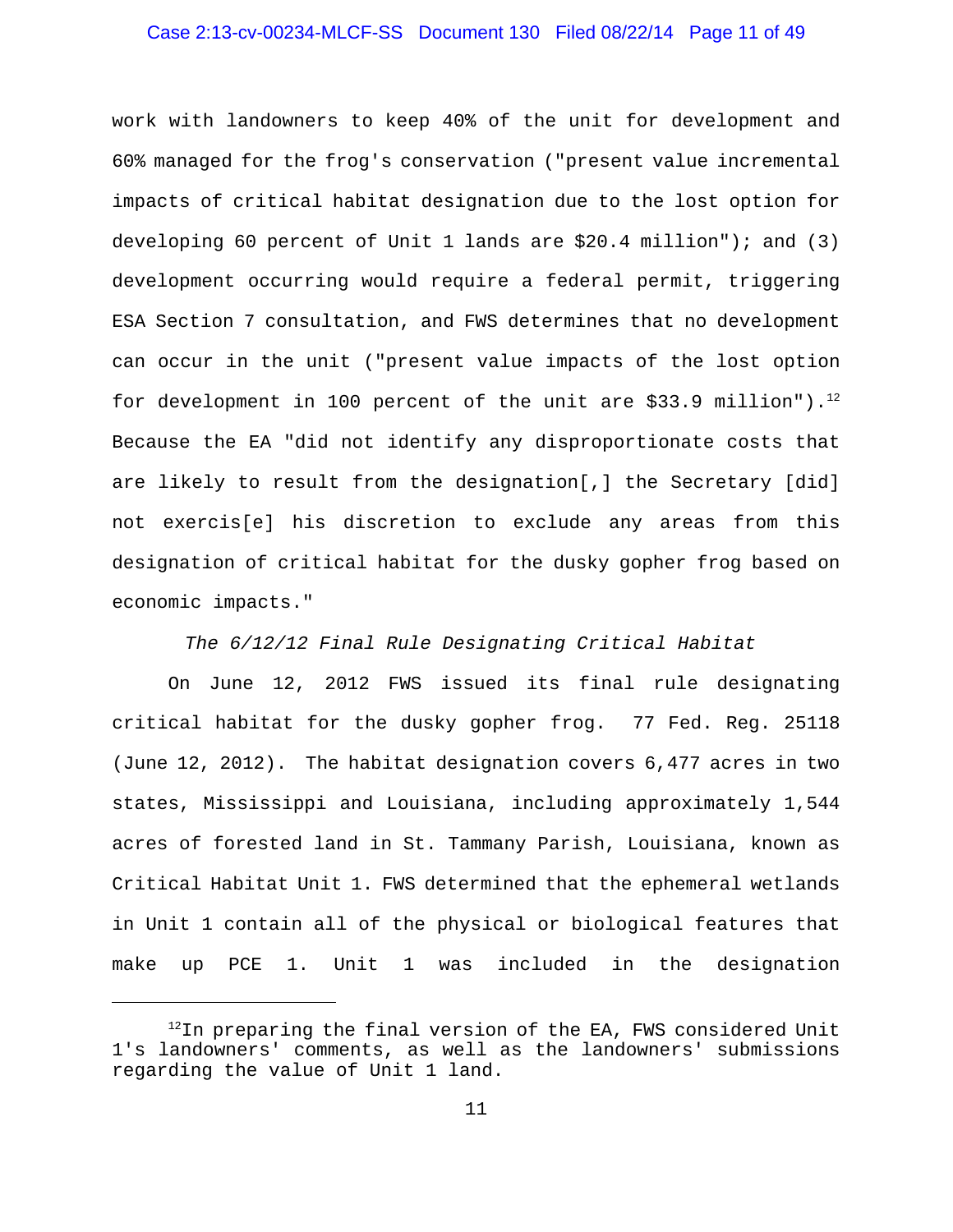## Case 2:13-cv-00234-MLCF-SS Document 130 Filed 08/22/14 Page 12 of 49

notwithstanding the fact that the dusky gopher frog has not occupied the lands for decades.

*Procedural History of Consolidated Litigation*

The plaintiffs in these consolidated proceedings own all of the forested property identified in the Rule as Unit 1. P&F Lumber Company (2000), L.L.C., St. Tammany Land Co., L.L.C., and PF Monroe Properties, L.L.C. (the Poitevent Landowners), as well as Markle Interests, L.L.C. own undivided interests in 95% of the 1,544 acres of land comprising Unit 1; and the remaining 5% (approximately 152 acres) of the land in Unit 1 is owned by Weyerhaeuser Company, which also holds a timber lease on the balance of the 1,544 acres comprising Unit 1; that lease is up in 2043.

Seeking to invalidate the Rule insofar as it designates Unit 1 as critical habitat for the dusky gopher frog, Markle Interests filed suit and, shortly thereafter, Poitevent Landowners and later Weyerhaueuser Company followed suit. $13$  Each of the plaintiffs allege that the Rule designating Unit 1 exceeds constitutional authority under the Commerce Clause, U.S. Const. art. 1 § 8, cl. 3, and that it violates the Endangered Species Act, 16 U.S.C. § 1531, et seq.,<sup>14</sup> the Administrative Procedure Act, 5 U.S.C. § 551, et seq., and the National Environmental Policy Act, 42 U.S.C. § 4321,

 $13$ In May 2013 the Court granted motions to consolidated these three lawsuits.

 $14P$ laintiffs invoke the ESA's citizen suit provision, 16 U.S.C.  $$1540(g).$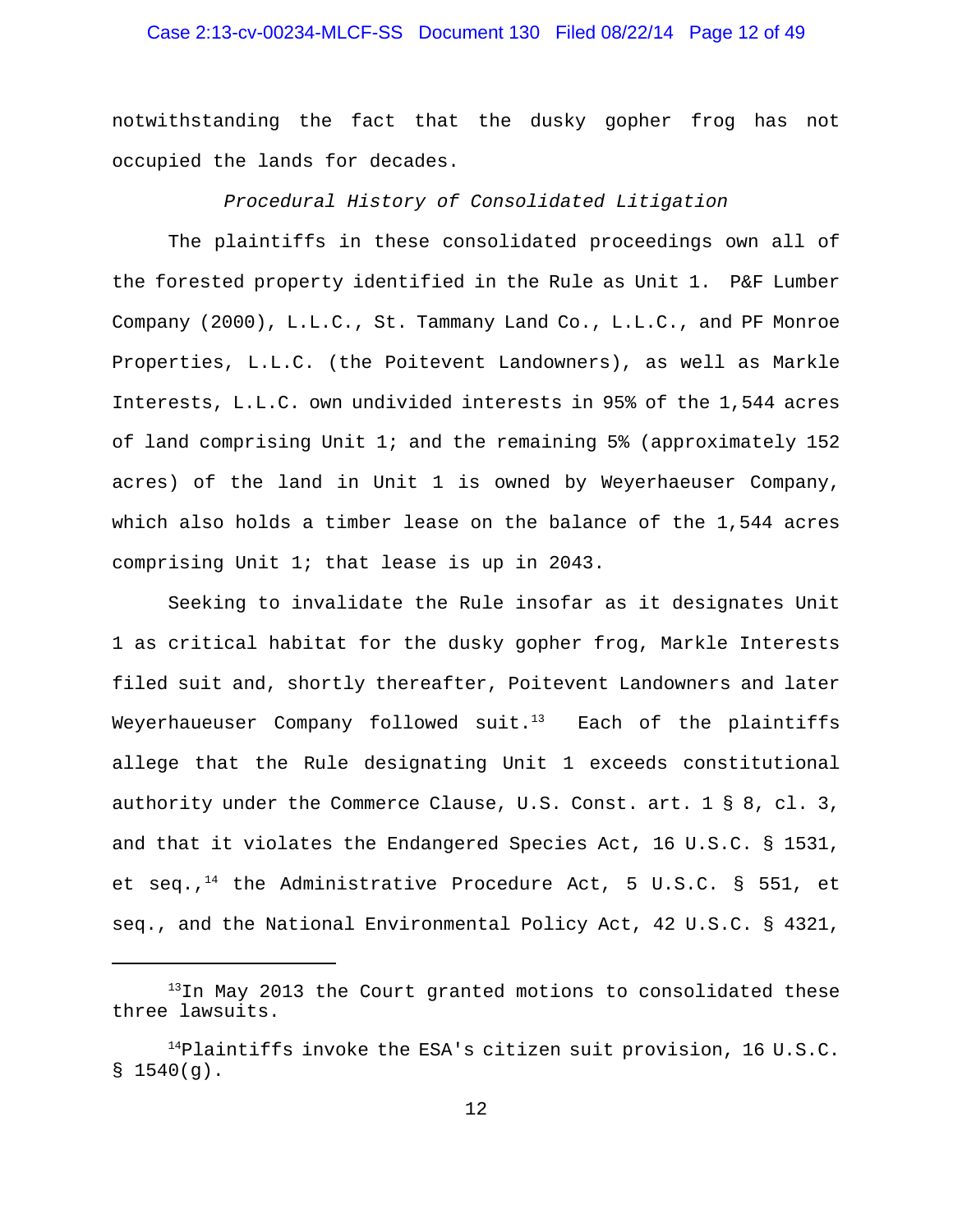## Case 2:13-cv-00234-MLCF-SS Document 130 Filed 08/22/14 Page 13 of 49

et seq.; they seek identical declaratory and injunctive relief. Named as defendants are the U.S. Fish & Wildlife Service; Daniel M. Ashe, in his official capacity as Director of U.S. Fish & Wildlife Service; the U.S. Department of the Interior; and Sally Jewell, in her official capacity as Secretary of the Department of the Interior. On June 25, 2013 the Center for Biological Diversity and Gulf Restoration Network were granted leave to intervene, as of right, as defendants. On August 19, 2013 the federal defendants lodged the certified administrative record with the Court.<sup>15</sup> Federal and intervenor defendants now request that the Court strike certain extra-record evidence submitted by the Poitevent Landowners. And plaintiffs, federal defendants, and intervenor defendants now seek summary judgment.

## I. Standards of Review

A. Summary Judgment

Federal Rule of Civil Procedure 56 instructs that summary judgment is proper if the record discloses no genuine issue as to any material fact such that the moving party is entitled to judgment as a matter of law. No genuine issue of fact exists if the record taken as a whole could not lead a rational trier of fact to find for the non-moving party. See Matsushita Elec. Indus. Co. v. Zenith Radio Corp., 475 U.S. 574, 586 (1986). A genuine issue

<sup>&</sup>lt;sup>15</sup>This Court imposed an October 2013 deadline for supplementing, or challenging, the administrative record; no party requested to supplement the record.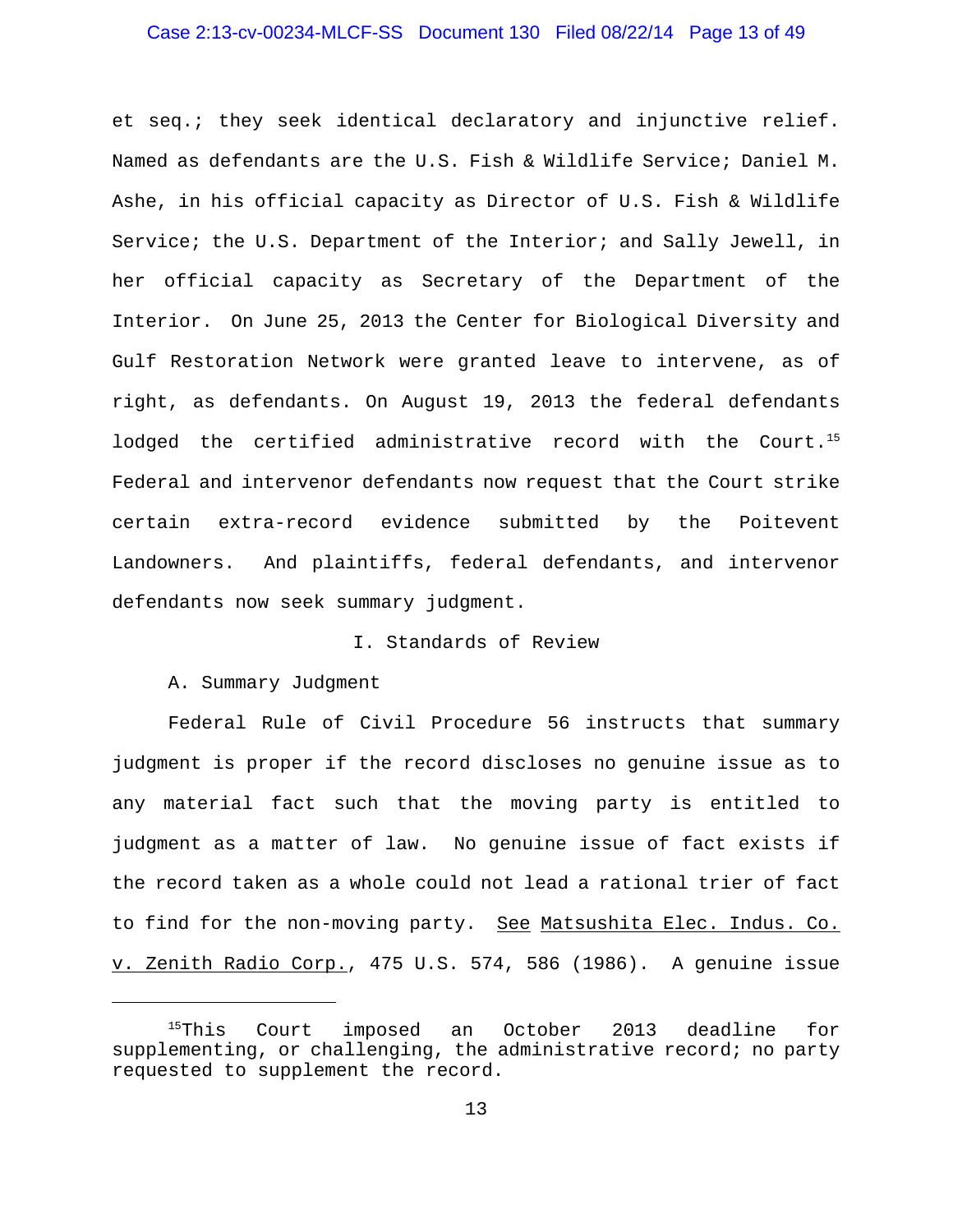## Case 2:13-cv-00234-MLCF-SS Document 130 Filed 08/22/14 Page 14 of 49

of fact exists only "if the evidence is such that a reasonable jury could return a verdict for the non-moving party." Anderson v. Liberty Lobby, Inc., 477 U.S. 242, 248 (1986).

The Court emphasizes that the mere argued existence of a factual dispute does not defeat an otherwise properly supported motion. See id. Therefore, "[i]f the evidence is merely colorable, or is not significantly probative," summary judgment is appropriate. Id. at 249-50 (citations omitted). Summary judgment is also proper if the party opposing the motion fails to establish an essential element of his case. See Celotex Corp. v. Catrett, 477 U.S. 317, 322-23 (1986). In this regard, the non-moving party must do more than simply deny the allegations raised by the moving party. See Donaghey v. Ocean Drilling & Exploration Co., 974 F.2d 646, 649 (5th Cir. 1992). Rather, he must come forward with competent evidence, such as affidavits or depositions, to buttress his claims. Id. Hearsay evidence and unsworn documents that cannot be presented in a form that would be admissible in evidence at trial do not qualify as competent opposing evidence. Martin v. John W. Stone Oil Distrib., Inc., 819 F.2d 547, 549 (5th Cir. 1987); Fed.R.Civ.P. 56(c)(2). Finally, in evaluating the summary judgment motion, the Court must read the facts in the light most favorable to the non-moving party. Anderson, 477 U.S. at 255.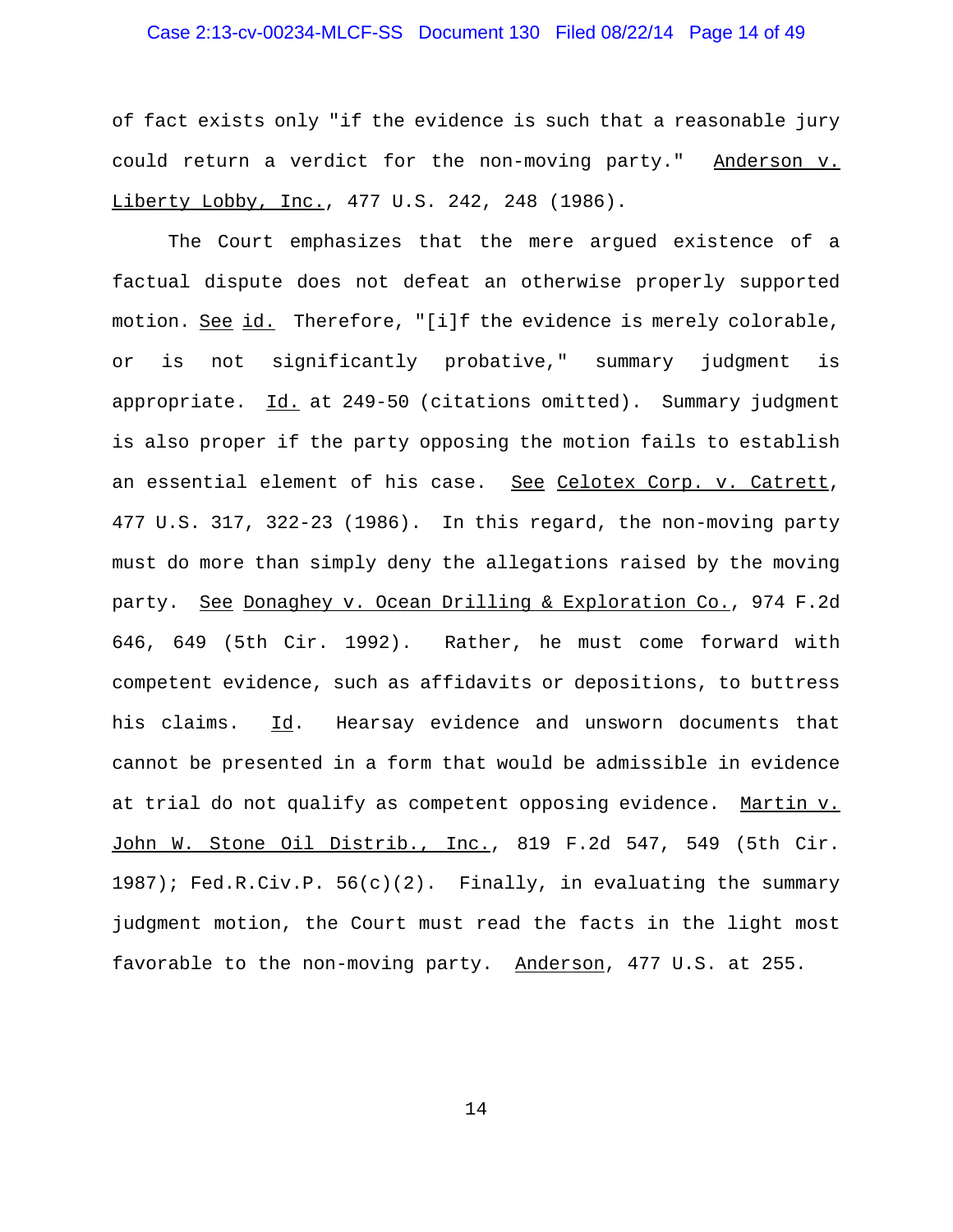B. Administrative Procedure Act

Where plaintiffs challenge the Secretary's administration of the ESA -- in particular, a final rule designating critical habitat -- the Administrative Procedure Act is the appropriate vehicle for judicial review. See Bennett v. Spear, 520 U.S. 154, 174-75 (1997).

The APA entitles any "person adversely affected or aggrieved by agency action" to judicial review of "agency action made reviewable by statute and final agency action for which there is no other adequate remedy[.]" 5 U.S.C. § 702 (right of review); 5 U.S.C. § 704 (actions reviewable). A reviewing court must "set aside agency action, findings, and conclusions found to be ... arbitrary, capricious, an abuse of discretion, or otherwise not in accordance with the law [or] contrary to constitutional right, power, privilege, or immunity[.]" 5 U.S.C. § 706(2). This standard is "highly deferential" and the agency's decision is afforded a strong presumption of validity. Hayward v. U.S. Dep't of Labor, 536 F.3d 376, 379 (5<sup>th</sup> Cir. 2008); Miss. River Basin Alliance v. Westphal, 230 F.3d 170, 175 (5<sup>th</sup> Cir. 2000)(Courts must be particularly deferential to agency determinations made within the scope of the agency's expertise). The reviewing court must decide whether the agency acted within the scope of its authority, "whether the decision was based on a consideration of the relevant factors and whether there has been a clear error of judgment." See Citizens to Preserve Overton Park v. Volpe, 401 U.S. 402, 415-16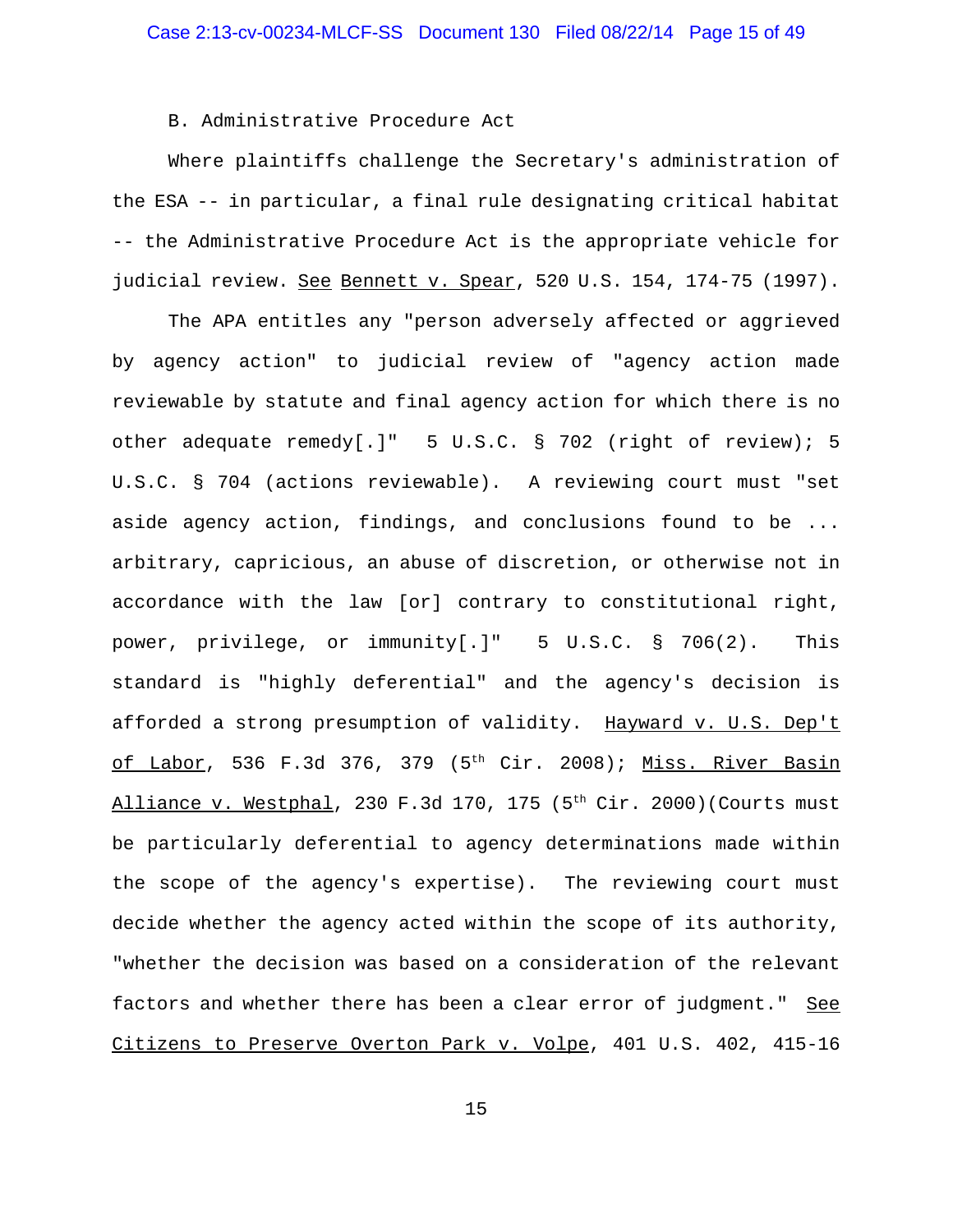## Case 2:13-cv-00234-MLCF-SS Document 130 Filed 08/22/14 Page 16 of 49

(1971)("inquiry into the facts is to be searching and careful, [but] the ultimate standard of review is a narrow one"), *overruled on other grounds by* Califano v. Sanders, 430 U.S. 99 (1977)). The Court may not "reweigh the evidence or substitute its judgment for that of the administrative fact finder." Cook v. Heckler, 750 F.2d 391, 392 ( $5<sup>th</sup>$  Cir. 1985). "Nevertheless, the agency must examine the relevant data and articulate a satisfactory explanation for its action including a 'rational connection between the facts found and the choice made.'" Motor Vehicle Mfrs. Ass'n v. State Farm Mut. Auto. Ins. Co., 463 U.S. 29, 43 (1983).

## II. Scope of the Record

With the exception of the Poitevent Landowners, all parties agree that, in assessing the lawfulness of FWS's designation Rule, this Court is confined to reviewing only the administrative record assembled by FWS. Indeed, "[r]eview of agency action under § 706(2)'s 'arbitrary or capricious' standard is limited to the record before the agency at the time of its decision." See Luminant Generation Co., LLC v. EPA, 675 F.3d 917, 925 (5<sup>th</sup> Cir. 2012). Notwithstanding this core administrative law principle, the Poitevent Landowners insist that the Court may consider certain extra-record materials. The Court disagrees; because the Poitevent Landowners have failed to demonstrate unusual circumstances justifying a departure from the record, the Court finds that granting the federal and intervenor defendants' motions to strike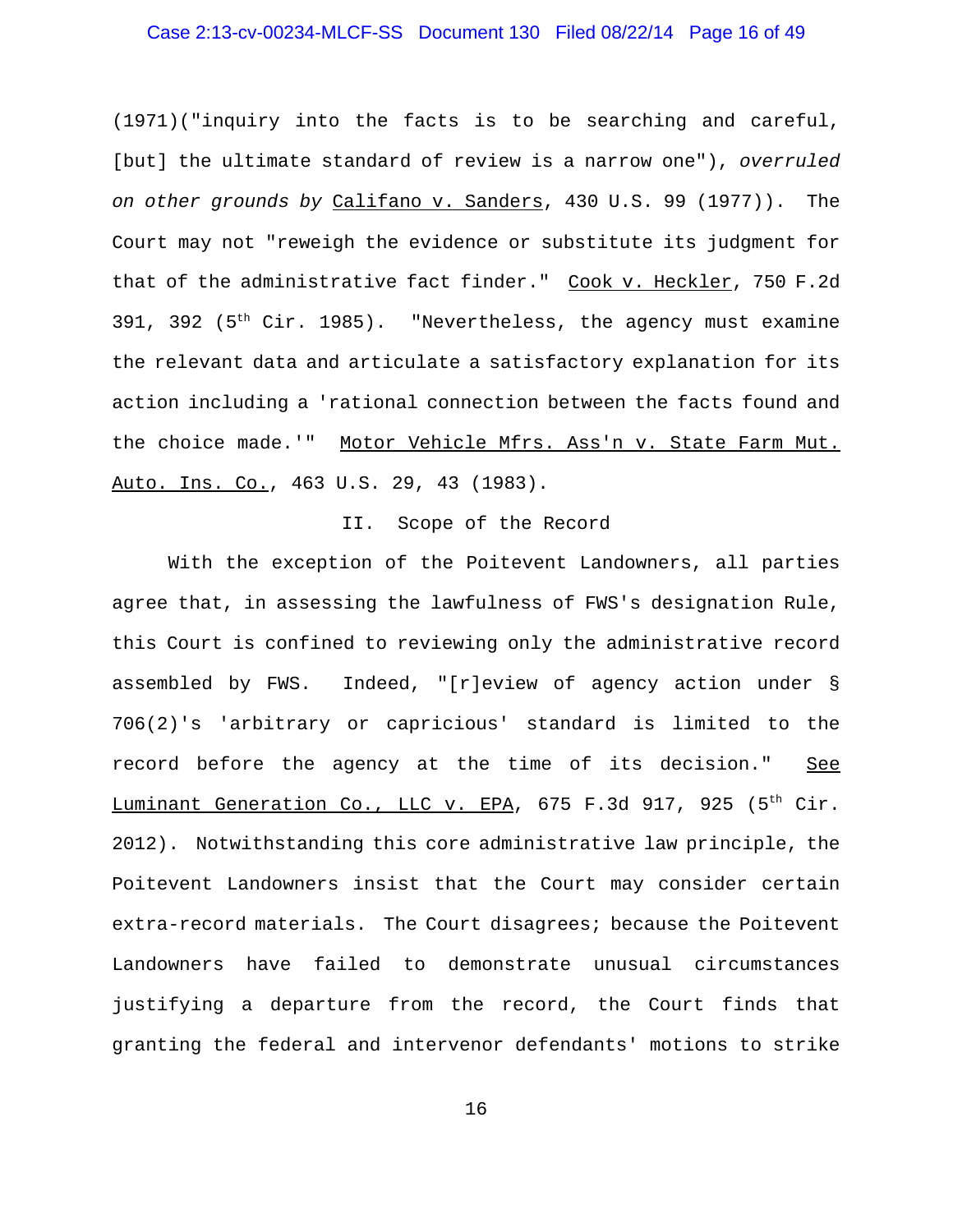# Case 2:13-cv-00234-MLCF-SS Document 130 Filed 08/22/14 Page 17 of 49

extra-record evidence is warranted for the following reasons.

In reviewing agency action, the APA instructs a reviewing court to "review the whole record or those parts of it cited by a party[.]" 5 U.S.C. § 706. "[T]he general presumption [is] that review [of agency action] is limited to the record compiled by the agency." Medina County Environmental Action Ass'n v. Surface Transp. Bd., 602 F.3d 687, 706 (5<sup>th</sup> Cir. 2010); Goonsuwan v. Ashcroft, 252 F.3d 383, 391 n.15 (5<sup>th</sup> Cir. 2001)(citing Florida Power & Light Co. v. Lorion, 470 U.S. 729, 743-44 (1985))("It is a bedrock principle of judicial review that a court reviewing an agency decision should not go outside of the administrative record."). Mindful that the Court's task in reviewing agency action is not one of fact-finding but, rather, to determine whether or not the administrative record supports agency action, "the focal point for judicial review should be the administrative record already in existence, not some new record made initially in the reviewing court." Camp v. Pitts, 411 U.S. 138, 142 (1973). That is an immensely cramped standard of review for courts.

In support of their motion for summary judgment the Poitevent Landowners submit the following extra-record evidence: (1) Declaration of Edward B. Poitevent signed on December 9, 2013; (2) Wall Street Journal newspaper article dated March 11, 2013, entitled "Fishing for Wildlife Lawsuits"; (3) Washington Times newspaper article dated February 8, 2013, entitled "Vitter: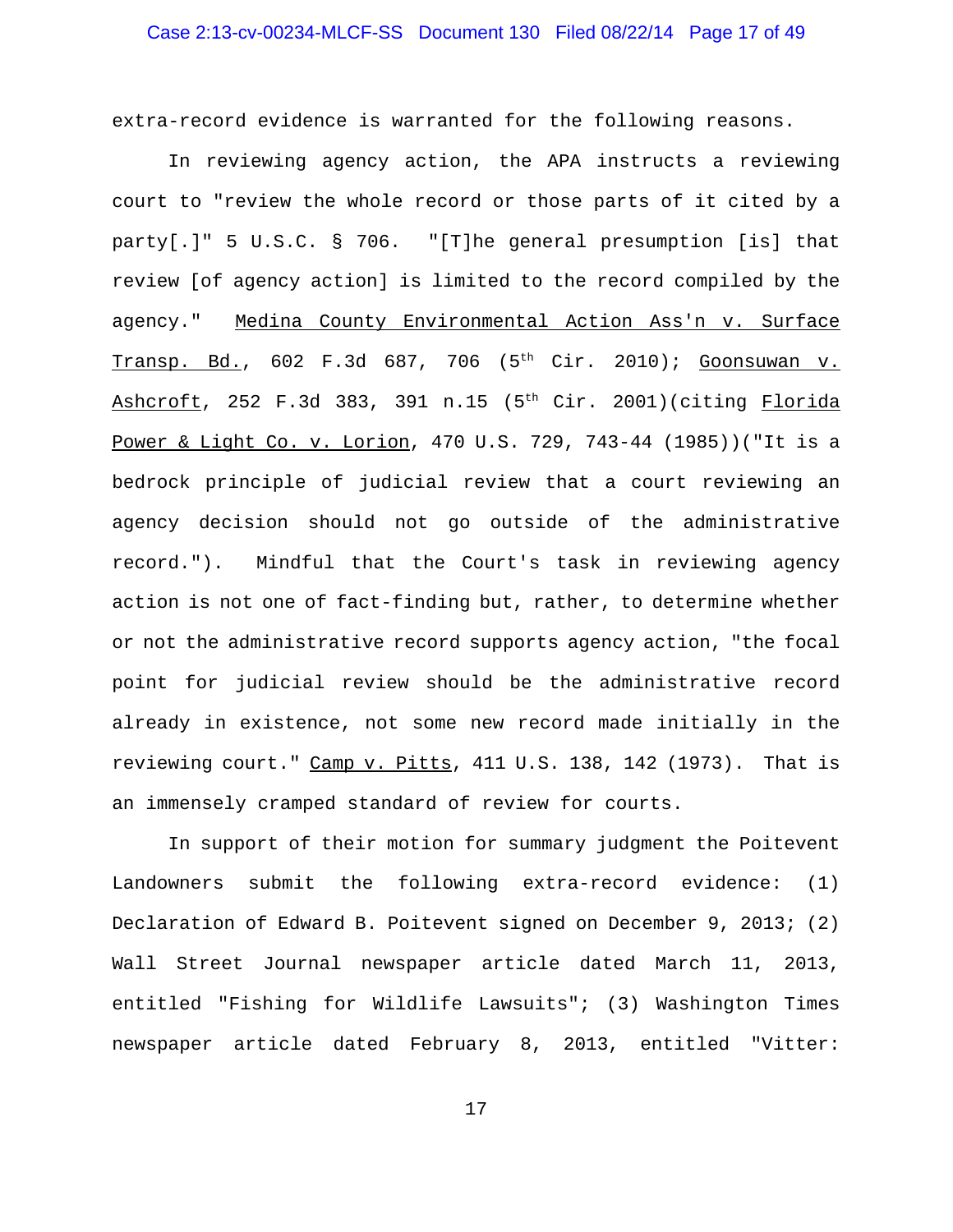# Case 2:13-cv-00234-MLCF-SS Document 130 Filed 08/22/14 Page 18 of 49

Endangered Species Act's hidden costs"; (4) Poitevent's 60-day notice of intent to sue letter dated October 19, 2012.<sup>16</sup> The federal and intervenor defendants move to strike these materials, pursuant to Rule 12(f) of the Federal Rules of Civil Procedure; they invoke the administrative record review principle that limits the scope of judicial review of agency action to the record compiled by the agency.

The Court is unpersuaded to depart from the strict record review presumption. First, the Poitevent Landowners had ample opportunity to request permission to supplement the administrative record; the deadline to do so expired October 7, 2013. They simply did not do so. $17$  Second, the Poitevent Landowners fall short of demonstrating "unusual circumstances justifying a departure" from the rule that judicial review is limited to the administrative record. See Medina County, 602 F.3d at 706. The Fifth Circuit instructs that supplementing the administrative record may be

 $16$ The Poitevent Landowners advance a litany of arguments urging the Court to consider the proffered evidence: (1) judicial review under the ESA's citizen suit provision and under the Commerce Clause is not limited to the administrative record; (2) Rule 56 permits submission of such evidence; (3) the contested evidence is in fact part of the administrative record or otherwise the Court may take judicial notice of such evidence; (4) exceptions to APA record review principles apply to warrant the Court's review of this extra-record evidence; or (5) the FWS' trespass on their lands require judicial review of the proffered evidence.

<sup>&</sup>lt;sup>17</sup>In fact, the Poitevent Landowners have never requested permission to submit the materials they submit with their summary judgment papers; they simply respond to the defendants' motions to strike.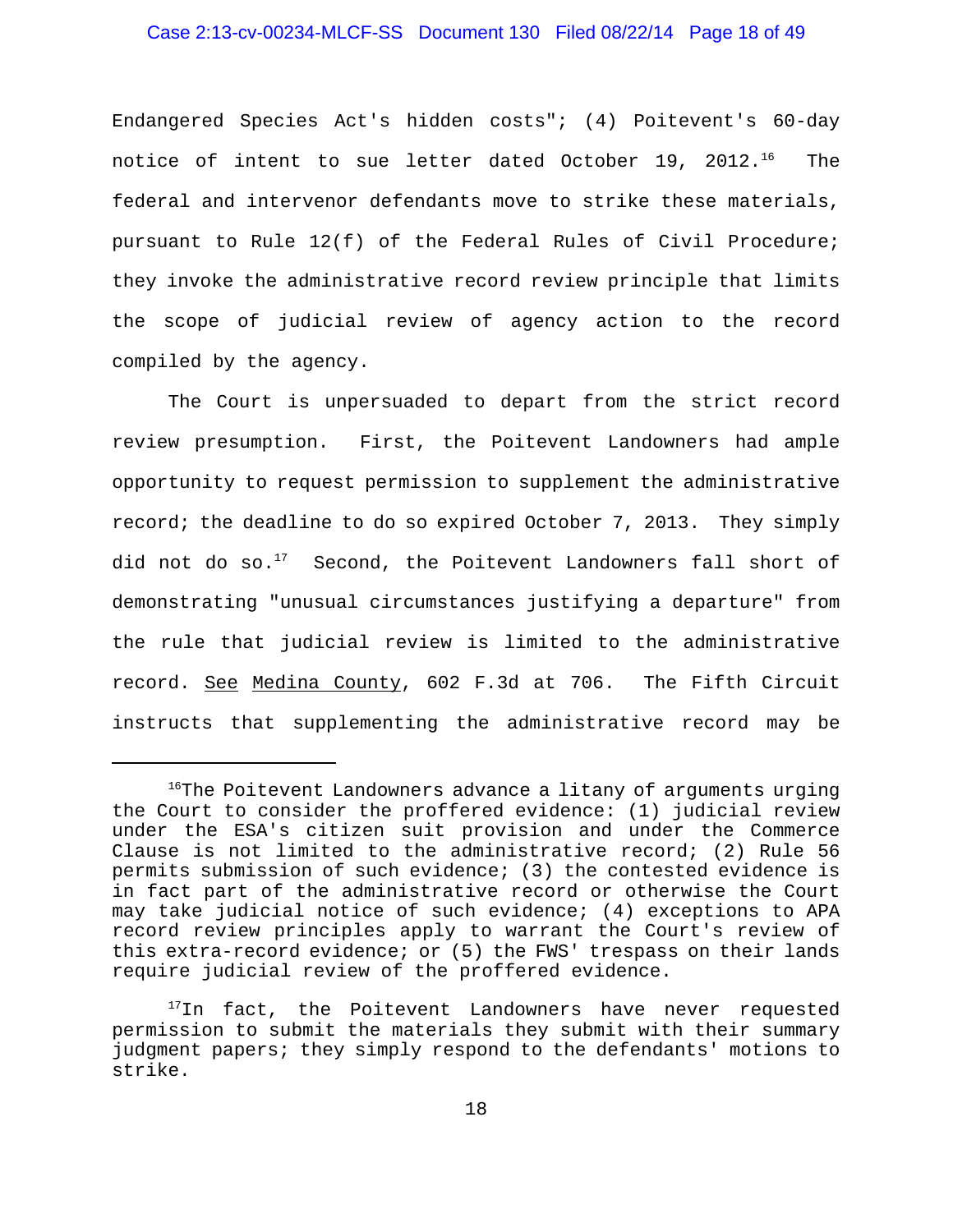permitted when:

(1) the agency deliberately or negligently excluded documents that may have been adverse to its decision, ... (2) the district court needed to supplement the record with "background information" in order to determine whether the agency considered all of the relevant factors, or (3) the agency failed to explain administrative action so as to frustrate judicial review.

Id. None of these factors are implicated here. Accordingly, the Court must confine the scope of its review to the administrative record compiled by the agency and lodged with the Court. The federal and intervenor defendants' motions to strike the extrarecord, post-decisional materials are granted. $18$ 

#### III. Standing

The Court turns to consider the threshold issue of standing. To resolve this issue, the Court must be satisfied that the plaintiffs have standing to challenge the Rule designating their land as critical habitat. The Court finds that they do.

"Article III of the Constitution limits federal courts' jurisdiction to certain 'Cases' and 'Controversies.'" Clapper v. Amnesty Int'l USA, --- U.S. ---, 133 S.Ct. 1138, 1146 (2013). "One element of the case-or-controversy requirement" commands that a litigant must have standing to invoke the power of a federal court. See id. (citation omitted); see also National Federation of the

<sup>&</sup>lt;sup>18</sup>The administrative record review principle is not applicable to the standing assessment; the Court will consider Mr. Poitevent's Declaration for the purposes of assessing the Poitevent Landowners' standing.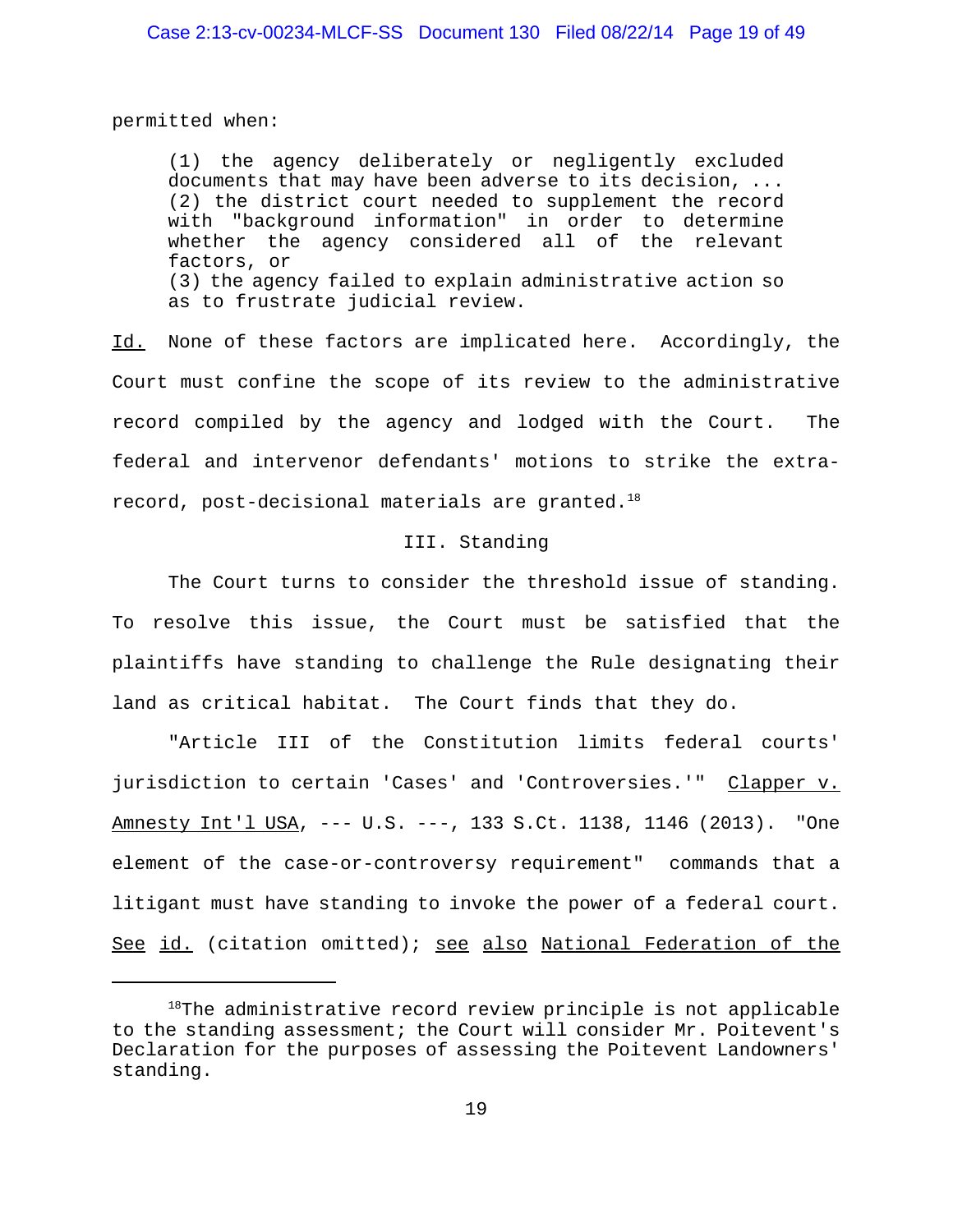## Case 2:13-cv-00234-MLCF-SS Document 130 Filed 08/22/14 Page 20 of 49

Blind of Texas, Inc. v. Abbott, 647 F.3d 202, 208 (5<sup>th</sup> Cir. 2011). The plaintiffs bear the burden of establishing standing under Article III. DaimlerChrysler Corp. v. Cuno, 547 U.S. 332, 342 (2006); Miss. State Democratic Party v. Barbour, 529 F.3d 538, 545 (5th Cir. 2008).

 The doctrine of standing requires that the Court satisfy itself that "the plaintiff has 'alleged such a personal stake in the outcome of the controversy' as to warrant his invocation of federal-court jurisdiction." See Summers v. Earth Island Institute, 555 U.S. 488, 493 (2009); see also Doe v. Beaumont Independent School Dist., 240 F.3d 462, 466  $(5<sup>th</sup> Cir. 2001)(citing Warth v.$ Seldin, 422 U.S. 490, 498 (1975)). "Standing to sue must be proven, not merely asserted, in order to provide a concrete case or controversy and to confine the courts' rulings within our proper judicial sphere." Doe v. Tangipahoa Parish School Bd., 494 F.3d 494, 499 (5th Cir. 2007).

The plaintiffs must demonstrate the "irreducible constitutional minimum of standing", which is informed by three elements: (1) that they personally suffered some actual or threatened "injury in fact" (2) that is "fairly traceable" to the challenged action of the defendants; (3) that likely "would be redressed" by a favorable decision in Court. See Lujan v.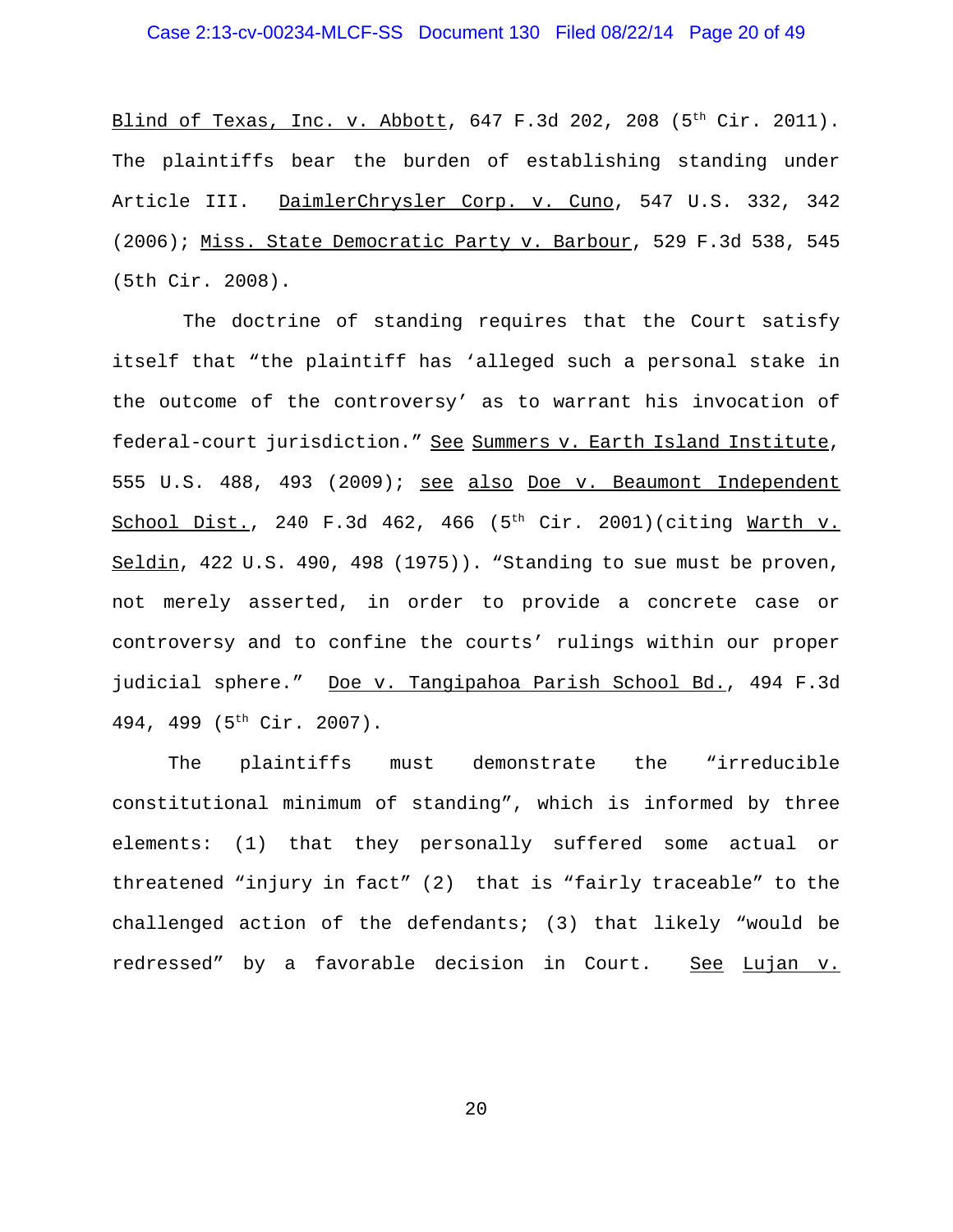Defenders of Wildlife, 504 U.S. 555, 560-61 (1992).<sup>19</sup> The federal and intervenor defendants challenge the plaintiffs' standing to contest the Secretary's designation of their land as critical habitat; in particular, the defendants contend that the plaintiffs have failed to establish an actual or imminent injury.<sup>20</sup> The Court disagrees.

"'Injury in fact [includes] economic injury, [as well as] injuries to aesthetics and well-being.'" See Sabine River Auth. v. U.S. Dept. of Interior, 951 F.2d 669, 674 (5th Cir. 1992) (quoting Save Our Wetlands, Inc. V. Sands, 711 F.2d 634, 640 (5th Cir. 1983)). Notably, when the plaintiff is an object of the government action at issue, "there is ordinarily little question that the action" has caused him injury. Lujan, 504 U.S. at 561-62. In fact, when the plaintiff challenging agency action is a regulated party or an organization representing regulated parties, courts have found that the standing inquiry is "self-evident." See South Coast Air Quality Management Dist. v. EPA*,* 472 F.3d 882, 895–96 (D.C.Cir. 2006)(an association of oil refineries had standing to

 $19$  The actual injury requirement ensures that issues will be resolved "not in the rarified atmosphere of a debating society, but in a concrete factual context." Valley Forge Christian College v. Americans United for Separation of Church and State, Inc., 454 U.S. 464, 472 (1982).

 $^{20}$ The defendants do not challenge whether the injury is fairly traceable to their critical habitat designation; nor do they challenge whether the injury is likely to be redressed by a favorable ruling.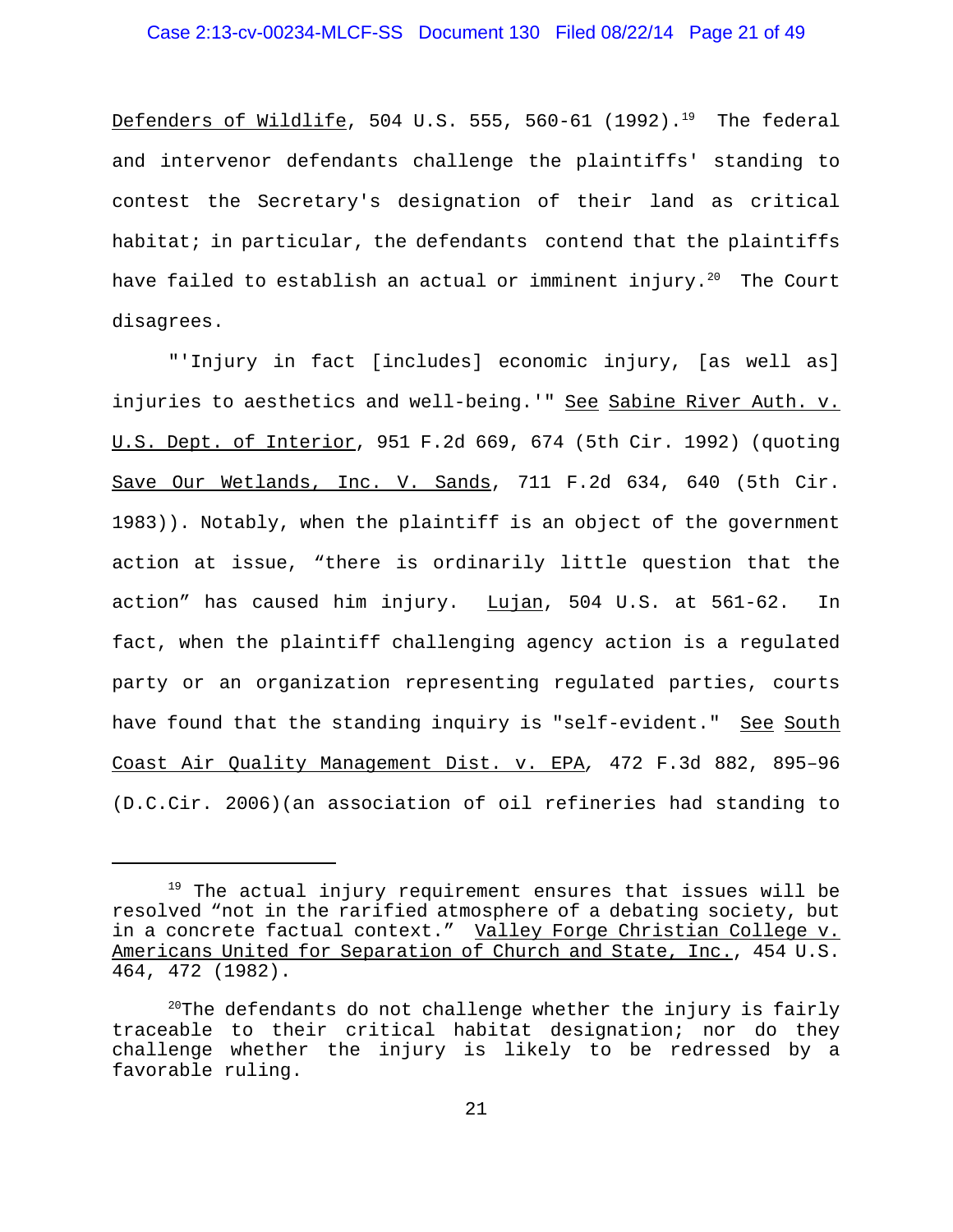## Case 2:13-cv-00234-MLCF-SS Document 130 Filed 08/22/14 Page 22 of 49

challenge an EPA regulation establishing air pollution standards because it was "inconceivable" that the regulation "would fail to affect ... even a single" member of the association); see also Am. Petroleum Institute v. Johnson, 541 F. Supp. 2d 165, 176 (D.D.C. 2008) ("Regulatory influences on a firm's business decisions may confer standing when, as here, they give rise to cognizable economic injuries or even a 'sufficient likelihood' of such injuries.") (citing Clinton v. City of New York*,* 524 U.S. 417, 432–33 (1998) and Sabre, Inc. v. Dept. of Transp.*,* 429 F.3d 1113, 1119 (D.C.Cir. 2005)(firm established standing to challenge regulation where it was "reasonably certain that [the firm's] business decisions [would] be affected" by the regulation)). This is so because regulated parties are generally able to demonstrate that they suffer some economic harm or other coercive effect by virtue of direct regulation of their activities or property.

These actual injuries are present here. When the Rule became final, the plaintiffs (each of whom are identically factually situated as Unit 1 landowners) became regulated parties who are subject to regulatory burdens flowing from federal substantive law, the ESA. The plaintiffs' sworn declarations are sufficient to establish constitutional standing. $21$  Now that their land is an

 $21$ At summary judgment, the plaintiff cannot rely on simply "mere allegations," but must "'set forth' by affidavit or other evidence 'specific facts.'" Lujan, 504 U.S. at 561 (quoting Fed. R. Civ. P. 56(e)).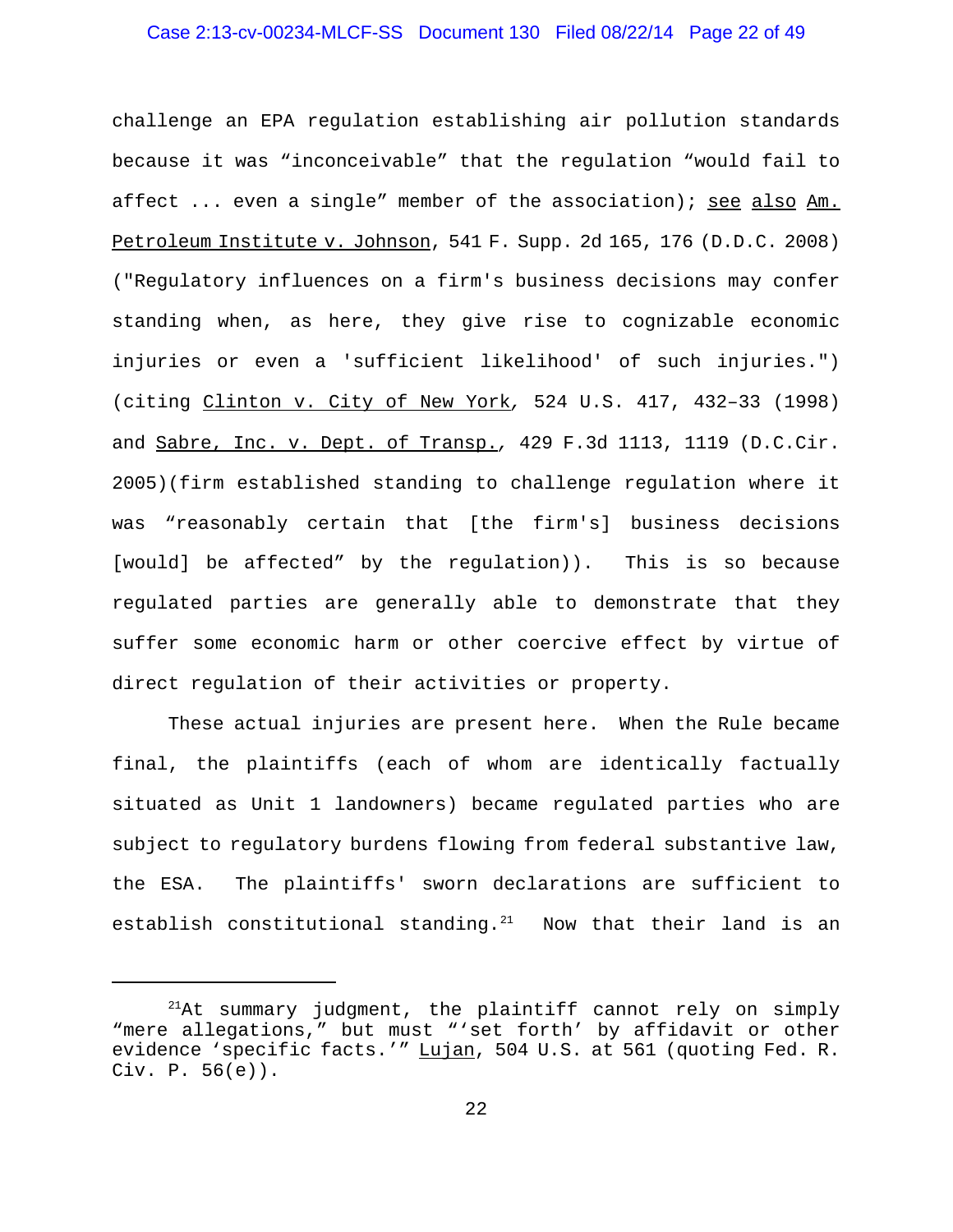## Case 2:13-cv-00234-MLCF-SS Document 130 Filed 08/22/14 Page 23 of 49

object of agency action, plaintiffs submit that they are economically harmed in that the value of their land has decreased as a result of the agency designation; their business decisions relative to their land are negatively impacted. $22$  Plaintiffs have a personal stake in this controversy and have identified a concrete injury that is actual, not hypothetical. As a consequence of the Rule's designation of Unit 1 as critical habitat, the plaintiffs' pursuit of any development potential for the land clearly has been impacted by the agency action. Defendants' attack on standing grounds seems utterly frivolous. The defendants downplay these economic harms and requlatory burdens as speculative, $2^3$  but the

 $22$ Weyerhaeuser submits that the land it leases and owns has been devalued; the "critical habitat designation ... has immediately devalued the land within Unit 1 for commercial purposes by bringing increased ... regulatory scrutiny under the Endangered Species Act, thereby making it more difficult to sell, exchange, or develop such lands." Markle and the Poitevent Landowners likewise attribute to the Rule "negative economic impact[s]" and "a drastic reduction in value [of the land]"; they submit that the designation "limits the usability and saleability of the property" to their detriment.

 $^{23}$ Defendants regard Weyerhaeuser's long-term timber lease as precluding this Court from finding a concrete injury, arguing that the land is essentially "locked up" for many years. But Weyerhaeuser's submission undermines the defendants' position. Putting aside that Weyerhaeuser in fact owns part of the land in addition to leasing the remainder, "Weyerhaeuser ... periodically evaluate[s] its land portfolio to identify properties that have greater value if placed in non-timber uses[; it] routinely leases or sub-leases its forest lands for oil, gas and wind energy development[; and it] frequently renegotiate[s] long-term timber leases as conditions change." Moreover, defendants' charge of speculative injury is further undermined by the administrative record and the Rule itself, which acknowledges that, due to the presence of wetlands on Unit 1 (indeed, the reason underlying its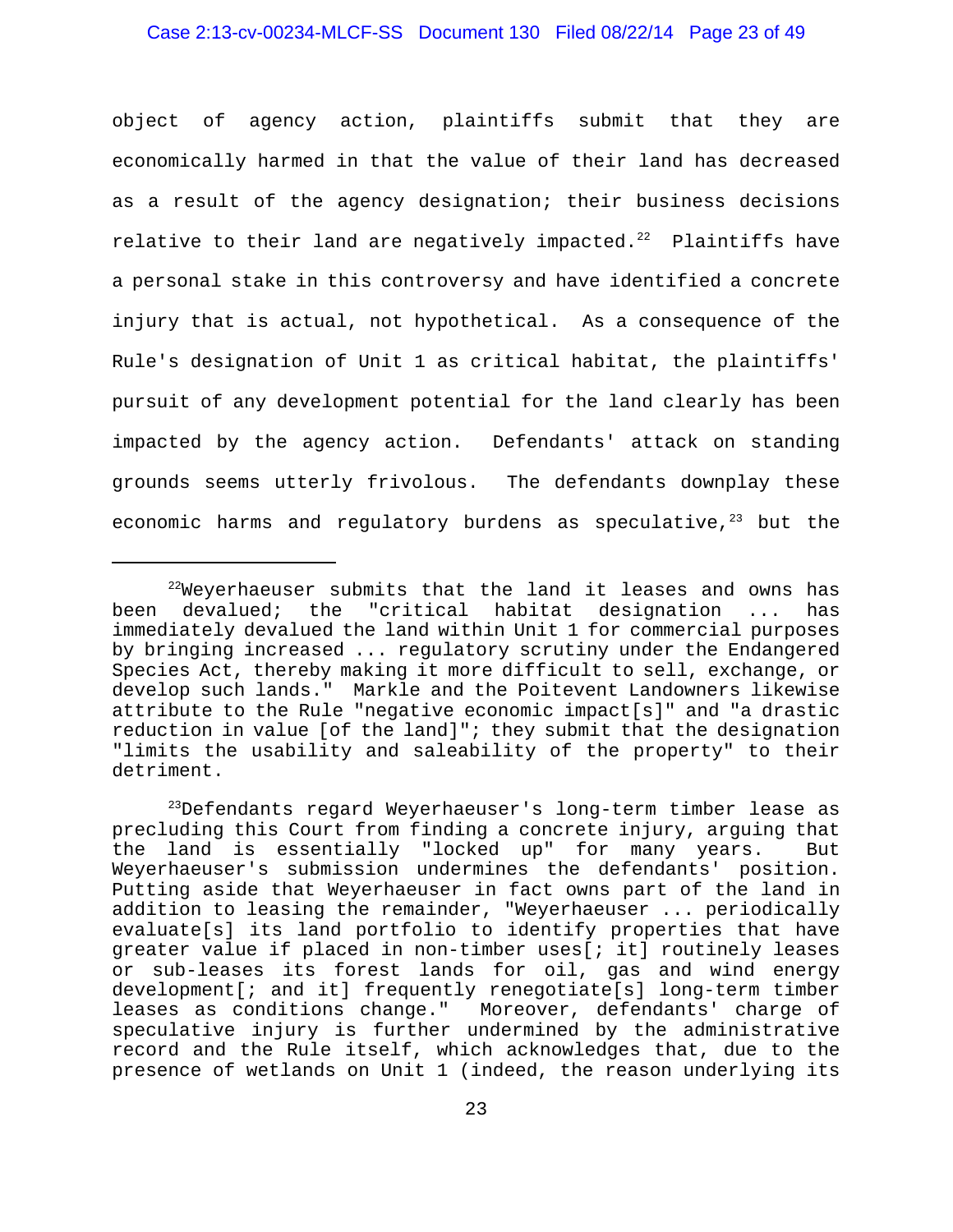## Case 2:13-cv-00234-MLCF-SS Document 130 Filed 08/22/14 Page 24 of 49

Court finds that the plaintiffs have demonstrated actual, concrete injuries. See The Cape Hatteras Access Preservation Alliance v. U.S. Dep't of Interior, 344 F. Supp. 2d 108, 117-18 (D.D.C. 2004)(business association that owned land within critical habitat designated for watering piping plover had standing to challenge designation due to its economic and recreational harms).

### IV. Constitutional Challenge

The plaintiffs contend that federal regulation of Unit 1 under the ESA constitutes an unconstitutional exercise of congressional authority under the Commerce Clause. The defendants counter that the ESA is consistently upheld as a constitutional exercise of the Commerce Clause power and that each application of the ESA is not itself subject to the same tests for determining whether the underlying statute is a constitutional exercise of the Commerce Clause. The Court agrees; the plaintiffs' constitutional claim is foreclosed by binding precedent.<sup>24</sup>

designation), development of this land is likely to trigger the consultation process.

 $^{24}$ On a separate constitutional note, the plaintiffs do not<br>e in their complaint that the Rule constitutes an allege in their complaint that the Rule constitutes an unconstitutional taking under the Fifth Amendment. But the Poitevent Landowners argue in their papers that the critical habitat designation is an unlawful "extortionate demand" that constitutes "grand theft real estate." Assuming this is an attempt to assert a Fifth Amendment takings claim, the defendants point out that a takings claim must be brought in the Court of Federal Claims. To be sure, this Court would lack jurisdiction over any properly asserted takings claim under the circumstances. See Chichakli v. Szubin, 546 F.3d 315, 317 (5<sup>th</sup> Cir. 2008)(vacating district court's judgment as it related to takings claim and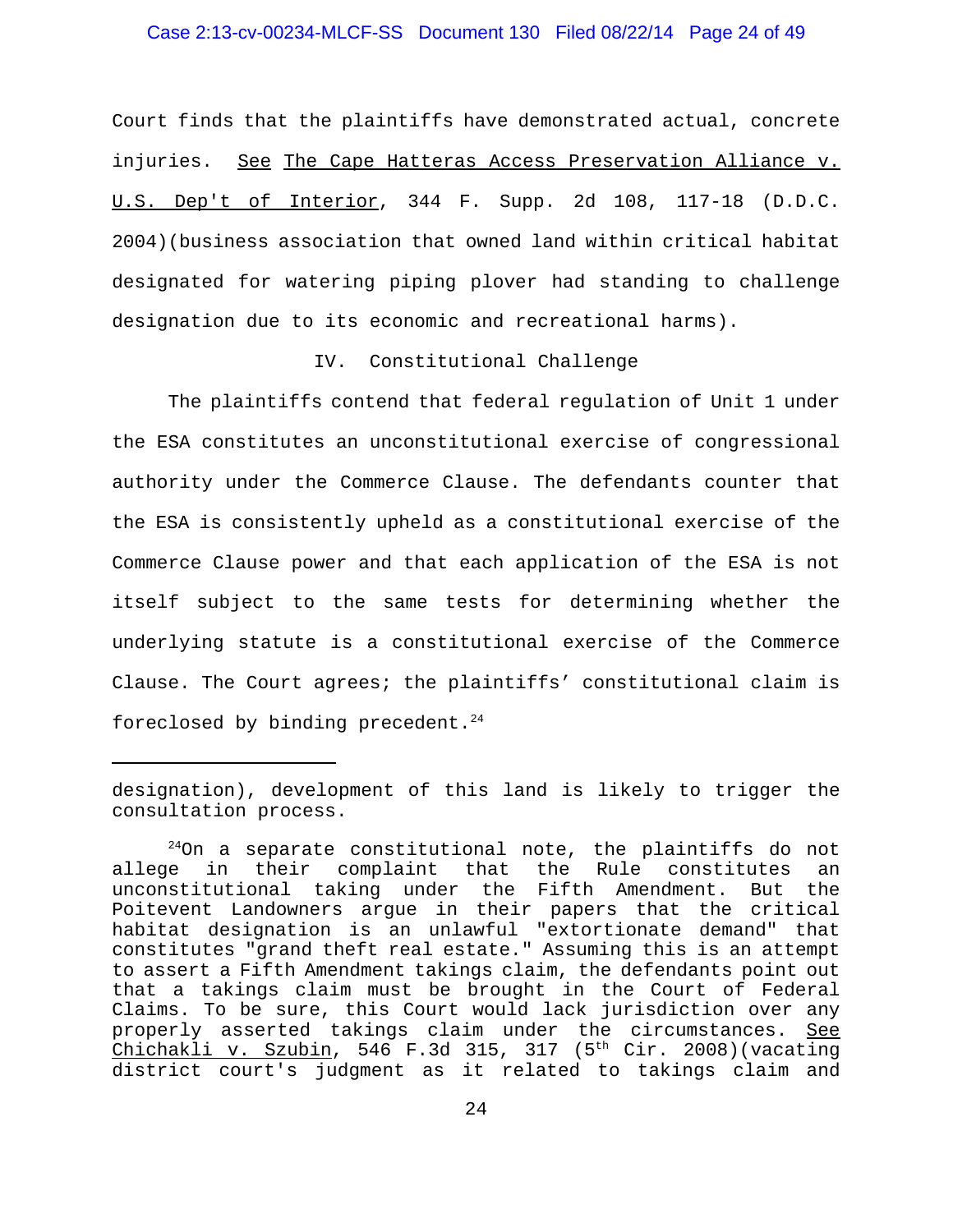Article I, § 8 of the Constitution delegates to Congress the power "[t]o make all laws which shall be necessary and proper for carrying into execution" its authority to "regulate commerce... among the several states." Supreme Court cases have identified three general categories of regulation in which Congress is authorized to engage under its commerce power: (1) the channels of interstate commerce; (2) the instrumentalities of interstate commerce and persons or things in interstate commerce; and (3) activities that substantially affect interstate commerce. See Gonzales v. Raich, 545 U.S. 1, 16-17 (2005) (summarizing the evolution of the commerce clause power). The ESA, whose provisions and applications fall under the category of activities that substantially affect interstate commerce, has consistently been upheld as a constitutional exercise of congressional authority under the Commerce Clause. Six Circuits, including the Fifth Circuit, have rejected post-Lopez Commerce Clause challenges to applications of the ESA. See San Luis & Delta-Mendota Water Auth. V. Salazar, 638 F.3d 1163 (9th Cir. 2011); Alabama-Tombigbee Rivers Coal. V. Kempthorne, 477 F.3d 1250 (11th Cir. 2007); Wyoming v. U.S. Dep't of Interior, 442 F.3d 1262 (10th Cir. 2006); GDF Realty Investments, Ltd. V. Norton, 326 F.3d 622 (5th Cir. 2003); Rancho Viejo, LLC v. Norton, 323 F.3d 1062 (D.C. Cir. 2003); Gibbs v.

observing that "Tucker Act grants Court of Federal Claims exclusive jurisdiction over takings claims against the United States that seek monetary damages in excess of \$10,000").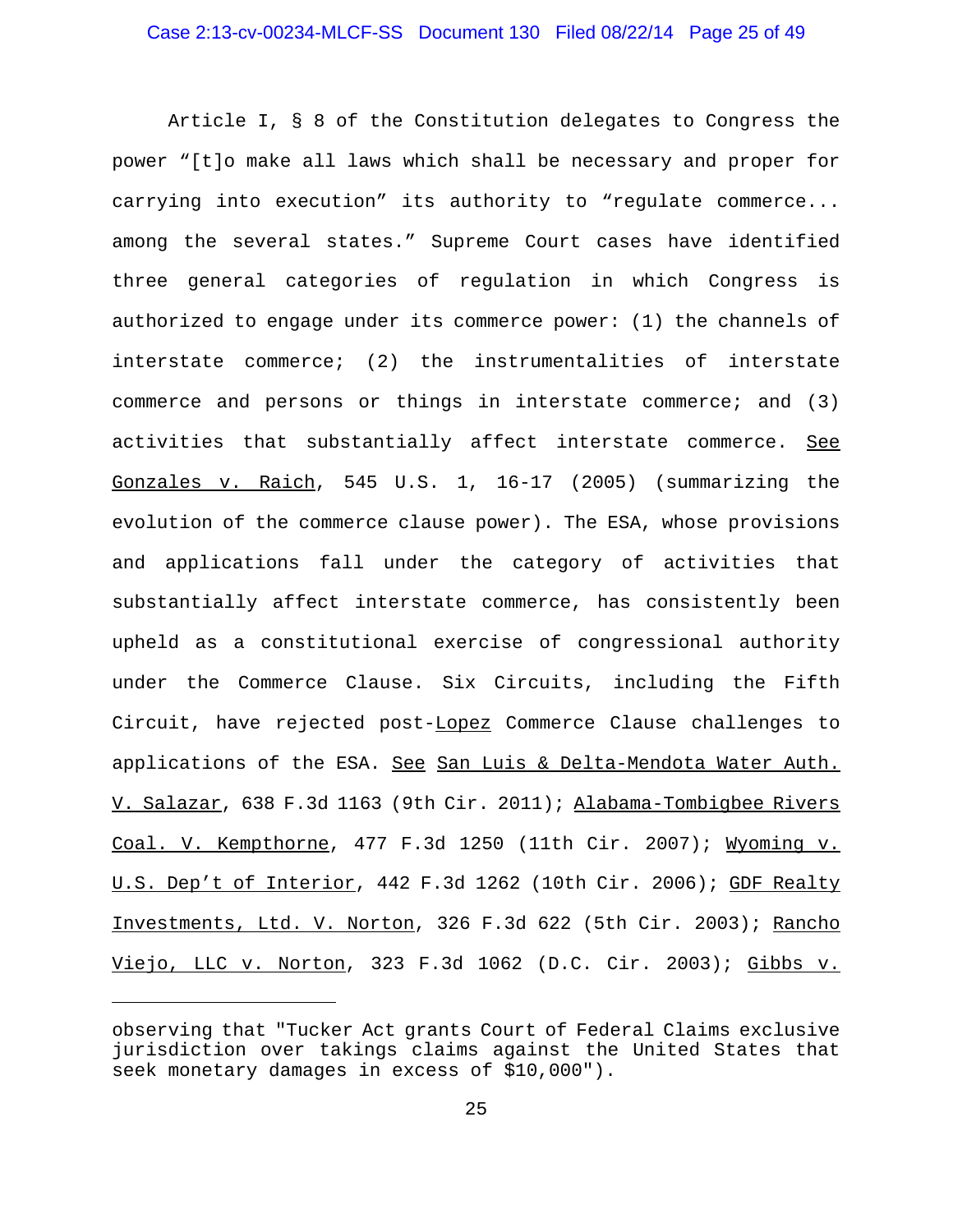Babbitt, 214 F.3d 483 (4th Cir. 2000). Plaintiffs mistakenly rely on an earlier Supreme Court decision.

Invoking United States v. Lopez, 514 U.S. 549, 558-59 (1995), the plaintiffs argue that, because the ESA is an exercise of Congress's commerce power, actions under the ESA are "therefore limited to the regulation of channels of interstate commerce, things in interstate commerce, or economic activities that substantially affect interstate commerce." Put plainly, they insist that there is no frog on their Louisiana land and the Rule exceeds the commerce power. The Court is tempted to agree, but for the state of the law. By focusing on their individual circumstance, plaintiffs misapprehend Lopez, which dealt with a challenge to an underlying statute, not a challenge to an individual application of a valid statutory scheme. Rejecting a similar argument, the Supreme Court reiterated in Gonzales that "[w]here the class of activities is regulated and that class is within the reach of federal power, the courts have no power 'to excise, as trivial, individual instances' of the class.'" 545 U.S. at 23 (quoting Perez v. United States, 402 U.S. 146, 154 (1971)) (citations and internal quotation marks omitted). As odd as the Court views the agency action, this Court is also without power. Congress would have to act.

The Fifth Circuit has observed that the ESA is a constitutionally valid statutory scheme, whose "'essential purpose,'" according to Congress, "is 'to protect the ecosystems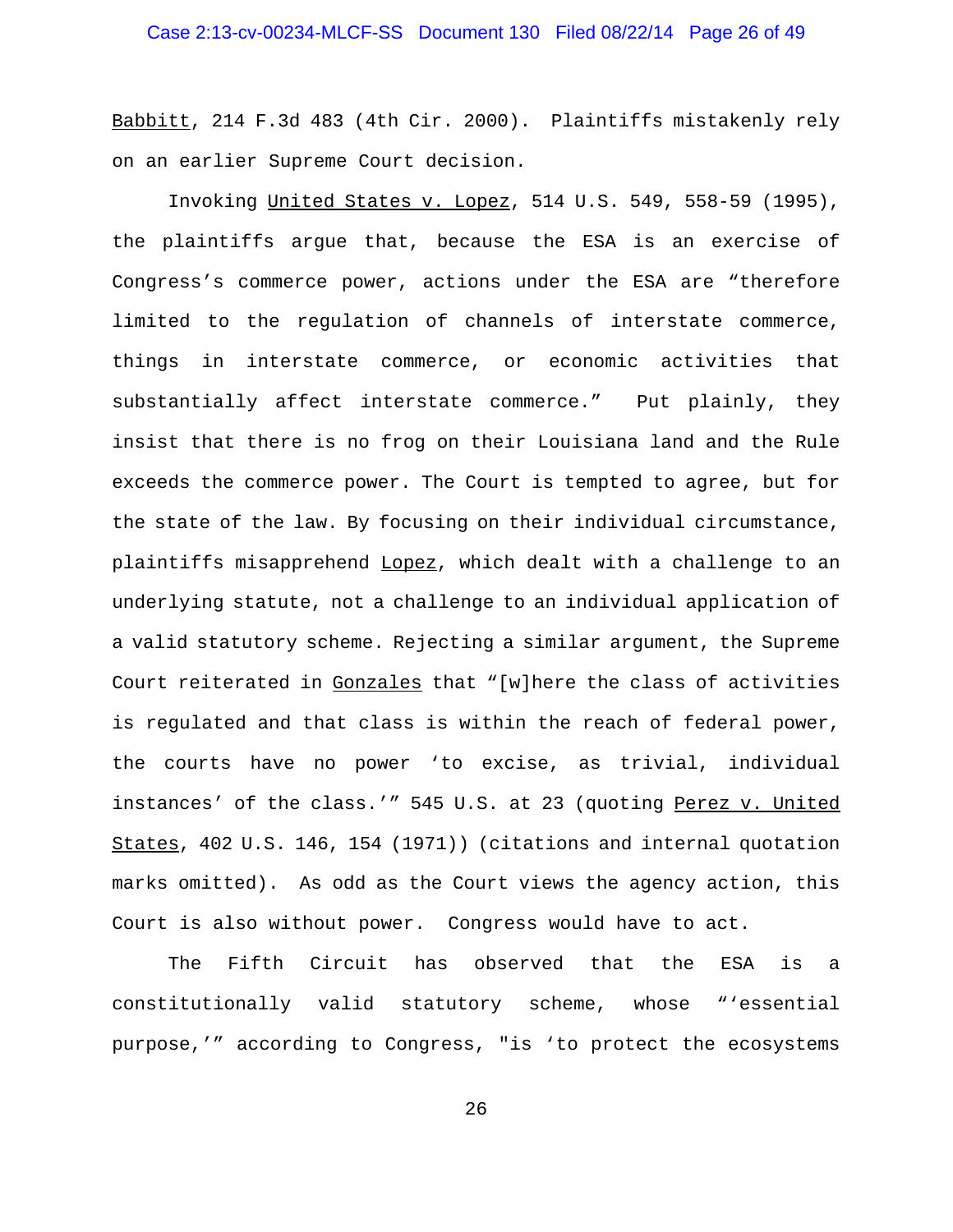## Case 2:13-cv-00234-MLCF-SS Document 130 Filed 08/22/14 Page 27 of 49

upon which we and other species depend.'" GDF, 326 F.3d at 640 (citation omitted). Courts including the Fifth Circuit endorse the proposition that, in the aggregate, the extinction of a species and the resulting decline in biodiversity will have a predictable and significant effect on interstate commerce. See, e.g., National Ass'n of Home Builders v. Babbit, 130 F.3d 1041, 1053-54 (D.C. Cir. 1997). Thus, "when 'a general regulatory statute bears a substantial relation to commerce, the *de minimis* character of individual instances arising under that statute is of no consequence.'" Gonzales, 545 U.S. at 17 (quoting Lopez, 514 U.S. at 558). Aggregating the regulation of activities that adversely modify the frog's critical habitat with the regulation of activities that affect other listed species' habitat, the designation of critical habitat by the Secretary is a constitutionally valid application of a constitutionally valid Commerce Clause regulatory scheme. See GDF, 326 F.3d at 640-41.

## V. Merits of the Rule

The defendants urge the Court to sustain the Rule. The plaintiffs contend that the Secretary's designation of Unit 1 as critical habitat for the dusky gopher frog was arbitrary and in violation of the ESA and the National Environmental Policy Act; they urge the Court to set aside the Rule. They advance a litany of arguments challenging the merits of the Rule insofar as it designates Unit 1 as critical habitat for the dusky gopher frog: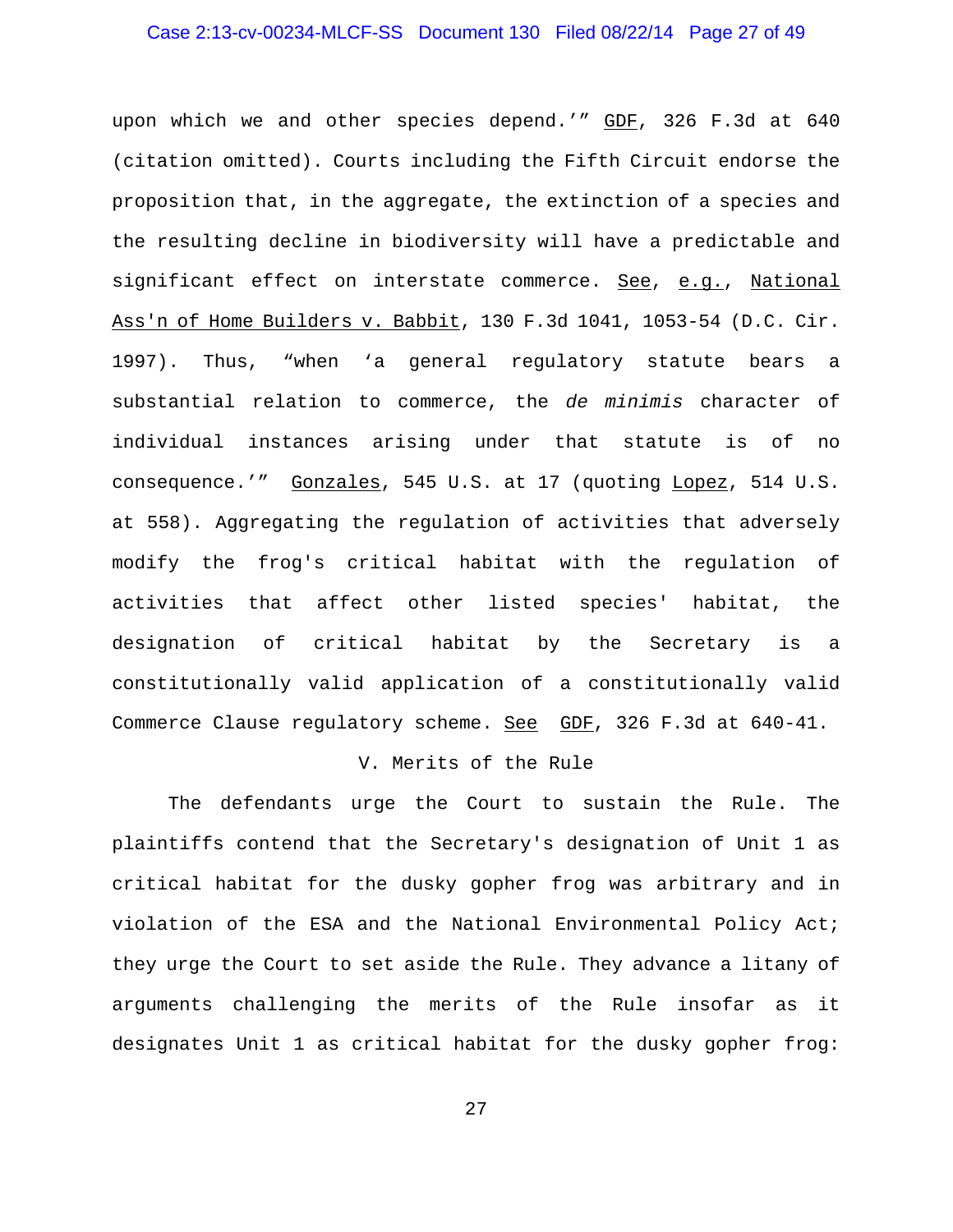## Case 2:13-cv-00234-MLCF-SS Document 130 Filed 08/22/14 Page 28 of 49

Unit 1 does not meet the statutory definition of "critical habitat"; FWS unreasonably determined that Unit 1 is "essential" for conservation of the frog; FWS arbitrarily failed to identify a recovery plan for the species; FWS failed to consider all economic impacts, and the method used in analyzing economic impacts was flawed; and FWS acted unreasonably (and violated NEPA) in failing to prepare an environmental impact statement. In addition to these challenges, the Poitevent plaintiffs advance additional grounds for condemning the Rule: the dusky gopher frog is not on the endangered species list and FWS's unlawful trespass on its lands to view the ponds invalidates the Rule.

The Court first addresses those arguments concerning whether the designation of Unit 1 satisfies the ESA's requirements, then moves on to consider whether the FWS properly considered the economic impacts of the designation; and, finally, considers whether FWS acted unreasonably in failing to prepare an environmental impact statement.

The Court has little doubt that what the government has done is remarkably intrusive and has all the hallmarks of governmental insensitivity to private property. The troubling question is whether the law authorizes such action and whether the government has acted within the law. Reluctantly, the Court answers yes to both questions.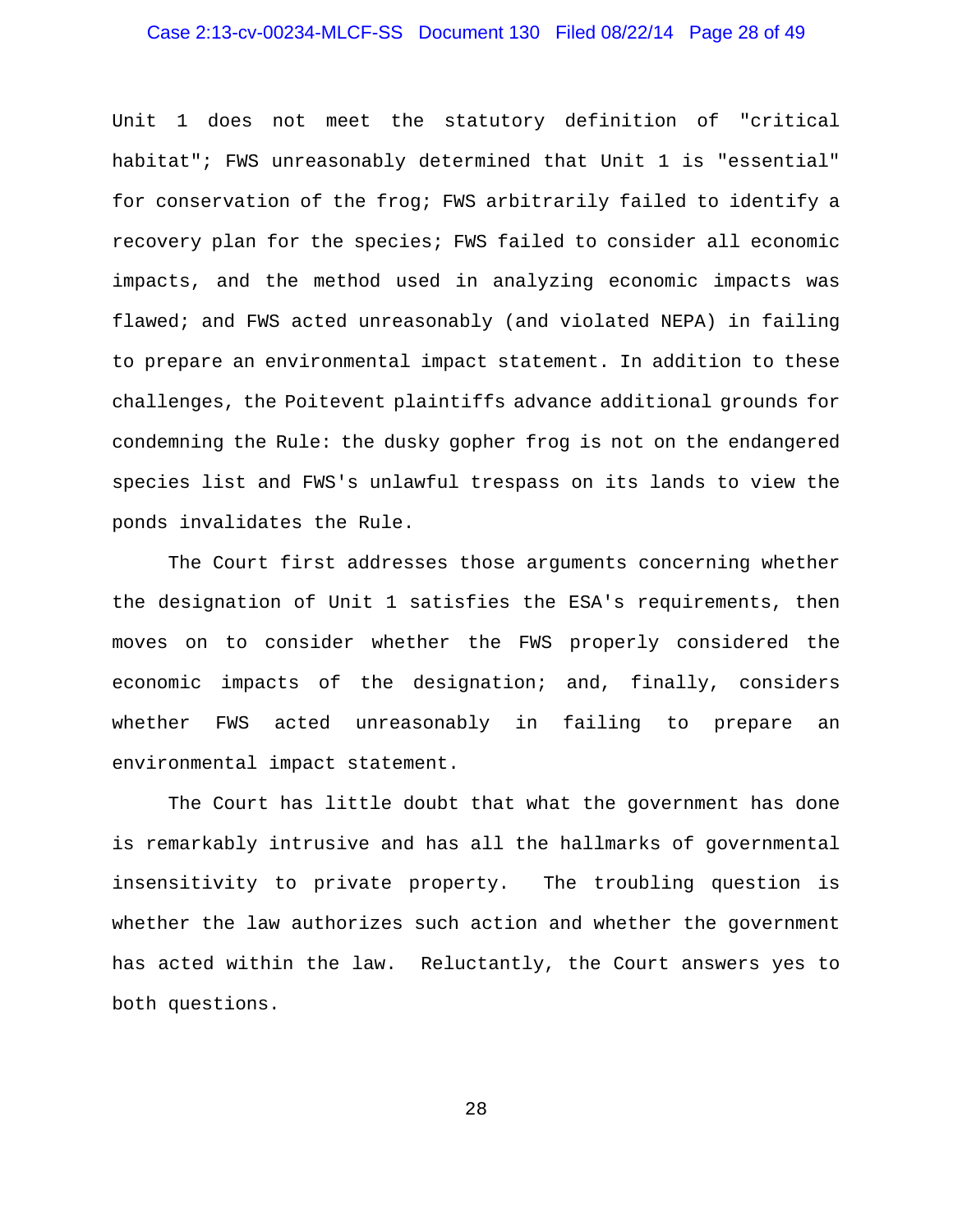*A.*

The Court first considers whether FWS's designation of Unit 1 satisfies the ESA's substantive requirements. The federal defendants submit that FWS considered the best available science, including the input of six experts, and the importance of ephemeral ponds to the recovery of the frog, and thus reasonably determined that Unit 1 is essential for the conservation for the species.

1. Did FWS reasonably determine that Unit 1 is "essential for the conservation of" the dusky gopher frog?

The ESA expressly provides that unoccupied areas may be designated as "critical habitat" if FWS determines that those areas are "essential to the conservation of the species." 16 U.S.C. § 1532(5)(A)(ii). Congress did not define "essential" but, rather, delegated to the Secretary the authority to make that determination. Plaintiffs take issue with FWS's failure to define "essential", but they do not dispute that FWS explained its considerations for assessing what areas are essential. The Court finds that FWS's determination seems reasonable and, therefore, entitled to Chevron deference. See Chevron, U.S.A., Inc. v. NRDC, 467 U.S. 837, 843 n. 9 (1984)("[T]he judiciary is the final authority on issues of statutory construction and must reject administrative constructions which are contrary to clear congressional intent."). The Court turns to consider the process that preceded FWS's finding that Unit 1 is essential.

FWS determined that Unit 1 is essential for the conservation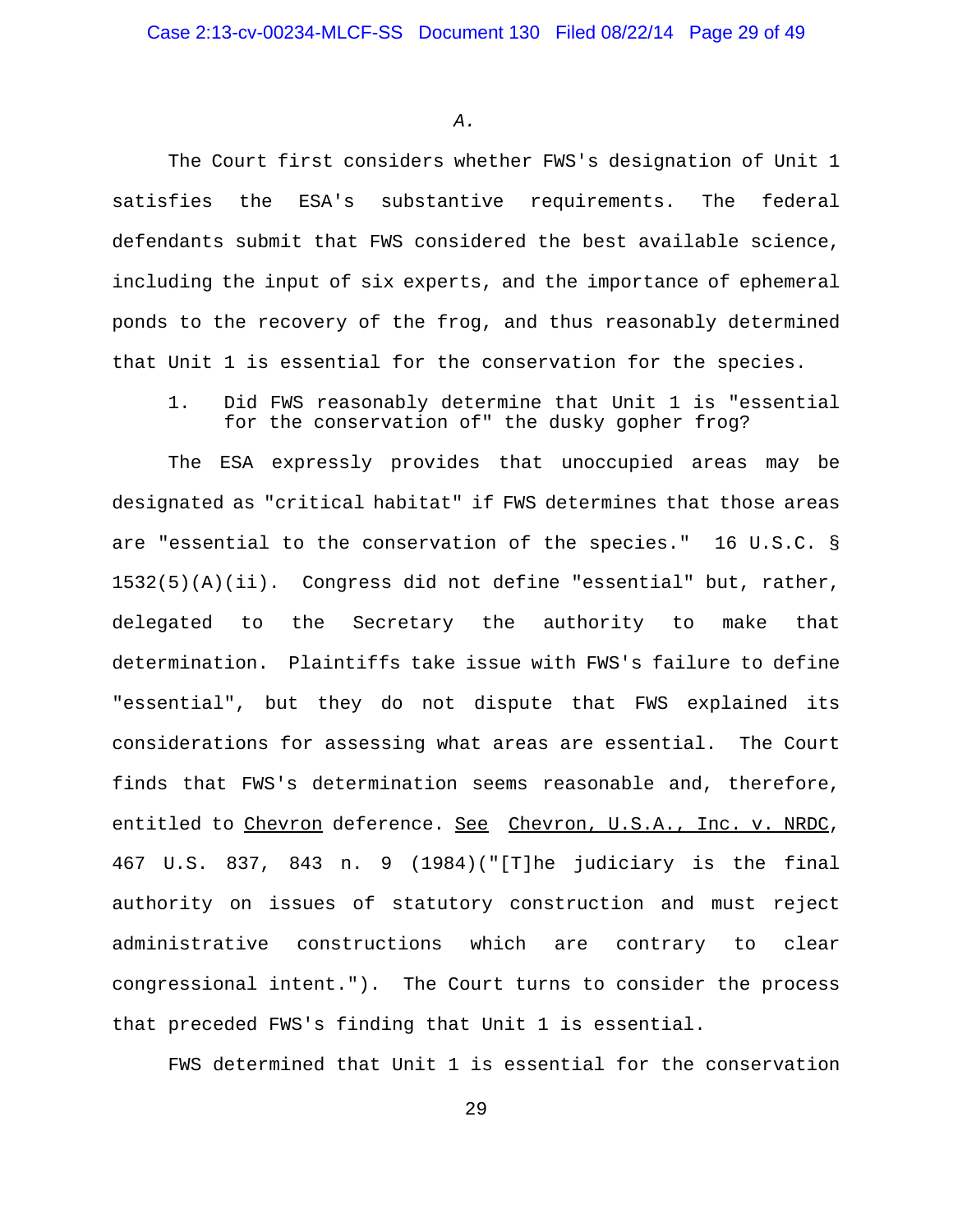#### Case 2:13-cv-00234-MLCF-SS Document 130 Filed 08/22/14 Page 30 of 49

of the dusky gopher frog. It came to this conclusion after its initial June 2010 proposed rule was criticized by all of the peer reviewers as being inadequate to ensure conservation of the frog. Given the alleged high risk of extinction due to localized threats, like droughts, disease, and pollution, FWS agreed that the proposed habitat was inadequate and began considering sites throughout the frog's historical range. FWS considered this specific criteria:

(1) The historical distribution of the species; (2) presence of open-canopied, isolated wetlands; (3) presence of open-canopied, upland pine forest in sufficient quantity around each wetland location to allow for sufficient survival and recruitment to maintain a breeding population over the long term; (4) opencanopied, forested connectivity habitat between wetland and upland breeding sites; and (5) multiple isolated wetlands in upland habitat that would allow for the development of metapopulations.

Using scientific information on sites throughout the frog's range, FWS could not identify any locations outside Mississippi that contained all of these elements or even all three PCEs. Determining that it is easier to restore terrestrial habitat than it is to restore or create breeding ponds, FWS focused on identifying more ponds in potential sites throughout the species' range. FWS determined that the recovery of the frog "will not be possible without the establishment of additional breeding populations of the species. Isolated, ephemeral ponds that can be used as the focal point for establishing these populations are rare, and this is a limiting factor in" the frog's recovery. 77 Fed. Reg. at 35124.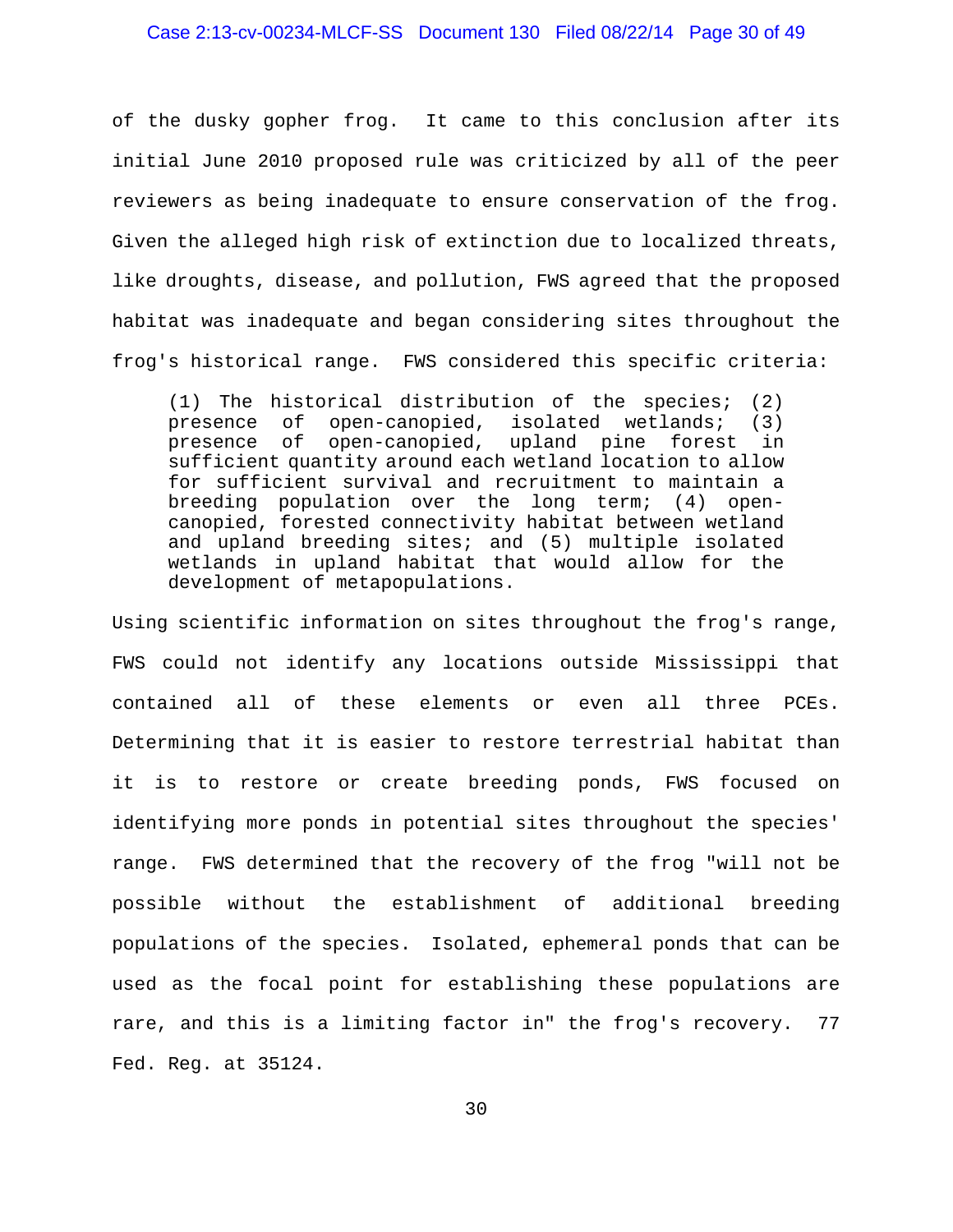#### Case 2:13-cv-00234-MLCF-SS Document 130 Filed 08/22/14 Page 31 of 49

After a peer reviewer suggested Unit 1 as a potential site, that peer reviewer and a FWS biologist "assessed the habitat quality of ephemeral wetlands in [Unit 1] and found that a series of five ponds contained the habitat requirements for PCE 1." 77 Fed. Reg. at 35123; AR2320. The five ponds' close proximity to each other meant that a metapopulation structure existed, which increases long-term survival and recovery of the frog; FWS determined that these ponds in Unit 1 "provide breeding habitat that in its totality is not known to be present elsewhere within the historic range." 77 Fed. Reg. at 35124. Based on this scientific information, FWS determined that Unit 1 is essential for the conservation of the frog

because it provides: (1) Breeding habitat for the [frog] in a landscape where the rarity of that habitat is a primary threat to the species; (2) a framework of breeding ponds that supports metapopulation structure important to the long-term survival of the [frog]; and (3) geographic distance from extant [frog] populations, which likely provides protection from environmental stochasticity.

## Id.

Notably, the plaintiffs do not meaningfully dispute the scientific and factual bases of FWS's "essential" determination. Instead, the plaintiffs insist that Unit 1 can not be "essential" for the conservation of the frog because the frog does not even live there. Indeed it hasn't been sighted there since the 1960s. But the plaintiffs ignore the clear mandate of the ESA, which tasks FWS with designating unoccupied areas as critical habitat. 16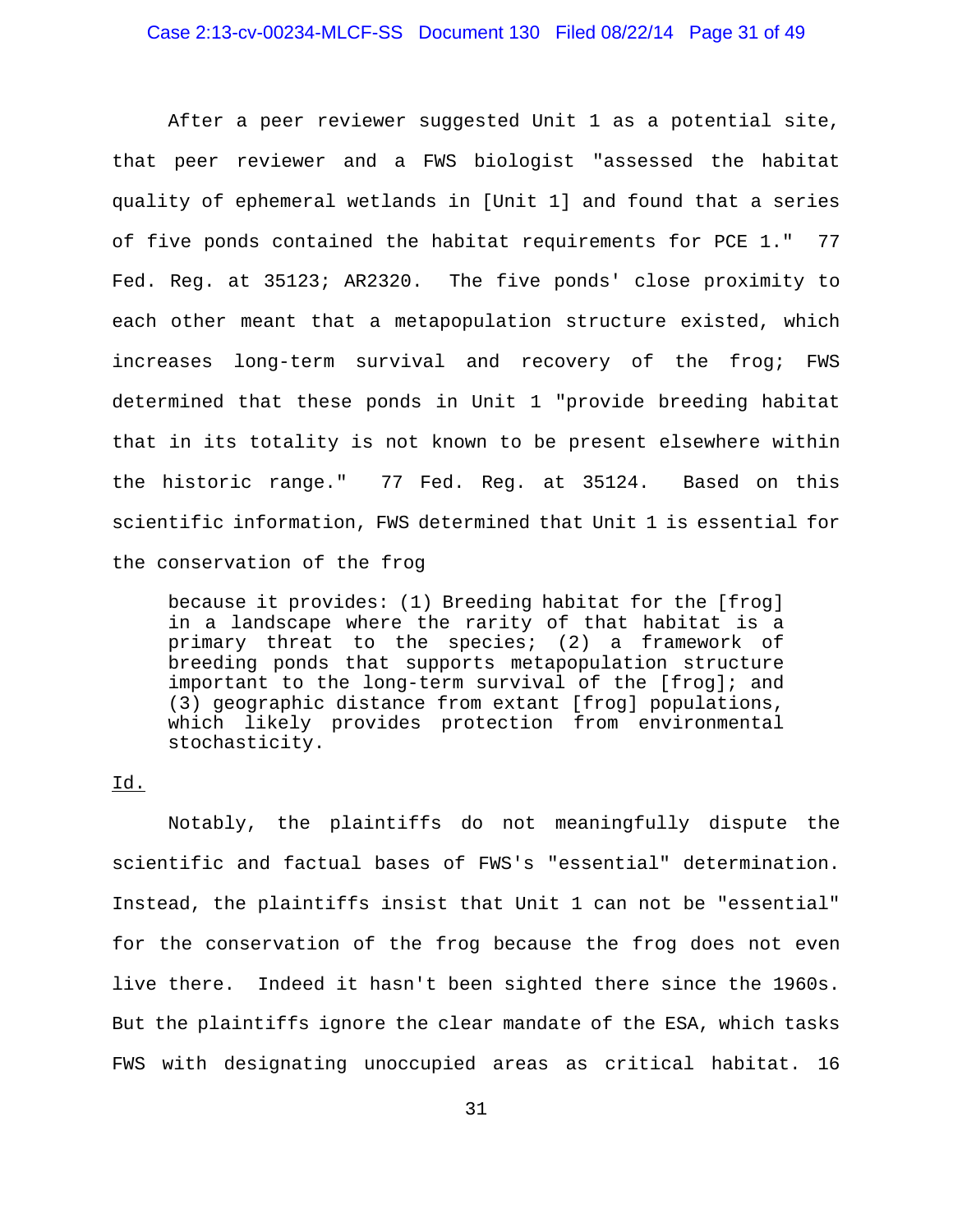#### Case 2:13-cv-00234-MLCF-SS Document 130 Filed 08/22/14 Page 32 of 49

U.S.C. § 1532(5)(A)(ii). FWS's finding that the unique ponds located on Unit 1 are essential for the frog's recovery is supported by the ESA and by the record; it therefore must be upheld in law as a permissible interpretation of the ESA, a statutory scheme focused not only on conservation but also on *recovery* of an endangered species.

2. Must unoccupied areas contain PCEs to be designated critical habitat?

Plaintiffs similarly argue that FWS acted unreasonably in designating Unit 1 as critical habitat because Unit 1 does not contain all of the PCEs<sup>25</sup> as required by the ESA. Their position is, again, contrary to the ESA; plaintiffs equate what Congress plainly differentiates: the ESA defines two distinct types of critical habitat, occupied and unoccupied; only occupied habitat must contain all of the relevant PCEs. See 16 U.S.C. §  $1532(5)(A).^{26}$  Wise or unwise, that is for Congress to decide.

 $^{25}$ PCEs are those "physical and biological features that, when laid out in the appropriate quantity and spatial arrangement to provide for a species' life-history processes, are essential to the conservation of the species." 77 Fed. Reg. at 35131.

 $2^{26}(5)(A)$  The term "critical habitat" for a threatened or endangered species means–

<sup>(</sup>i) the specific areas within the geographical area occupied by the species, at the time it is listed in accordance with the provisions of section 1533 of this title, on which are found those physical or biological features (I) essential to the conservation of the species and (II) which may require special management considerations or protection; and

<sup>(</sup>ii) specific areas outside the geographical area occupied by the species at the time it is listed in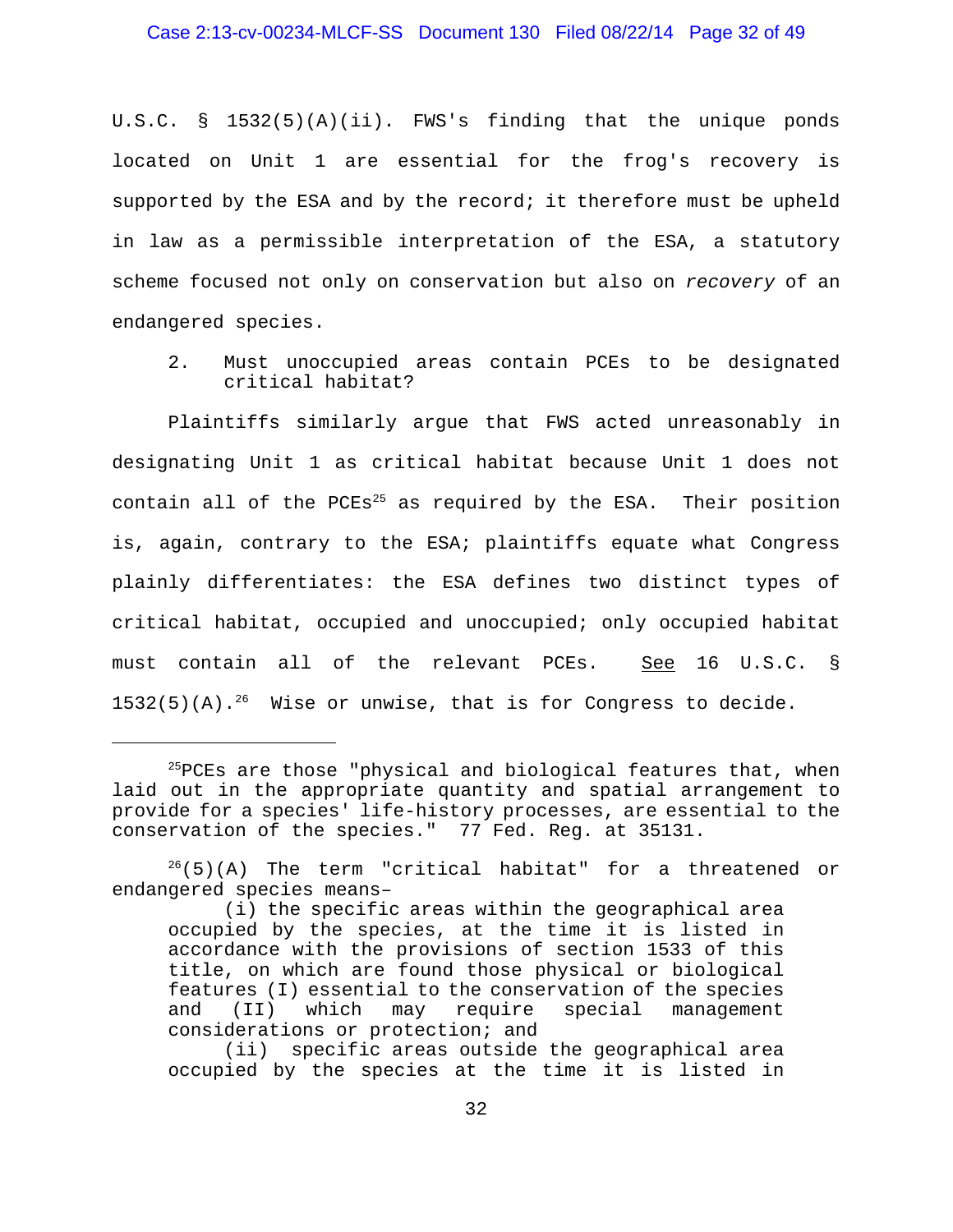## Case 2:13-cv-00234-MLCF-SS Document 130 Filed 08/22/14 Page 33 of 49

Unit 1 is unoccupied. Unlike occupied habitat, on which FWS must find all of the physical or biological features called PCEs (50 C.F.R. §  $424.12(b)$ ),<sup>27</sup> Congress does not define unoccupied habitat by reference to PCEs; rather, FWS is tasked with designating as critical *unoccupied* habitat so long as it determines it is "essential for the conservation of the species" and "only when a designation limited to its present range would be inadequate to ensure the conservation of the species." 50 C.F.R. § 424.12(e). As previously explained, FWS determined that the recovery of the frog "will not be possible without the establishment of additional breeding populations of the species" and it found that the ponds in Unit 1 "provide breeding habitat that in its totality is not known to be present elsewhere within the historic range."<sup>28</sup> The plaintiffs have not demonstrated that FWS's findings are

accordance with the provisions of section 1533 of this title, upon a determination by the Secretary that such areas are essential for the conservation of the species. 16 U.S.C. § 1532(5)(A).

 $27$ The cases invoked by plaintiffs in support of their argument are distinguishable in that they relate to designations of occupied habitat.

 $^{28}$ Federal defendants explain "[i]f the biggest threat to a critically endangered species is the destruction of habitat, as is the case with the frog, it does not make sense to hamstring FWS' efforts to conserve the species by limiting the designation of habitat to only those areas that contain optimal conditions for the species. If such habitat was readily available, the frog would not be reduced to 100 individuals." Again, if this administrative structure is to be changed, it is for Congress to do so.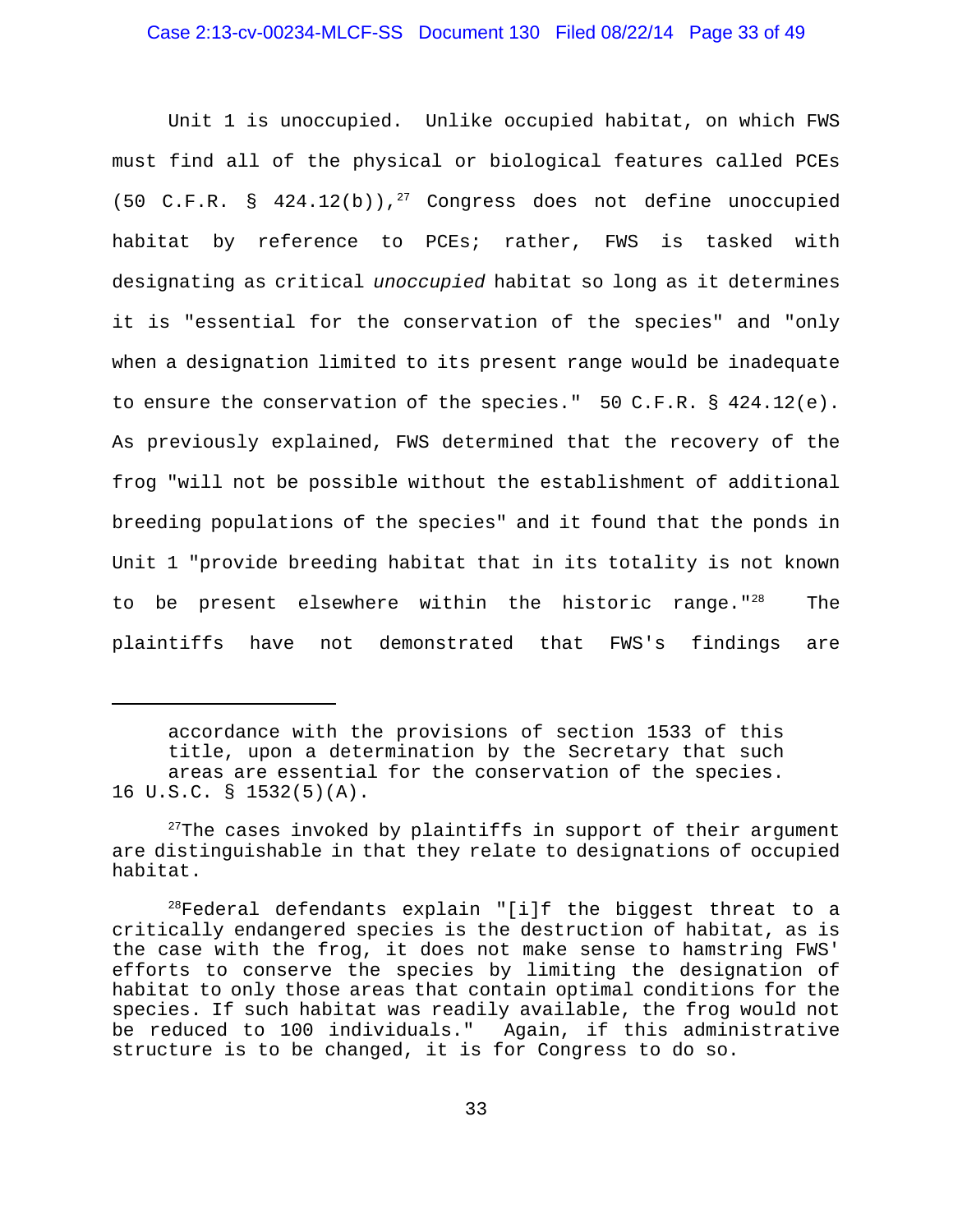implausible.

3. Did FWS act unreasonably in failing to identify the point at which ESA protections will no longer be required for the dusky gopher frog?

Before determining what is "essential" to the conservation of the dusky gopher frog, the plaintiffs contend that FWS first must identify the point at which the protections of the ESA will no longer be required. The defendants respond that the plaintiffs improperly seek to import the recovery planning criteria into the critical habitat designation process. The Court agrees.

The plaintiffs' argument runs counter to the plain language and structure of the ESA, which provides that the requirement for designating critical habitat (16 U.S.C. § 1533(a)(3)) is separate from the requirement for preparing a recovery plan (16 U.S.C. §  $1533(f)$ ). The ESA recognizes that FWS must designate critical habitat, habitat that is "essential for the conservation of the species", even if it does not know precisely how or when recovery of a viable population will be achieved. See Home Builders Ass'n of Northern California v. U.S. Fish and Wildlife Service, 616 F.3d 983, 989 (9<sup>th</sup> Cir. 2010)(rejecting argument that FWS must first identify the point at which the endangered species is considered conserved before it designates critical habitat "because it lacks legal support and is undermined by the ESA's text."); Arizona Cattle Growers' Ass'n v. Kempthorne, 534 F. Supp. 2d 1013, 1025 (D. Ariz. 2008)("While tempting in its logical simplicity...the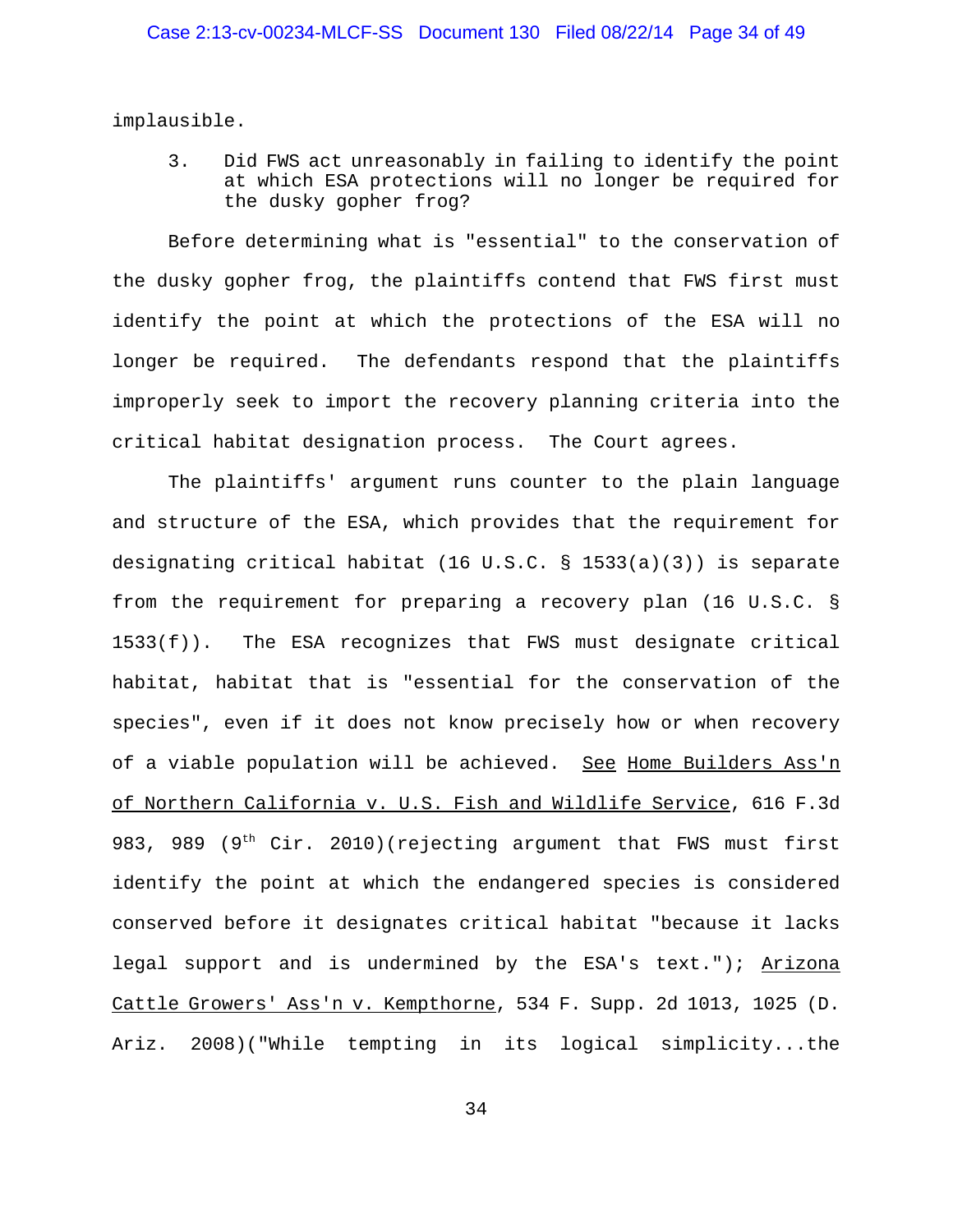#### Case 2:13-cv-00234-MLCF-SS Document 130 Filed 08/22/14 Page 35 of 49

language of the ESA requires a point of conservation to be determined in the recovery plan, not at the time of critical habitat designation."), aff'd, Arizona Cattle Growers' Ass'n v. Salazar, 606 F.3d 1160 (2010), cert. denied, 131 S. Ct. 1371 (2011). Moreover, in directing FWS to assess what would be "essential for the conservation" of a species, it did not explicitly require that FWS identify specific recovery criteria at that time. Notably, Congress imposed specific deadlines for the designation of critical habitat, but included no such deadlines for the preparation of a recovery plan. FWS's failure (as yet) to identify how or when a viable population of dusky gopher frogs will be achieved, as indifferent and overreaching by the government as it appears, does not serve to invalidate its finding that Unit 1 was part of the minimum required habitat for the frog's conservation.29

 $^{29}$ Plaintiffs advance additional arguments that are clearly rebutted by defendants and, most critically, by the ESA's mandate. For example, plaintiffs contend that, to uphold the Rule as valid, it can only apply to the general geographic area in which the frog was found at the time the listing decision for it was made in 2001. This is the same sort of argument already considered and foreclosed by the ESA's clear text. Plaintiffs seek to conflate listing duties with critical habitat designation duties and, again, ignore the plain statutory distinction between occupied and unoccupied habitat. The plaintiffs also argue that the designation is arbitrary because the agency should have exercised its discretion to exclude Unit 1. But this failure to exclude argument -- to the extent it is reviewable (see The Cape Hatteras Access Preservation Alliance v. U.S. Dep't of Interior, 731 F. Supp. 2d 15, 29 (D.D.C. 2010)(Service's decision not to exclude areas from critical habitat designation is not reviewable pursuant to the ESA)) seems better directed to plaintiffs' challenge to FWS's consideration of the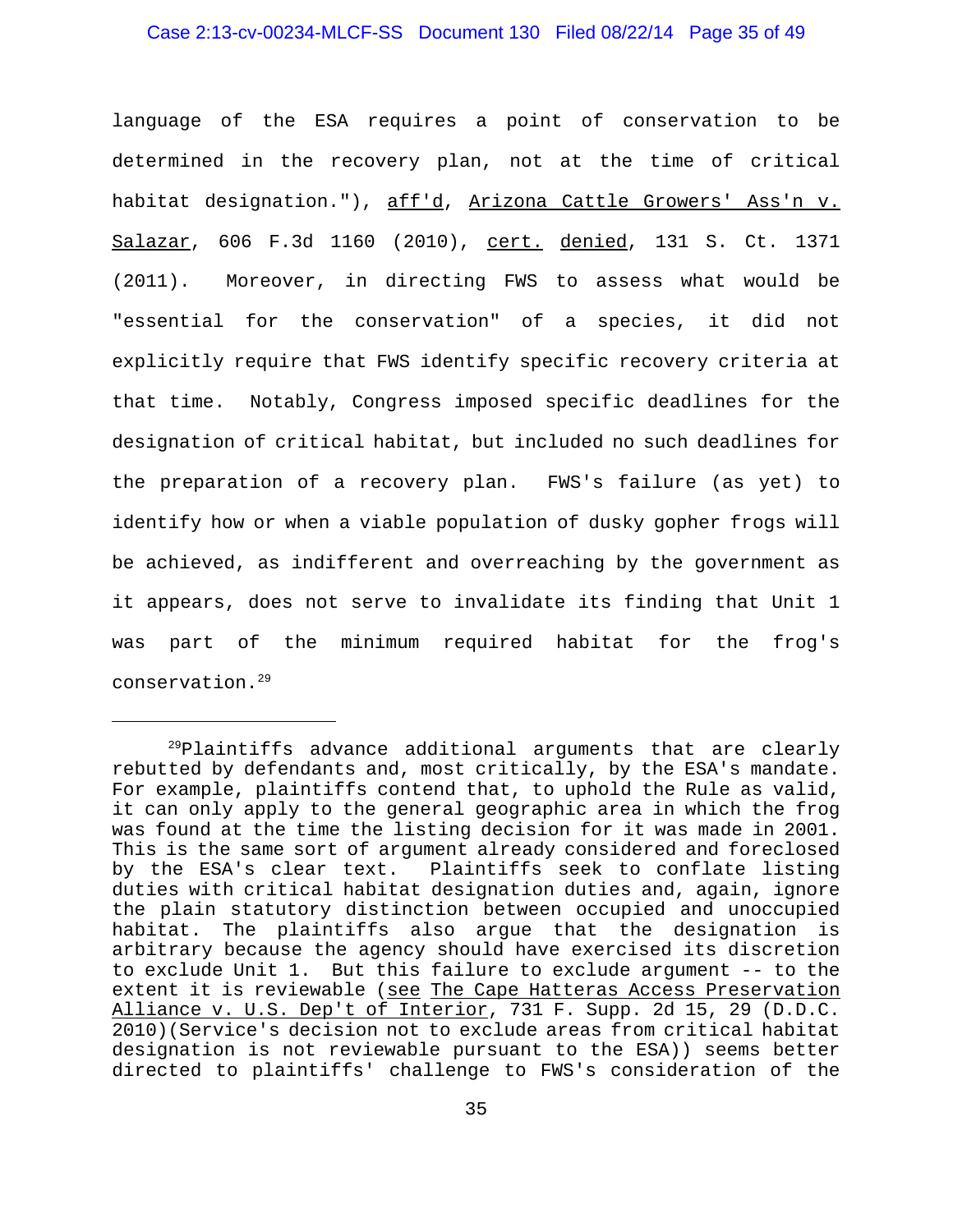4. Did FWS designate critical habitat for a species that is not listed as endangered?

The Poitevent Landowners argue that the "Mississippi" gopher frog, not the dusky gopher frog, is the frog on the endangered species list. For this reason, they insist that the Rule is

economic impacts of designation.

Finally, to the extent the plaintiffs suggest that the Rule is overbroad, they fail to support their argument. The defendants submit that all of Unit 1 meets statutory and regulatory criteria for critical habitat; they base their decision on survey methodologies, historical data, and the need for corridors between breeding sites to maintain connectivity and gene flow. To put a finer point on it, the methodology used for delineating the critical habitat unit boundaries starts by using "digital aerial photography using ArcMap 9.3.1 to map...[t]hose locations of breeding sites outside the geographic area occupied by the species at the time it was listed...that were determined to be essential for the conservation of the species...." 77 Fed. Reg. 35134. FWS looked to breeding sites deemed essential for conservation, the ephemeral ponds. From these points, FWS created a buffer by using "a radius of 621 m (2,037 ft)." Id. FWS "chose the value of 621 m...by using the median farthest distance movement (571 m (1,873 ft)) from data collected during multiple studies of the gopher frog...and adding 50 m (164 ft) to this distance to minimize the edge effects of the surrounding land use...." Id. FWS then "used aerial imagery and ArcMap to connect critical habitat areas within 1,000 m (3,281 ft) of each other to create routes for gene flow between breeding sites and metapopulation structure." Id. With respect to Unit 1, FWS explained that "the last observation of a dusky gopher frog in Louisiana was in 1965 in one of the ponds within [Unit 1]," and that at least two of the ponds in this immediate area were former breeding sites, and that the five ponds close to each other could create a metapopulation. Id. at 35123- 25. It was from these ephemeral ponds that FWS applied its methodology (621 m buffer and routes for gene flow) to create Unit 1's boundaries that resulted in the designation of 1,544 acres in Unit 1. Scientific findings that are not credibly called into question by plaintiffs' hopeful argument. See Medina County Environmental Action Ass'n v. Surface Transp. Bd., 602 F.3d 687, 699 (5th Cir. 2010("Where an agency's particular technical expertise is involved, we are at our most deferential in reviewing the agency's findings."). The Court defers, as it must under the law, to FWS's methodology for delineating Unit 1's boundaries.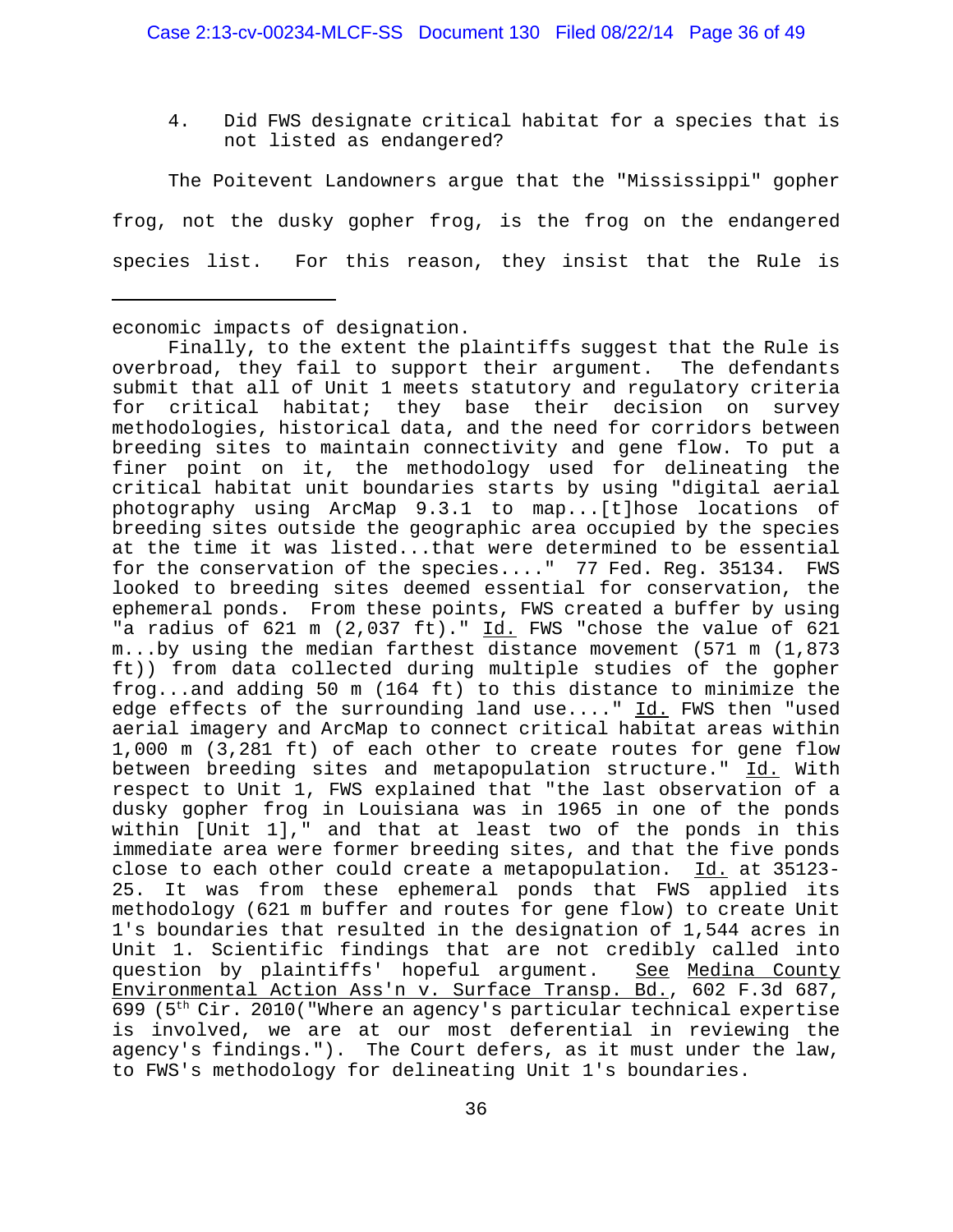## Case 2:13-cv-00234-MLCF-SS Document 130 Filed 08/22/14 Page 37 of 49

invalid. The defendants counter that plaintiffs willfully ignore FWS's taxonomic explanation in the Rule; its mere change of the common and scientific name of the frog does not alter the fact that the listed entity remains the same. A review of the listing leading up to the designation supports FWS's position.

Recall that in 2001 FWS listed a distinct population segment of the gopher frog subspecies and provided a scientific definition of the listed frog. During that listing process, FWS explained that the population segment was so distinct that some biologists believed it should be recognized as its own species, rather than just a distinct population segment. Because there was still some dispute, FWS concluded that "[t]he scientific name, *Rana capito sevosa*, will be used to represent this distribution of frogs [but] if the name *Rana sevosa* is ultimately accepted by the herpetological scientific community, we will revise our List...to reflect this change in nomenclature (scientific name)." 66 Fed. Reg. 62993. Indeed, the scientific community recently did conclude that the species it listed as a distinct population segment of the Mississippi gopher frog in 2001 "is different from other gopher frogs and warrants acceptance as its own species...and the scientific name for the species was changed to *Rana sevosa*." 77 Fed. Reg. 35118. FWS also changed the common name of this distinct population segment of the gopher frog from Mississippi gopher frog to Dusky gopher frog.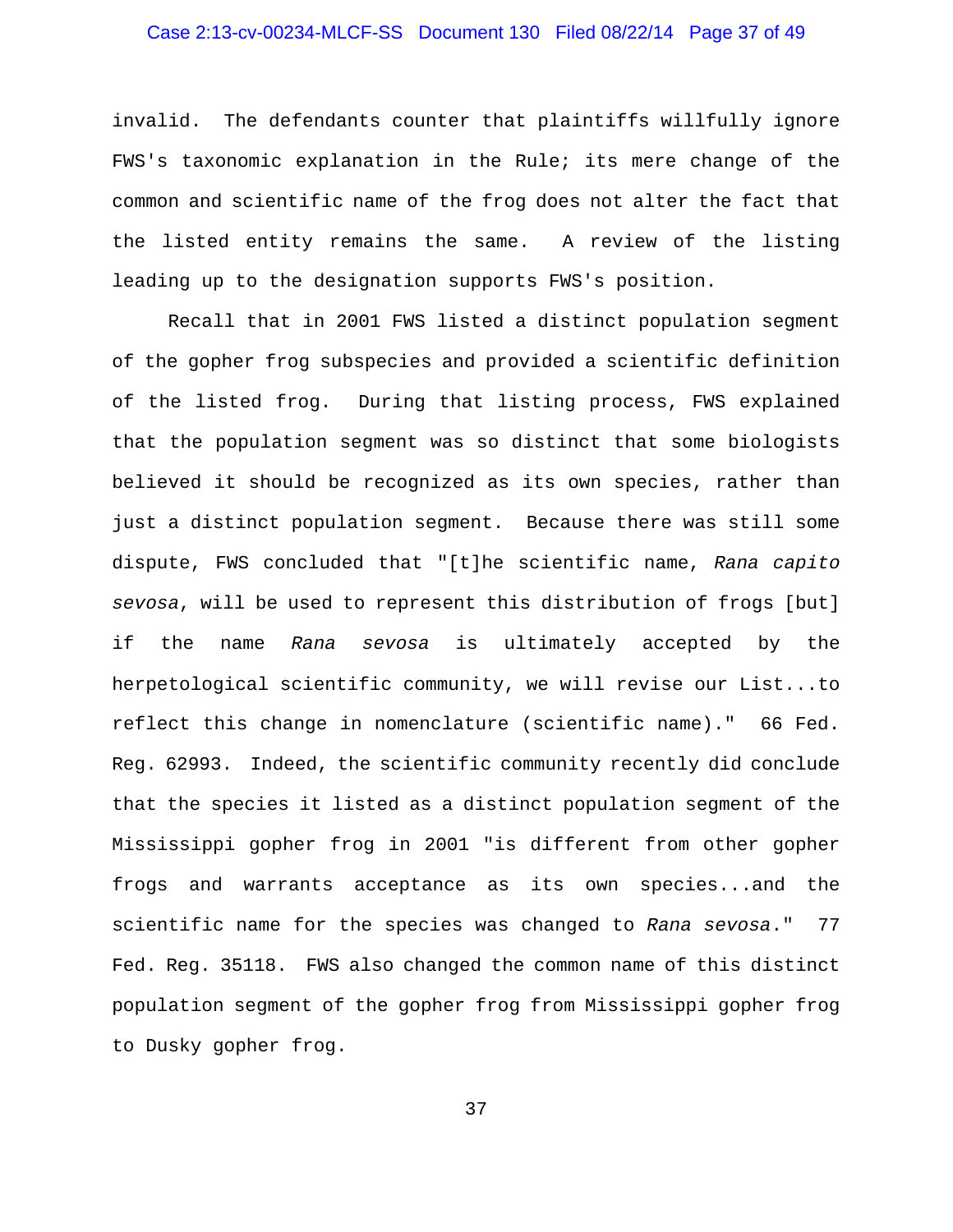## Case 2:13-cv-00234-MLCF-SS Document 130 Filed 08/22/14 Page 38 of 49

Contrary to the plaintiffs' argument, FWS did not simply arbitrarily "change its mind" about the name of the frog; rather, it adapted changes accepted in the scientific community. Plaintiffs elevate form over substance; they fail to persuade that the listed entity, this distinct population of gopher frogs, has changed, or that FWS's taxonomic finding is unsupported.<sup>30</sup> And, the Court finds that FWS, acting in its expertise, considered the best scientific evidence in effecting a change in the taxonomic and common name of the frog. $31$ 

5. Does FWS's alleged "trespass" on Unit 1 invalidate the Rule?

The Poitevent Landowners charge that FWS and a scientist trespassed on its lands in March 2011; they took photos and, as a result of the ponds discovered there, included Unit 1 in the Rule. Although the Poitevent Landowners concede that Wyerhaeuser, a coowner and lessee, granted permission to the FWS agent and scientist to enter the land, plaintiffs insist that such permission was invalid. Plaintiffs insist that invalidation of the Rule is the

<sup>&</sup>lt;sup>30</sup>And the record belies the plaintiffs' charge that they were denied the opportunity to publicly comment on the name change. In fact, the plaintiffs submitted comments on the revised proposed rule, in which FWS asked for comments on the proposed name change. 76 Fed. Reg. 59774, 59775.

<sup>&</sup>lt;sup>31</sup>Cf. Alabama-Tombigee Rivers Coalition v. Kempthorne, 477 F.3d 1250, 1260 (11<sup>th</sup> Cir. 2007)("The Service's finding that the Alabama sturgeon is a separate species is consistent with the [scientists'] position...on the question and is supported by...peer review[,] and by the opinion of the Service's own experts.").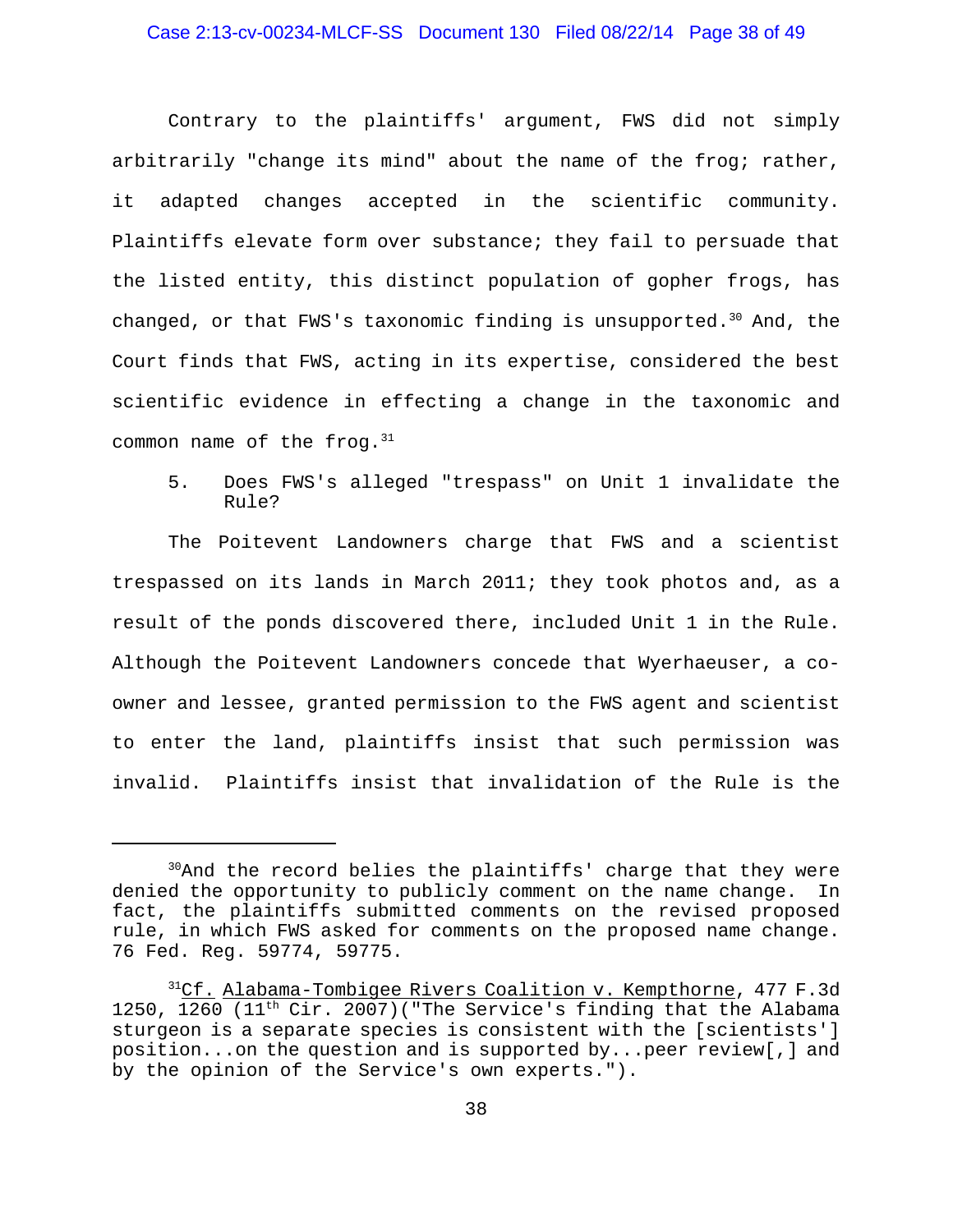## Case 2:13-cv-00234-MLCF-SS Document 130 Filed 08/22/14 Page 39 of 49

proper way to indemnify them for their trespass damages. Alternatively, the Poitevent Landowners suggest that the Court apply the "civil equivalent" of the fruit-of-the-poisonous-tree doctrine and exclude the evidence as illegally obtained.

This argument was raised for the first time in their reply papers, and the Poitevent plaintiffs fail to plead a trespass claim. They likewise fail to suggest how any such claim would be timely, or why -- (assuming for the sake of argument) their fictitious civil fruit-of-the-poisonous-tree doctrine applies -- FWS's reliance on Weyerhaeuser's good faith consent (again borrowing from exclusionary rule principles in the criminal context) would not validate the "trespass." The Court declines to address the merits of this argument, which is not properly before it, has not been properly or timely raised, and seems an afterthought.

#### *B.*

The Court now turns to address what, in its view, is the most compelling issue advanced by plaintiffs in challenging the validity of the Rule: FWS's economic analysis and, perhaps most troubling, its conclusion that the economic impacts on Unit 1 are not disproportionate.

Plaintiffs contend that designating Unit 1 as critical habitat is irrational. Unit 1, they submit, provides no benefit to the dusky gopher frog and the designation's estimated potential price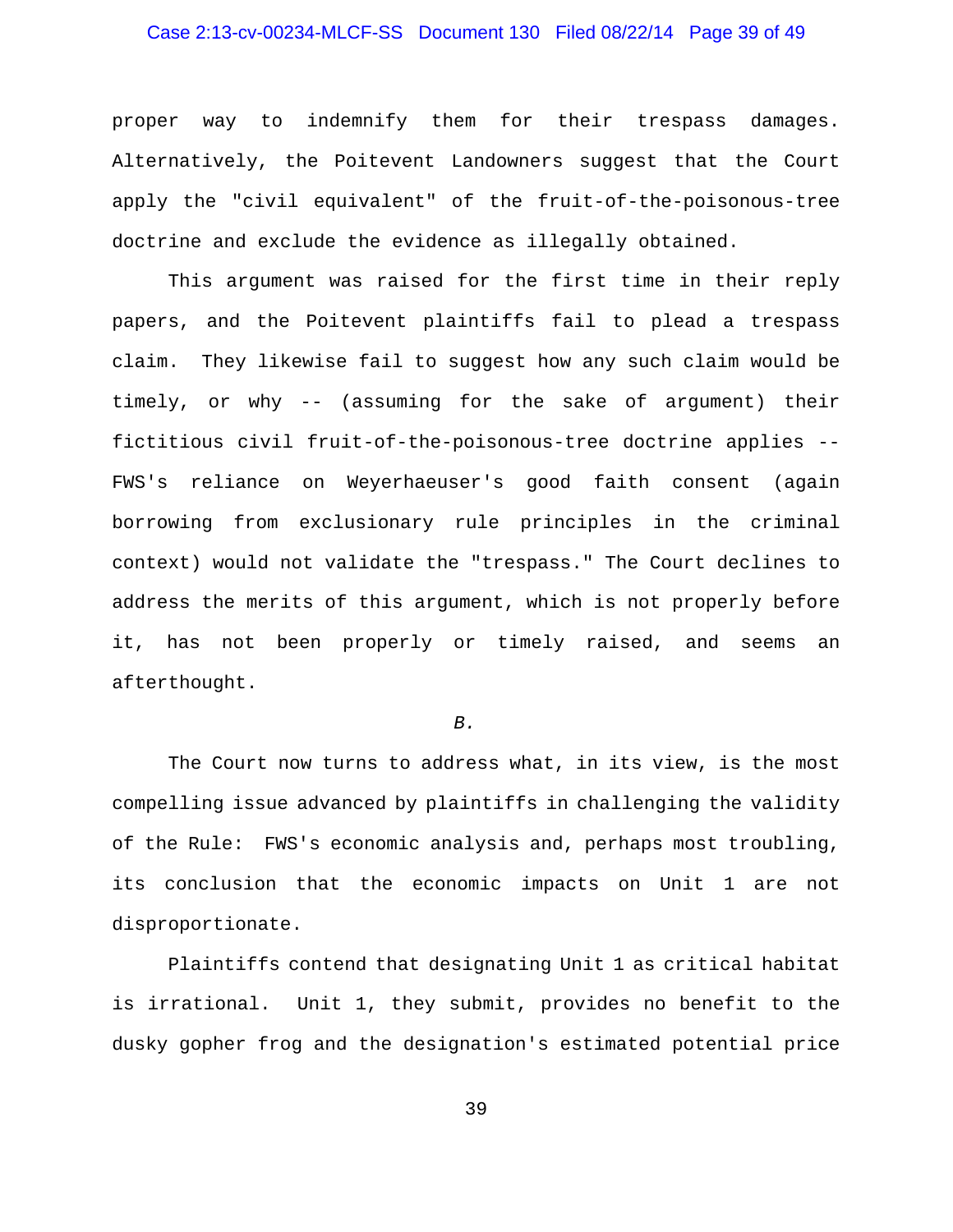## Case 2:13-cv-00234-MLCF-SS Document 130 Filed 08/22/14 Page 40 of 49

tag for the landowners' damage is somewhere between \$20.4 million and \$33.9 million. Defendants answer that FWS fulfilled its statutory obligation and applied the proper approach to consider all potential economic impacts to Unit 1. Once again the Court is restrained by a confining standard of review. The Court, therefore, is not persuaded that FWS engaged a flawed economic analysis or otherwise failed to consider all potential economic impacts the designation would have on Unit 1.

The decision to list a species as endangered is made without reference to the economic effects of the listing decision. Not so with critical habitat designations. The ESA directs that the "Secretary shall designate critical habitat ... on the basis of the best scientific data available and after taking into consideration the economic impact ... of specifying any particular area as critical habitat." 16 U.S.C. § 1533(b)(2). Informed by these considerations, FWS exercises its wide discretion in determining whether to exclude particular areas. See 16 U.S.C.  $\S$  1533(b)(2)(the Service "may exclude any area from critical habitat if [it] determines that the benefits of such exclusion outweigh the benefits of specifying such area as part of the critical habitat"); see also The Cape Hatteras Access Preservation Alliance v. U.S. Dept. of Interior, 731 F. Supp. 2d 15, 29-30 (D.D.C. 2010)(citing Arizona Cattle Growers' Ass'n v. Kempthorne, 534 F. Supp. 2d 1013, 1032 (D.Ariz. 2008)). But the Service is precluded from excluding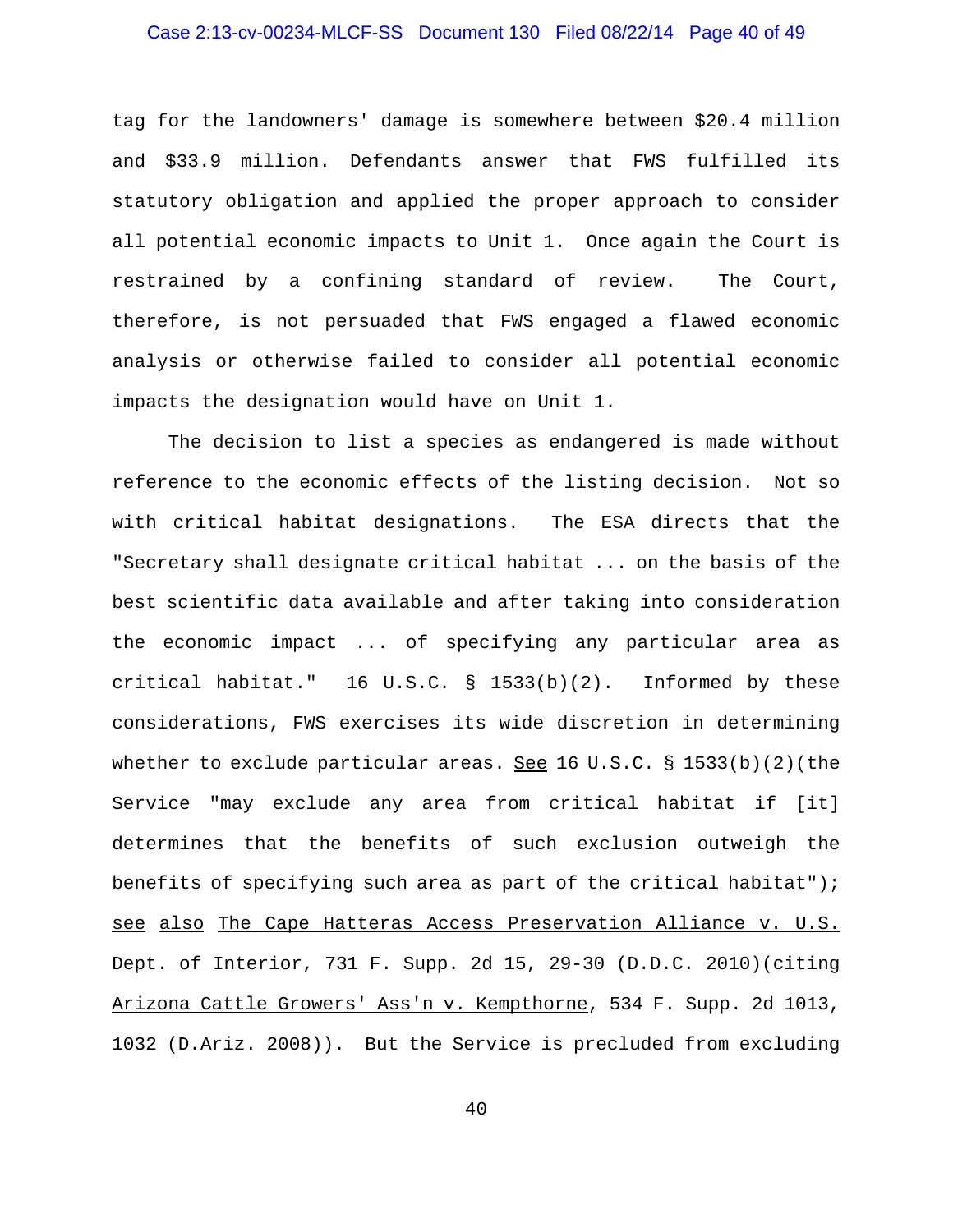## Case 2:13-cv-00234-MLCF-SS Document 130 Filed 08/22/14 Page 41 of 49

areas from a designation if it determines that "failure to designate such area as critical habitat will result in extinction of the species." 16 U.S.C. § 1533(b)(2).

The plaintiffs contend that FWS failed to consider all economic impacts of the critical habitat designation. But, in fact, the record establishes that FWS considered several potential economic impacts. The record shows that FWS endeavored to consider any economic impacts that could be attributable to the designation, and that plaintiffs were given (and indeed availed themselves of) the opportunity to participate in the process for evaluating economic impacts. The Court finds that FWS fulfilled its statutory obligation. The outcome seems harsh, but it is not unlawful under the present administrative process and this Court's confined standard of review.

Nevertheless, the plaintiffs object to FWS's methods and findings on the issue of the designations's economic impact. Plaintiffs challenge FWS's utilization of the baseline method for considering potential economic impacts, and argue that, no matter what method is used, FWS arbitrarily concluded that "[o]ur economic analysis did not identify any disproportionate costs that are likely to result from the designation." Although the plaintiffs' dispute as to the appropriate method for considering economic impacts is unfounded, their challenge to FWS's ultimate conclusion invites rigorous scrutiny.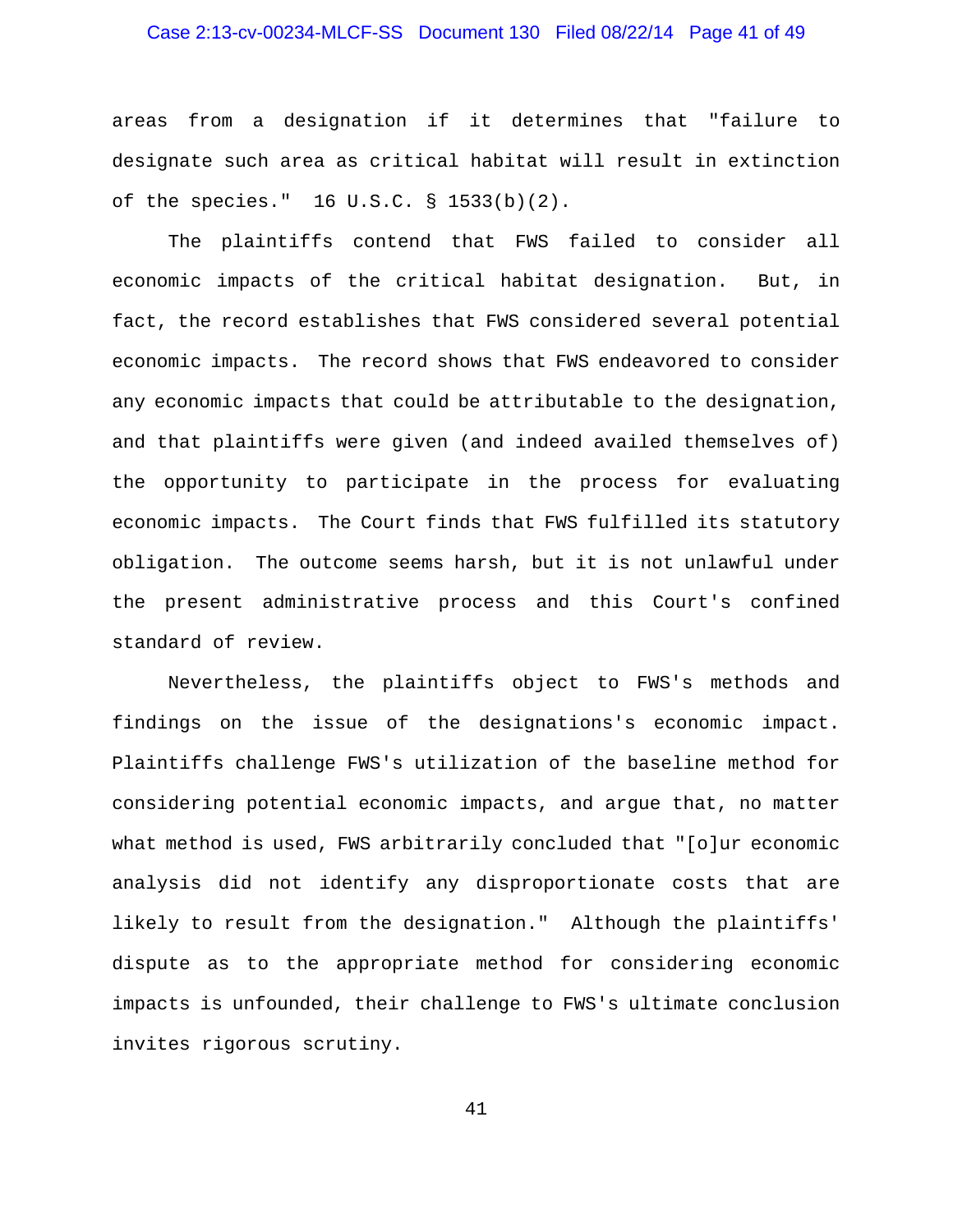## Case 2:13-cv-00234-MLCF-SS Document 130 Filed 08/22/14 Page 42 of 49

As an initial matter, FWS permissibly used the baseline approach in conducting the economic analysis (EA). Under this approach, the impacts of protecting the dusky gopher frog that will occur regardless of the critical habitat designation (i.e., the burdens imposed by simply listing the frog) are treated as part of the regulatory baseline and are not factored into the economic analysis of the effects of the critical habitat designation; the approach calls for a comparison of "the world with the designation ... to the world without it." See The Cape Hatteras Access Preservation Alliance v. U.S. Dept. of Interior, 344 F. Supp. 2d 108, 127 (D.D.C. 2004); see also Cape Hatteras II, 731 F. Supp. 2d 15, 30 (D.D.C. 2010).<sup>32</sup>

Consideration of economic impacts is all that is required. FWS fulfilled this statutory mandate by identifying baseline economic impacts. And the final EA quantified impacts that may occur in the 20 years following designation, analyzing such economic impacts of designating Unit 1 based on the following three hypothetical scenarios: (1) development occurring in Unit 1 would avoid impacts to jurisdictional wetlands and, thus, would not trigger ESA Section 7 consultation requirements; (2) development

 $32$ To the extent the plaintiffs object to the baseline approach and instead advocate for the co-extensive approach to assessing economic impacts, the plaintiffs fail to explain how such an approach changes the economic analysis. The defendants contend, and the Court agrees, that the baseline and co-extensive methods of analyzing potential economic impacts yield the same results.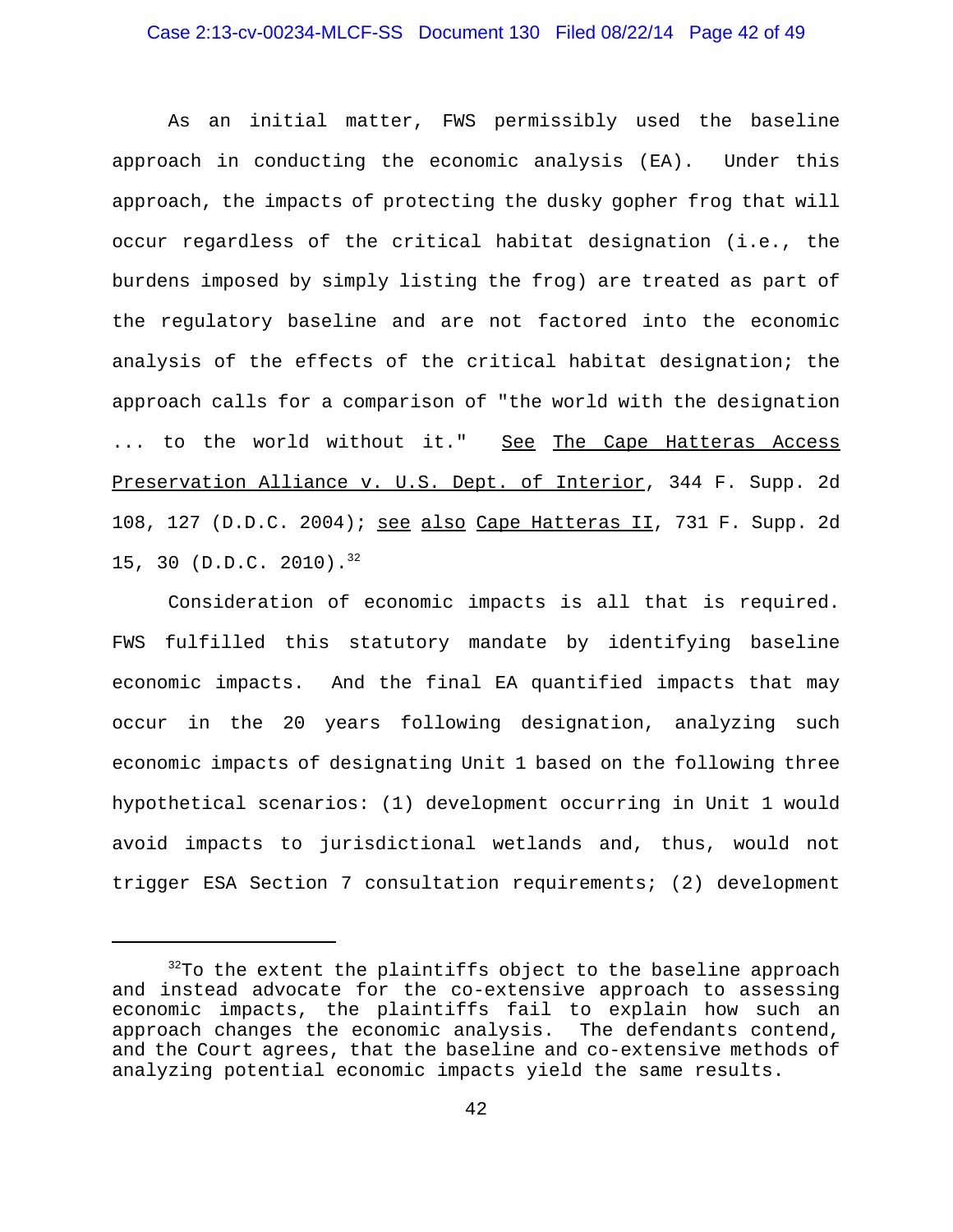## Case 2:13-cv-00234-MLCF-SS Document 130 Filed 08/22/14 Page 43 of 49

occurring in Unit 1 would require a permit from the Army Corps of Engineers due to potential impacts to jurisdictional wetlands, which would trigger ESA Section 7 consultation between the Corps and FWS; and FWS would work with landowners to keep 40% of the unit for development and 60% managed for the frog's conservation ("present value incremental impacts of critical habitat designation due to the lost option for developing 60 percent of Unit 1 lands are \$20.4 million"); and (3) development occurring would require a federal permit, triggering ESA Section 7 consultation, and FWS determines that no development can occur in the unit ("present value impacts of the lost option for development in 100 percent of the unit are \$33.9 million").<sup>33</sup> Because the EA "did not identify any disproportionate costs that are likely to result from the designation[,] the Secretary [did] not exercis[e] his discretion to exclude any areas from this designation of critical habitat for the dusky gopher frog based on economic impacts." 77 Fed. Reg. 35141.

The plaintiffs do not take issue with these projected costs but, rather, insist that FWS's conclusion -- its decision not to exclude Unit 1 from the designation in light of what the potential economic impacts in the event Section 7 consultation is triggered -- is arbitrary. This is so, plaintiffs contend, because their land is the only land designated that faces millions of dollars in

 $33$ In preparing the final version of the EA, FWS considered Unit 1's landowners' comments, as well as the landowners' submissions regarding the value of Unit 1 land.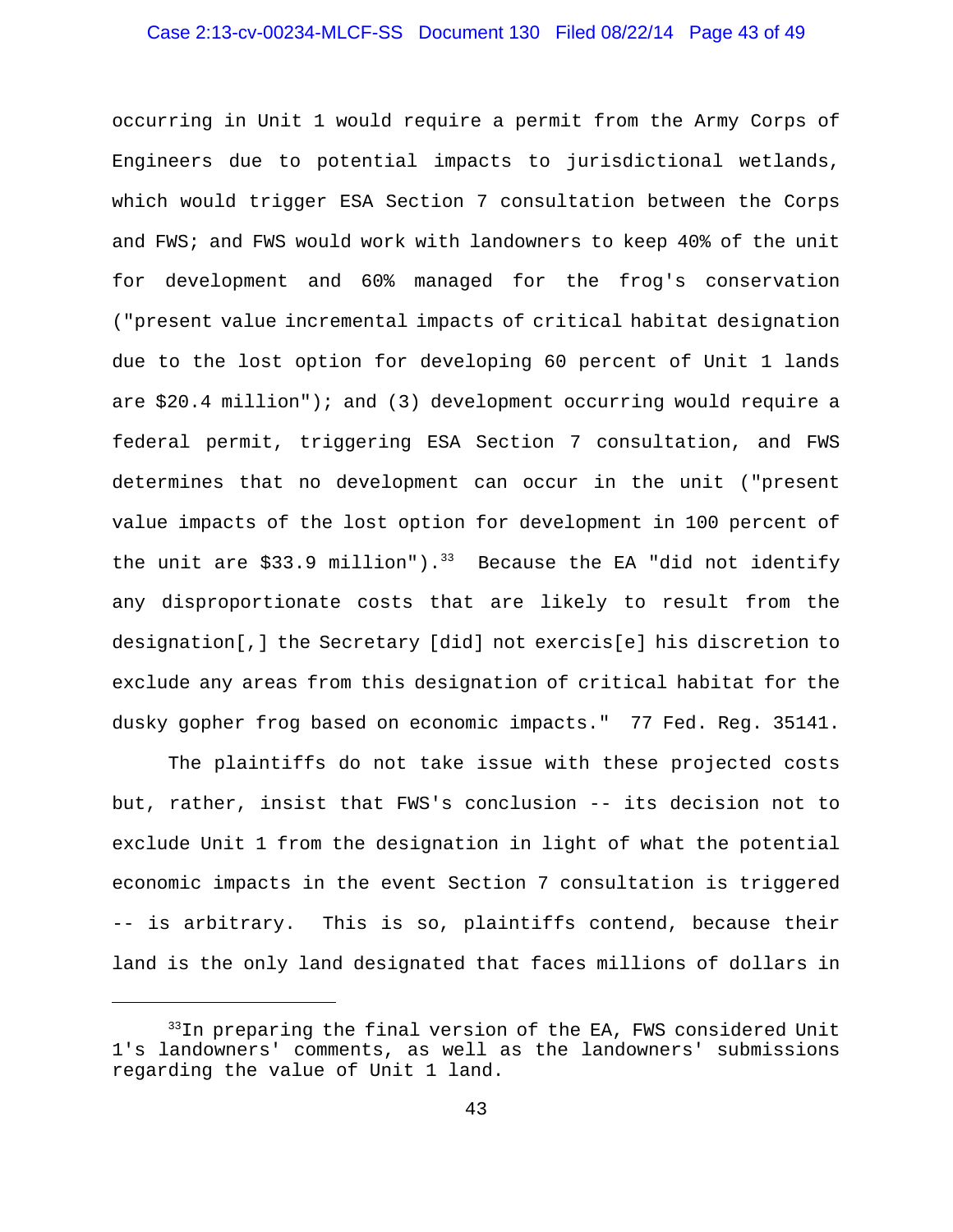## Case 2:13-cv-00234-MLCF-SS Document 130 Filed 08/22/14 Page 44 of 49

lost development opportunity if the consultation process is triggered. How can FWS say that the economic impacts are not disproportionate?

FWS defends its determination in the Rule: "considerable uncertainty exists regarding the likelihood of a Federal nexus for development activities [in Unit 1]." The record confirms that FWS considered potential economic impacts and exercised its discretion, considered potential costs associated with Section 7 consultation, and determined that these economic impacts to Unit 1 were not disproportionate.<sup>34</sup> All that the ESA requires. The Court, with its somewhat paralyzing standard of review, defers to the agency's expertise in its methods for cost projections and its refusal to except Unit 1 from the designation.<sup>35</sup> Only Congress can change the regime of which plaintiffs understandably complain.

*C.*

Finally, the Court considers whether the Secretary acted arbitrarily in failing to prepare an environmental impact

<sup>&</sup>lt;sup>34</sup>The alleged arbitrariness of the "not disproportionate" determination is undermined by the uncertain potential for development. The ESA only requires that the Service consider all potential costs, which it has done. Although this "not disproportionate" conclusion is discomforting it, again, is harsh but not invalid as the law exists.

 $35A$ s always, the Court is mindful of its scope of its constrained review. "If the agency's reasons and policy choices conform to minimal standards of rationality, then its actions are reasonable and must be upheld." Luminant Generation Co. LLC v. U.S. E.P.A., 714 F.3d 841, 850 (5<sup>th</sup> Cir. 2013)(quoting Tex. Oil & Gas Ass'n v. U.S. E.P.A., 161 F.3d 923, 933 (5<sup>th</sup> Cir. 1998)).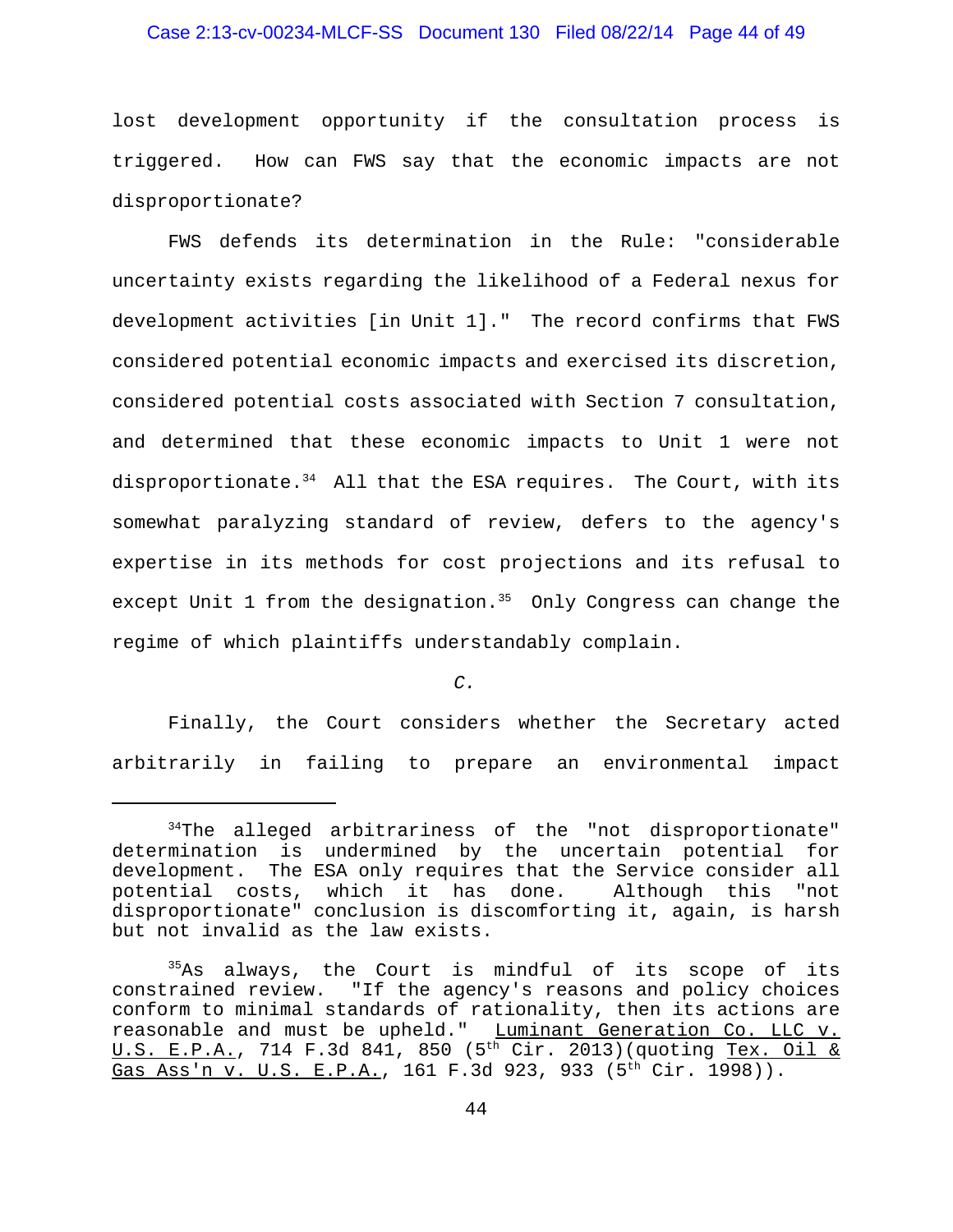statement.

The plaintiffs submit that the defendants' failure to complete an Environmental Impact Statement concerning the critical habitat designation of Unit 1 violates the National Environmental Policy Act of 1969, 42 U.S.C. §§ 4321, et seq., a statute that serves the dual purposes of informing agency decisions as to the significant environmental effects of proposed major federal actions and ensuring that relevant information is made available to the public. See Robertson v. Methow Valley Citizens Council, 490 U.S. 332, 349 (1989). The defendants counter that, pursuant to long-standing FWS policy, an EIS is simply not required when designating critical habitat.<sup>36</sup> They are correct.

In passing NEPA, Congress declared that it is the continuing policy of the federal government to "create and maintain conditions under which man and nature can exist in productive harmony, and fulfill the social, economic, and other requirements of present and

<sup>&</sup>lt;sup>36</sup>The defendants also argue that the plaintiffs lack prudential standing to bring a NEPA claim because their claims of economic harm fall outside the zone of environmental interests protected by NEPA. Indeed, the Court agrees that prudential standing for NEPA claims is doubtful, given the economic nature of the harm asserted by the plaintiffs and the environmental interests protected by NEPA. See Nevada Land Action Ass'n v. U.S. Forest Serv., 8 F.3d 713, 716 (9th Cir. 1993) ("The purpose of NEPA is to protect the environment, not the economic interests of those adversely affected by agency decisions. Therefore a plaintiff who asserts purely economic injuries does not have standing to challenge an agency action under NEPA") (citations omitted). Nevertheless, the Court considers whether an EIS is required.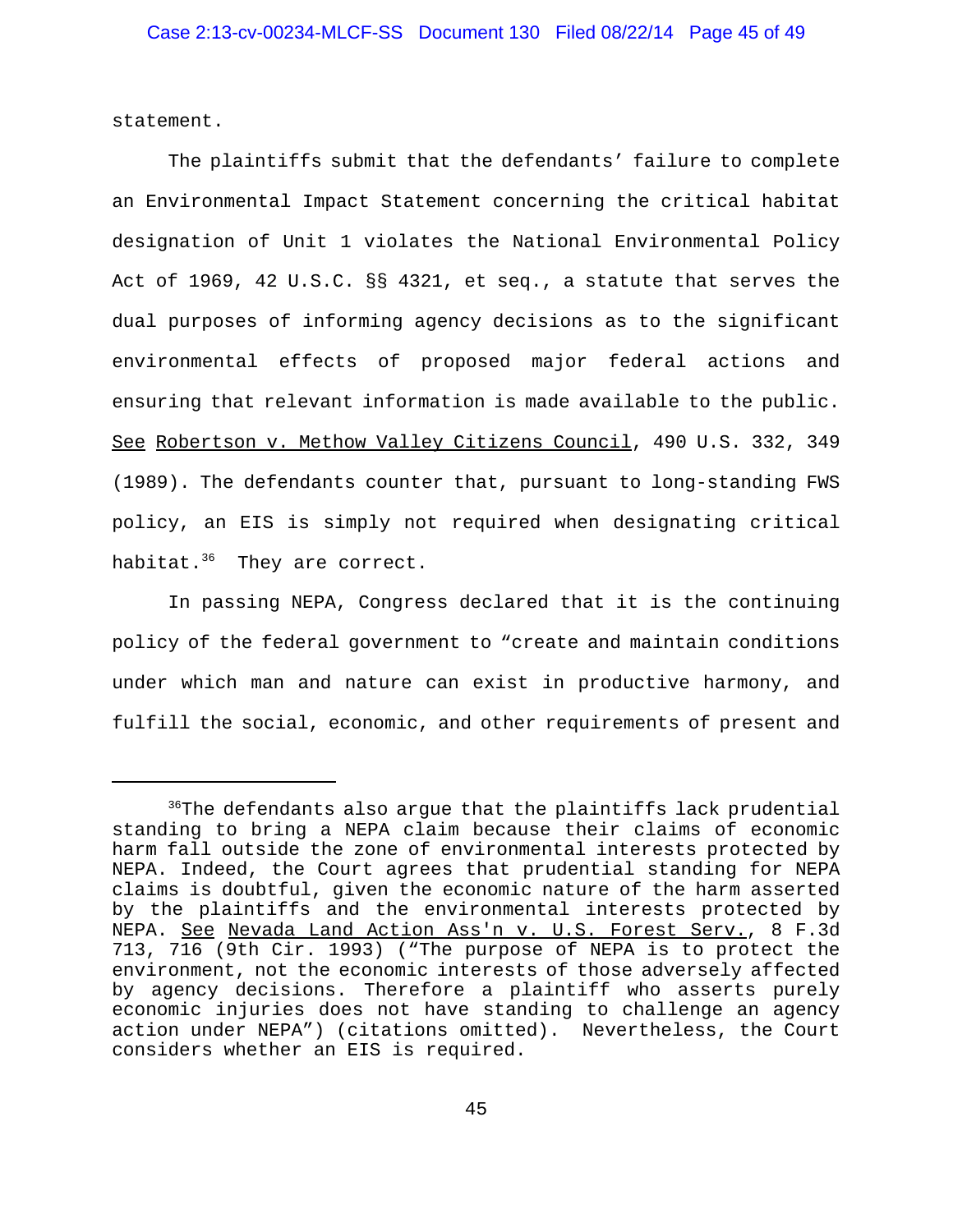# Case 2:13-cv-00234-MLCF-SS Document 130 Filed 08/22/14 Page 46 of 49

future generations of Americans." 42 U.S.C. § 4331. Specifically listed as having a "profound influence" on this natural environment that Congress sought to protect are population growth, high-density urbanization, industrial expansion, resource exploitation, and new and expanding technological advances. Id. To accomplish these objectives, NEPA requires that an agency prepare a comprehensive environmental impact statement (EIS) for "major Federal actions significantly affecting the quality of the human environment." 42 U.S.C. § 4332(2)(c). "Notably, the NEPA statutory framework provides no substantive guarantees; it prescribes adherence to a particular process, not the production of a particular result." Spiller v. White, 352 F.3d 235, 238 (5<sup>th</sup> Cir. 2003) (NEPA "does not prohibit the undertaking of federal projects patently destructive of the environment" but, rather, requires "only that [an agency] make its decision to proceed with the action after taking a 'hard look at environmental consequences.'").

 Congress does not expressly mandate preparation of an EIS for critical habitat designations. Nevertheless, through tortured reasoning, the plaintiffs assert that an EIS was required because NEPA demands an EIS for "major Federal actions significantly affecting the quality of the human environment" and the critical habitat designation here involves a change to the physical environment. 42 U.S.C. § 4332(C). Tossing aside the conservation objectives achieved by critical habitat designations, plaintiffs go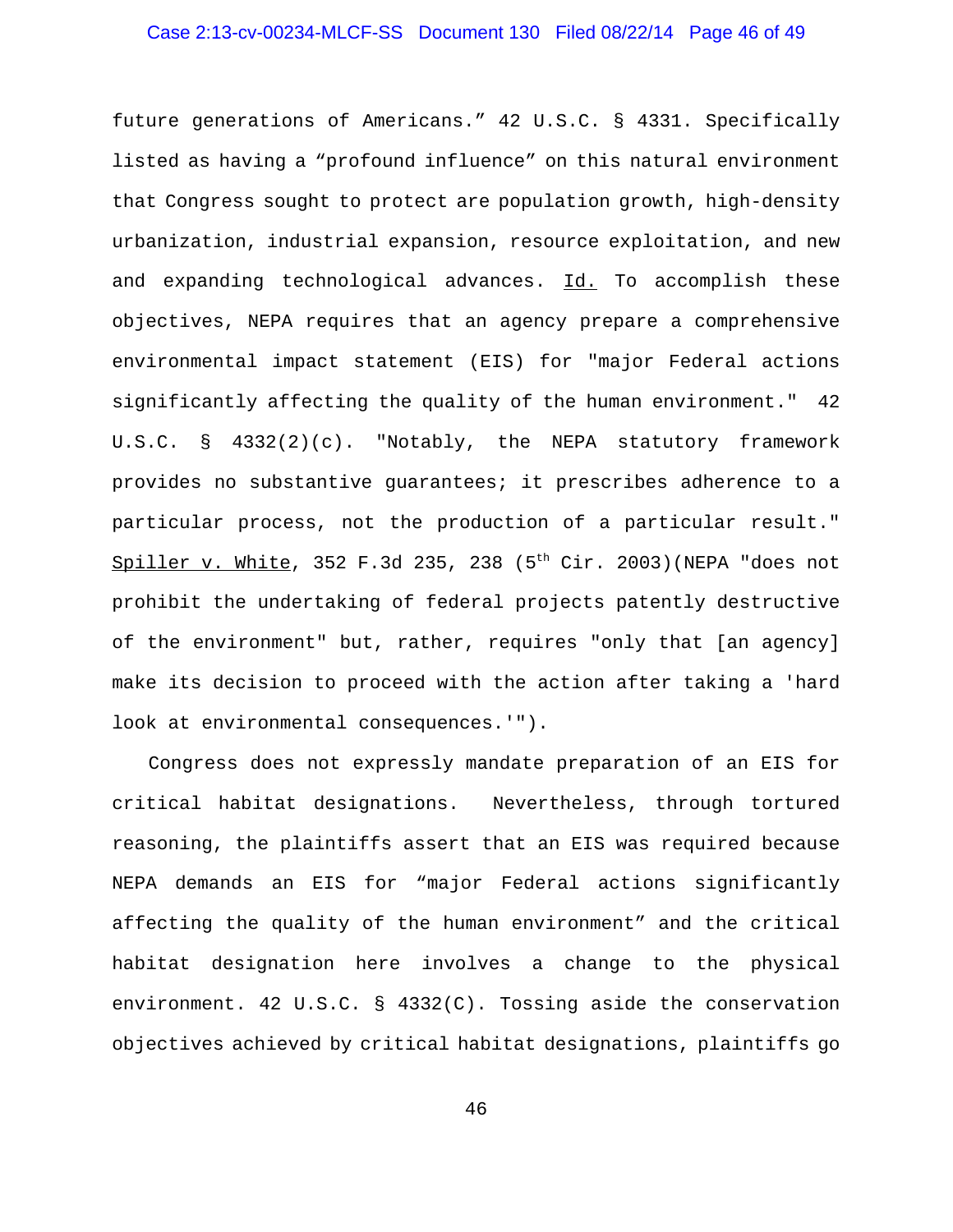#### Case 2:13-cv-00234-MLCF-SS Document 130 Filed 08/22/14 Page 47 of 49

on to detail the modifications to Unit 1 that would make it optimal habit for the frog, namely regular burning of the land and planting different trees. However, the ESA statutory scheme makes clear that FWS has no authority to force private landowners to maintain or improve the habitat existing on their land.  $37$  77 Fed. Reg. 35118, 35121, 35128. FWS cannot and will not instruct the plaintiffs to burn their land, thus, the PCEs serve as nothing more than descriptors of ideal habitat. Plaintiffs invoke Catron County Bd. Of Com'rs, New Mexico v. U.S. Fish and Wildlife Serv., 75 F.3d 1429, 1436-39 (10th Cir. 1996). There, the Tenth Circuit determined that designation of critical habitat would harm the environment by limiting the county's ability to engage in flood control efforts. Id. Unlike the critical habitat designation in that case -- where the environmental impact of the critical habitat designation "will be immediate and disastrous" -- the critical habitat Rule designating Unit 1 does not effect changes to the physical environment.

Moreover, the Ninth Circuit has expressly held that NEPA does not apply to critical habitat designations. Douglas County v. Babbitt, 48 F.3d 1495, 1501-08 (9<sup>th</sup> Cir. 1995)(considering issue of

 $37$ The only "bite" to the statute is the consultation requirement, which simply requires that, when a private party's action has a federal nexus, the federal agency authorizing such action must first consult with the Secretary. 16 U.S.C. § 1536(a)(2). Activities such as timber management lack a federal nexus and are therefore exempt.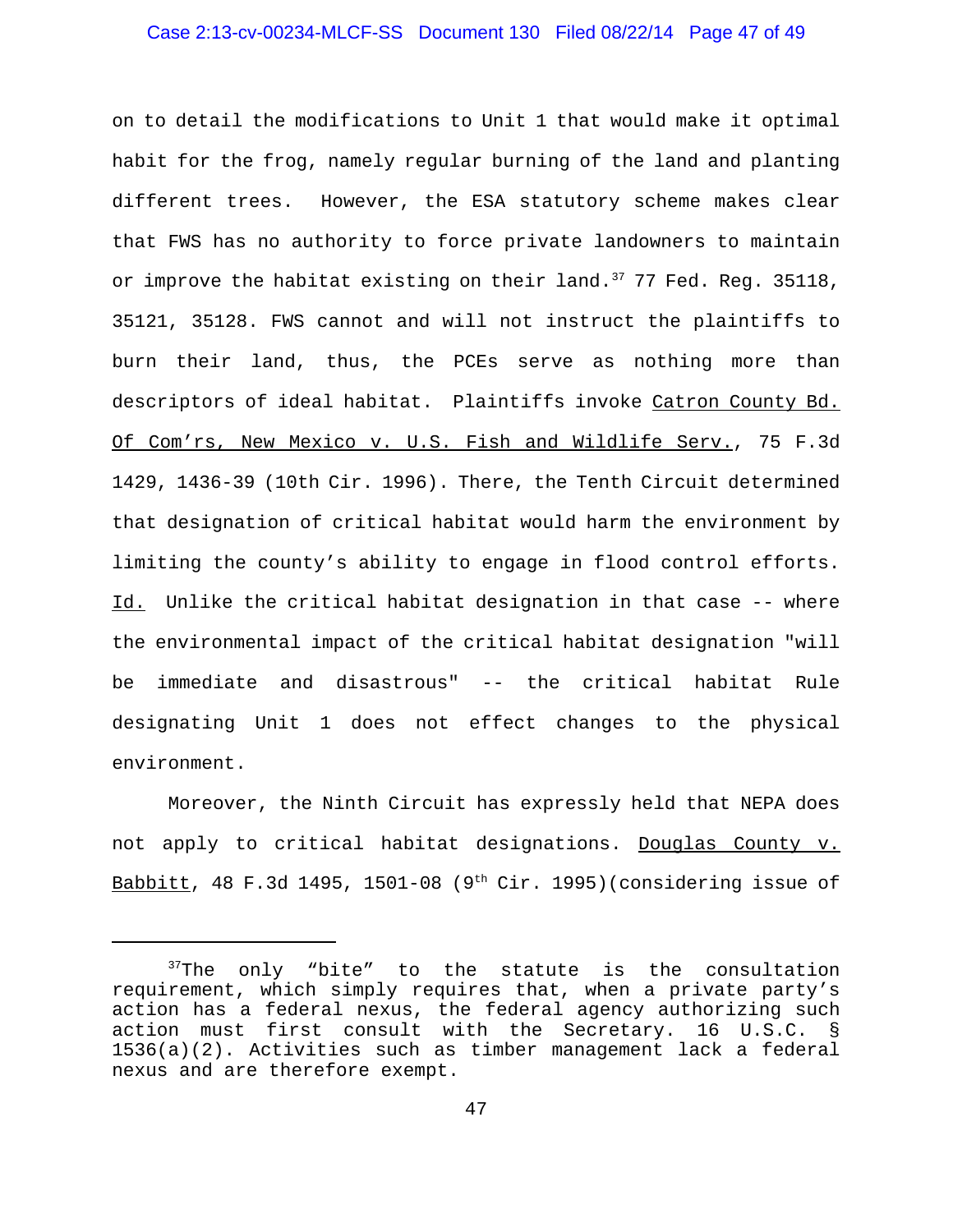## Case 2:13-cv-00234-MLCF-SS Document 130 Filed 08/22/14 Page 48 of 49

first impression, and determining that NEPA does not apply to the Secretary's decision to designate critical habitat under the ESA). In so holding, the Ninth Circuit articulated three reasons why critical habitat designations are not subject to NEPA: (1) the ESA displaced the procedural requirements of NEPA with respect to critical habitat designation; (2) NEPA does not apply to actions that do not alter the physical environment; and (3) critical habitat designation serves the purposes of NEPA by protecting the environment from harm due to human impacts. Id. Three logical reasons. The Fifth Circuit agrees that NEPA itself provides, in no uncertain terms, that alteration of the physical environment is a prerequisite for NEPA application and the need to prepare an EIS.<sup>38</sup> See Sabine River Authority v. U.S. Dept. of Interior, 951 F.2d 669, 679 ( $5<sup>th</sup>$  Cir. 1992)("[T]he acquisition of the [negative conservation] easement by [FWS] did not effectuate any change to the environment which would otherwise trigger the need to prepare an EIS."); see also City of Dallas v. Hall, 562 F.3d 712, 721-23 (5th Cir. 2009)(setting an acquisition boundary for a wildlife refuge did not alter the physical environment and therefore did not require the preparation of an EIS). For all of these reasons, the

<sup>38</sup>The Fifth Circuit has not directly addressed whether NEPA applies to critical habitat designations. Based on competing authority within the Fifth Circuit, one district court has applied the arbitrary and capricious standard to decisions not to prepare EISs. See Center for Biological Diversity v. U.S. Fish and Wildlife Service, 202 F. Supp. 2d 594, 646-48 (W.D.Tex. 2002) (citations omitted).